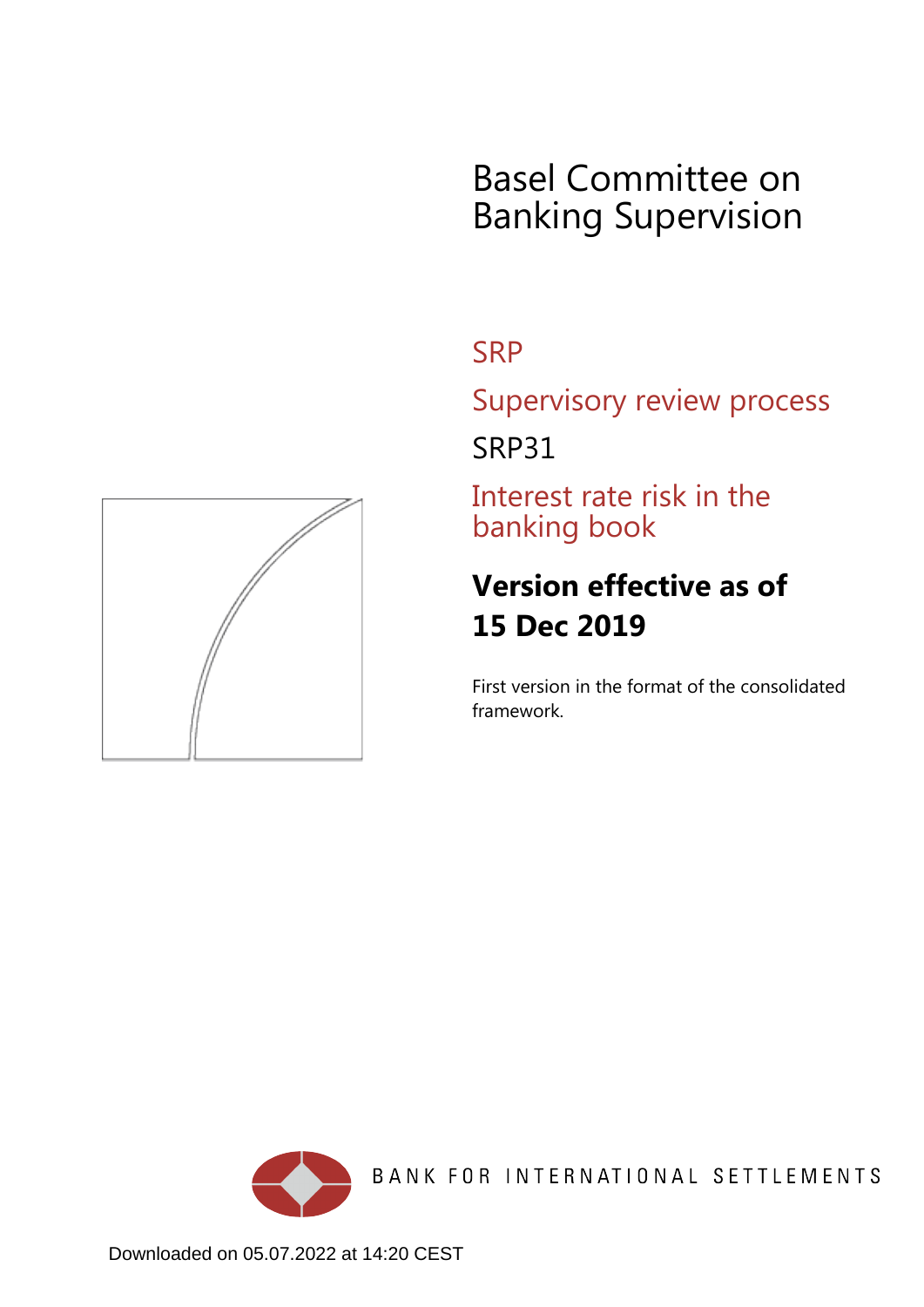*© Bank for International Settlements 2022. All rights reserved.*

Downloaded on 05.07.2022 at 14:20 CEST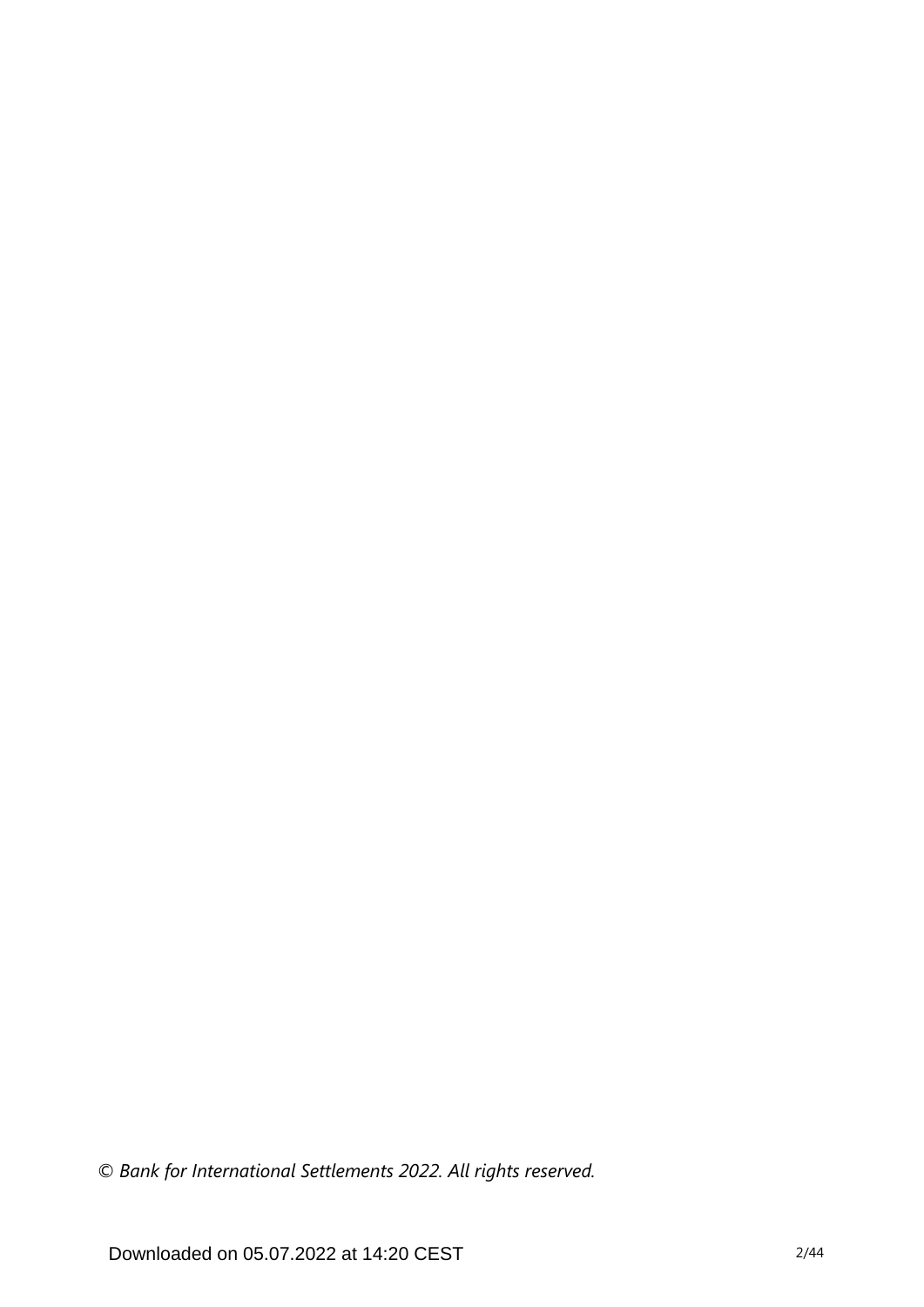# **Definition of IRRBB**

- Interest rate risk in the banking book (IRRBB) refers to the current or prospective risk to the bank's capital and earnings arising from adverse movements in interest rates that affect the bank's banking book positions. When interest rates change, the present value and timing of future cash flows change. This in turn changes the underlying value of a bank's assets, liabilities and off-balance sheet items and hence its economic value. Changes in interest rates also affect a bank's earnings by altering interest rate-sensitive income and expenses, affecting its net interest income (NII). Excessive IRRBB can pose a significant threat to a bank's current capital base and/or future earnings if not managed appropriately. A more detailed description of IRRBB and its management techniques can be found in [SRP98](https://www.bis.org/basel_framework/chapter/SRP/98.htm?tldate=20281012&inforce=20191215&published=20191215). **31.1**
- **31.2** Three main sub-types of IRRBB are defined for the purposes of this chapter. All three sub-types of IRRBB potentially change the price/value or earnings/costs of interest rate-sensitive assets, liabilities and/or off-balance sheet items in a way, or at a time, that can adversely affect a bank's financial condition.
	- (1) Gap risk arises from the term structure of banking book instruments, and describes the risk arising from the timing of instruments' rate changes. The extent of gap risk depends on whether changes to the term structure of interest rates occur consistently across the yield curve (parallel risk) or differentially by period (non-parallel risk).
	- (2) Basis risk describes the impact of relative changes in interest rates for financial instruments that have similar tenors but are priced using different interest rate indices.
	- (3) Option risk arises from option derivative positions or from optional elements embedded in a bank's assets, liabilities and/or off-balance sheet items, where the bank or its customer can alter the level and timing of their cash flows. Option risk can be further characterised into automatic option risk and behavioural option risk.
- While the three sub-types listed above are directly linked to IRRBB, credit spread **31.3** risk in the banking book (CSRBB) is a related risk that banks need to monitor and assess in their interest rate risk management framework. CSRBB refers to any kind of asset/liability spread risk of credit-risky instruments that is not explained by IRRBB and by the expected credit/jump to default risk.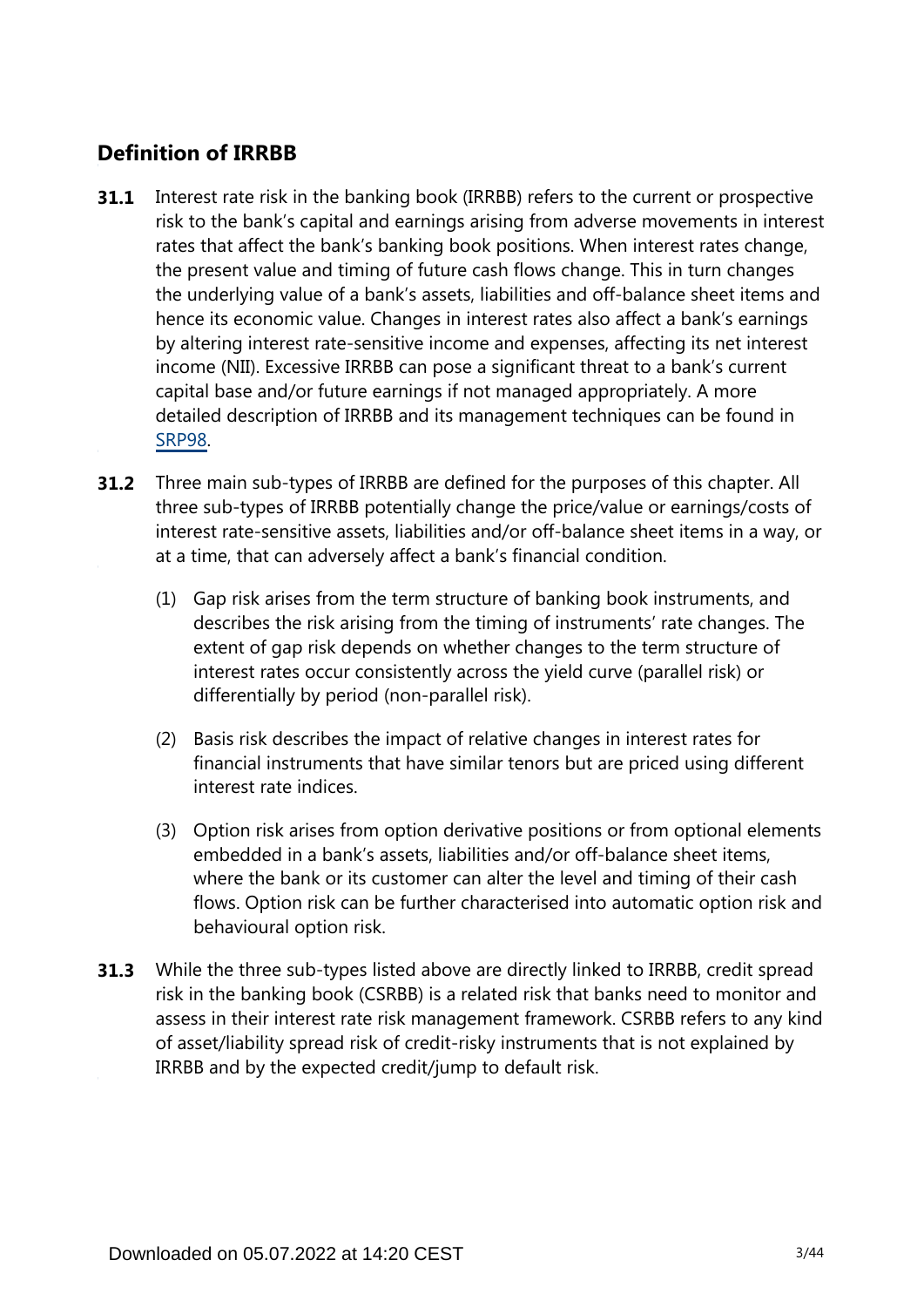## **Principles for banks and supervisors on interest rate risk**

- **31.4** The following principles define supervisory expectations on the management of IRRBB. Principles 1 to 7 are of general application for the management of IRRBB, covering expectations for a bank's IRRBB management process, in particular the need for effective IRRBB identification, measurement, monitoring and control activities. Principles 8 and 9 set out the expectations for market disclosures and banks' internal assessment of capital adequacy for IRRBB respectively. Principles 10 to 12 address the supervisory approach to banks' IRRBB management framework and capital adequacy.
	- (1) IRRBB is an important risk for all banks that must be specifically identified, measured, monitored and controlled. In addition, banks should monitor and assess CSRBB.
	- (2) The governing body of each bank is responsible for oversight of the IRRBB management framework, and the bank's risk appetite for IRRBB. Monitoring and management of IRRBB may be delegated by the governing body to senior management, expert individuals or an asset and liability management committee (henceforth, its delegates). Banks must have an adequate IRRBB management framework, involving regular independent reviews and evaluations of the effectiveness of the system.
	- (3) The banks' risk appetite for IRRBB should be articulated in terms of the risk to both economic value and earnings. Banks must implement policy limits that target maintaining IRRBB exposures consistent with their risk appetite.
	- (4) Measurement of IRRBB should be based on outcomes of both economic value and earnings-based measures, arising from a wide and appropriate range of interest rate shock and stress scenarios.
	- (5) In measuring IRRBB, key behavioural and modelling assumptions should be fully understood, conceptually sound and documented. Such assumptions should be rigorously tested and aligned with the bank's business strategies.
	- (6) Measurement systems and models used for IRRBB should be based on accurate data, and subject to appropriate documentation, testing and controls to give assurance on the accuracy of calculations. Models used to measure IRRBB should be comprehensive and covered by governance processes for model risk management, including a validation function that is independent of the development process.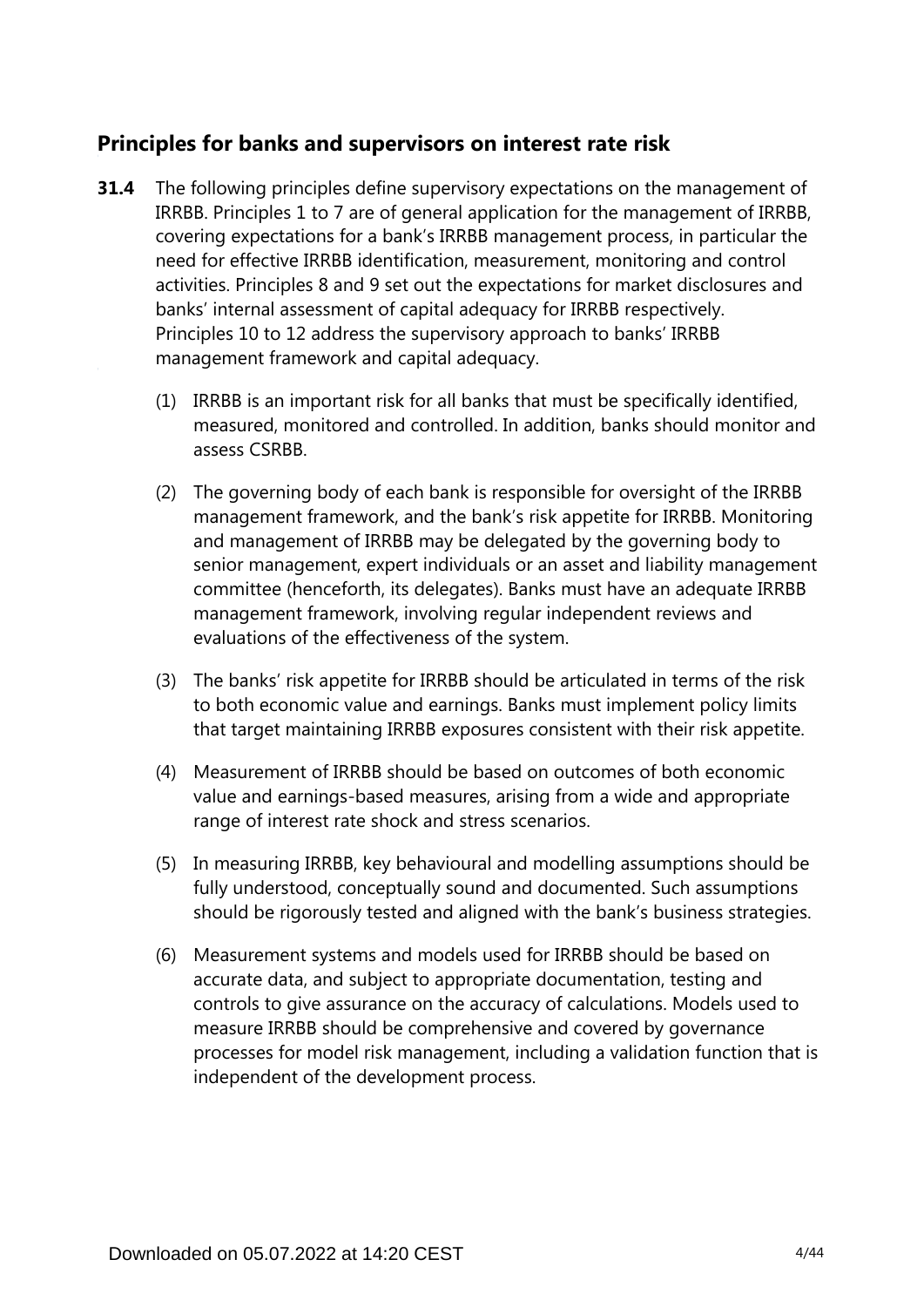- (7) Measurement outcomes of IRRBB and hedging strategies should be reported to the governing body or its delegates on a regular basis, at relevant levels of aggregation (by consolidation level and currency).
- (8) Information on the level of IRRBB exposure and practices for measuring and controlling IRRBB must be disclosed to the public on a regular basis.
- (9) Capital adequacy for IRRBB must be specifically considered as part of the Internal Capital Adequacy Assessment Process (ICAAP) approved by the governing body, in line with the bank's risk appetite on IRRBB.
- (10) Supervisors should, on a regular basis, collect sufficient information from banks to be able to monitor trends in banks' IRRBB exposures, assess the soundness of banks' IRRBB management and identify outlier banks that should be subject to review and/or should be expected to hold additional regulatory capital.
- (11) Supervisors should regularly assess banks' IRRBB and the effectiveness of the approaches that banks use to identify, measure, monitor and control IRRBB. Supervisory authorities should employ specialist resources to assist with such assessments. Supervisors should cooperate and share information with relevant supervisors in other jurisdictions regarding the supervision of banks' IRRBB exposures.
- (12) Supervisors must publish their criteria for identifying outlier banks. Banks identified as outliers must be considered as potentially having undue IRRBB. When a review of a bank's IRRBB exposure reveals inadequate management or excessive risk relative to capital, earnings or general risk profile, supervisors must require mitigation actions and/or additional capital.
- **31.5** The implementation of these principles should be commensurate with the bank's nature, size and complexity as well as its structure, economic significance and general risk profile. This requires that supervisors gauge their responses where appropriate for banks with low IRRBB profiles. In particular, supervisors will focus on systemic risks that are inherent in large, complex or internationally active banks.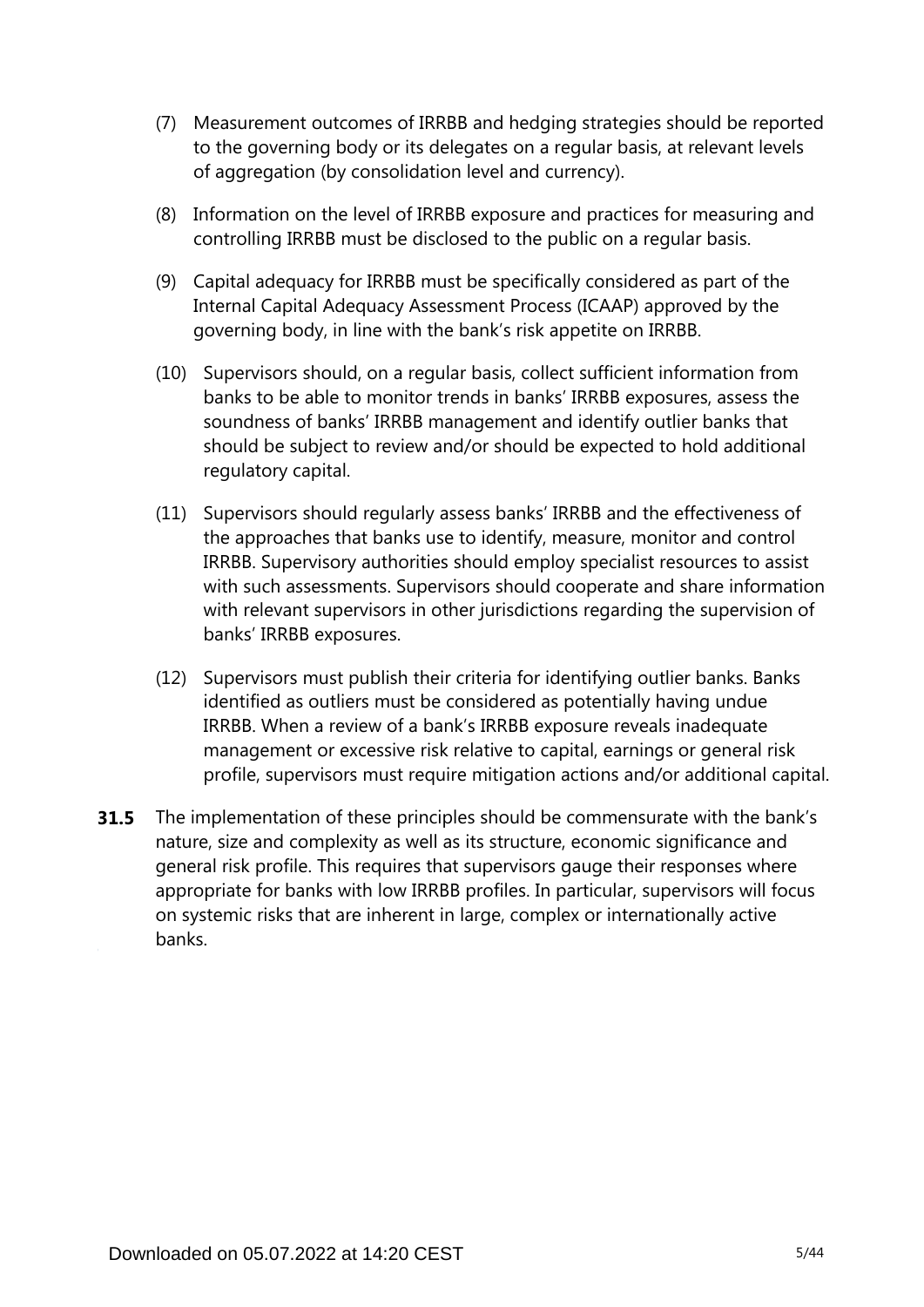# **Principle 1 – identification and monitoring of IRRBB**

- **31.6** IRRBB is an important risk that arises from banking activities, and is encountered by all banks. It arises because interest rates can vary significantly over time, while the business of banking typically involves intermediation activity that produces exposures to both maturity mismatch (eg long-maturity assets funded by shortmaturity liabilities) and rate mismatch (eg fixed rate loans funded by variable rate deposits). In addition, there are optionalities embedded in many of the common banking products (eg non-maturity deposits, term deposits, fixed rate loans) that are triggered in accordance with changes in interest rates.
- **31.7** All banks must be familiar with all elements of IRRBB, actively identify their IRRBB exposures and take appropriate steps to measure, monitor and control it.
- Banks must identify the IRRBB inherent in products and activities, and ensure that these are subject to adequate procedures and controls. Significant hedging or risk management initiatives must be approved before being implemented. Products and activities that are new to a bank must undergo a careful preacquisition review to ensure that the IRRBB characteristics are well understood and subject to a predetermined test phase before being fully rolled out. Prior to introducing a new product, hedging or risk-taking strategy, adequate operational procedures and risk control systems must be in place. The management of a bank' s IRRBB should be integrated within its broader risk management framework and aligned with its business planning and budgeting activities. **31.8**
- In identifying, measuring, monitoring and controlling IRRBB, banks should also ensure that CSRBB is properly monitored and assessed. **31.9**

## **Principle 2 – IRRBB management framework**

<span id="page-5-1"></span>**3[1](#page-5-0).10** The governing body $\frac{1}{2}$  has responsibility for understanding the nature and the level of the bank's IRRBB exposure. The governing body should approve broad business strategies as well as overall policies with respect to IRRBB. It should ensure that there is clear guidance regarding the acceptable level of IRRBB, given the bank's business strategies.

## *Footnotes*

<span id="page-5-0"></span>*[1](#page-5-1)*

*This refers to the body that supervises management. The structure of bank boards differs among countries. See the Corporate Governance Principles for Banks published by the Committee in July 2015.*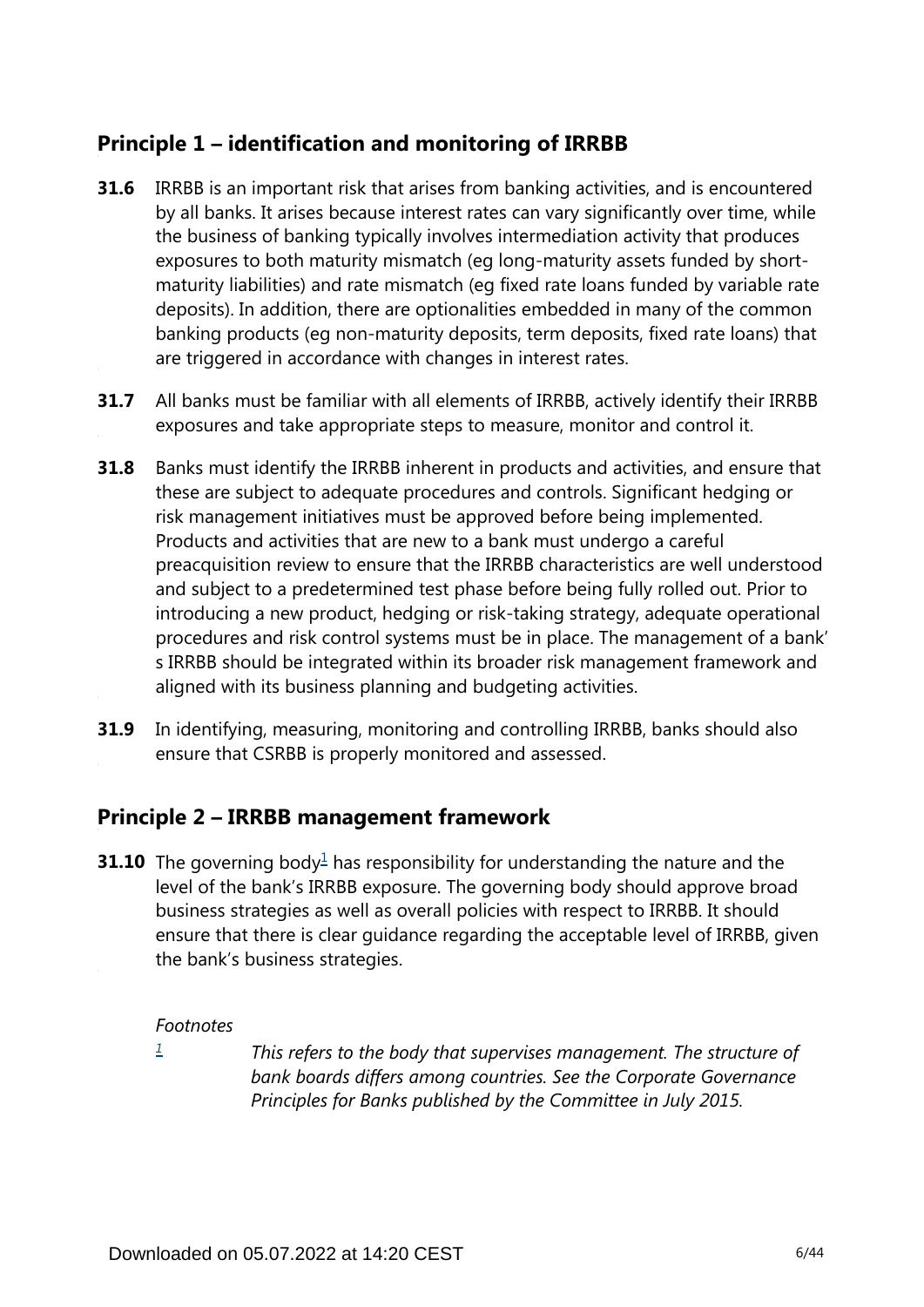## **31.11**

Accordingly, the governing body is responsible for ensuring that steps are taken by the bank to identify, measure, monitor and control IRRBB consistent with the approved strategies and policies. More specifically, the governing body or its delegates are responsible for setting:

- (1) appropriate limits on IRRBB, including the definition of specific procedures and approvals necessary for exceptions, and ensuring compliance with those limits;
- (2) adequate systems and standards for measuring IRRBB;
- (3) standards for measuring IRRBB, valuing positions and assessing performance, including procedures for updating interest rate shock and stress scenarios and key underlying assumptions driving the institution's IRRBB analysis;
- (4) a comprehensive IRRBB reporting and review process; and
- (5) effective internal controls and management information systems (MIS).
- **31.12** The governing body or its delegates should oversee the approval, implementation and review of IRRBB management policies, procedures and limits. The governing body should be informed regularly (at least semiannually) on the level and trend of the bank's IRRBB exposures. It should regularly review timely information that is sufficiently detailed to allow it to understand and assess the performance of its delegates in monitoring and controlling IRRBB in compliance with policies approved by the governing body. Such reviews should be carried out more frequently when the bank runs significant IRRBB exposures or has positions in complex IRRBB instruments.
- **31.13** While governing body members do not need individually to have detailed technical knowledge of complex financial instruments, or of quantitative risk management techniques, they should understand the implications of the bank's IRRBB strategies, including the potential linkages with and impact on market, liquidity, credit and operational risk. Some of the members should have sufficient technical knowledge to question and challenge the reports made to the governing body. Governing body members are responsible for ensuring that senior management has the capability and skills to understand IRRBB, and that adequate resources are devoted to IRRBB management.
- **31.14** Many governing bodies delegate the task for developing IRRBB policies and practices to senior management, expert individuals or an asset and liability management committee (ALCO). In the case of an ALCO, it should meet regularly and include representatives from each major department connected to IRRBB.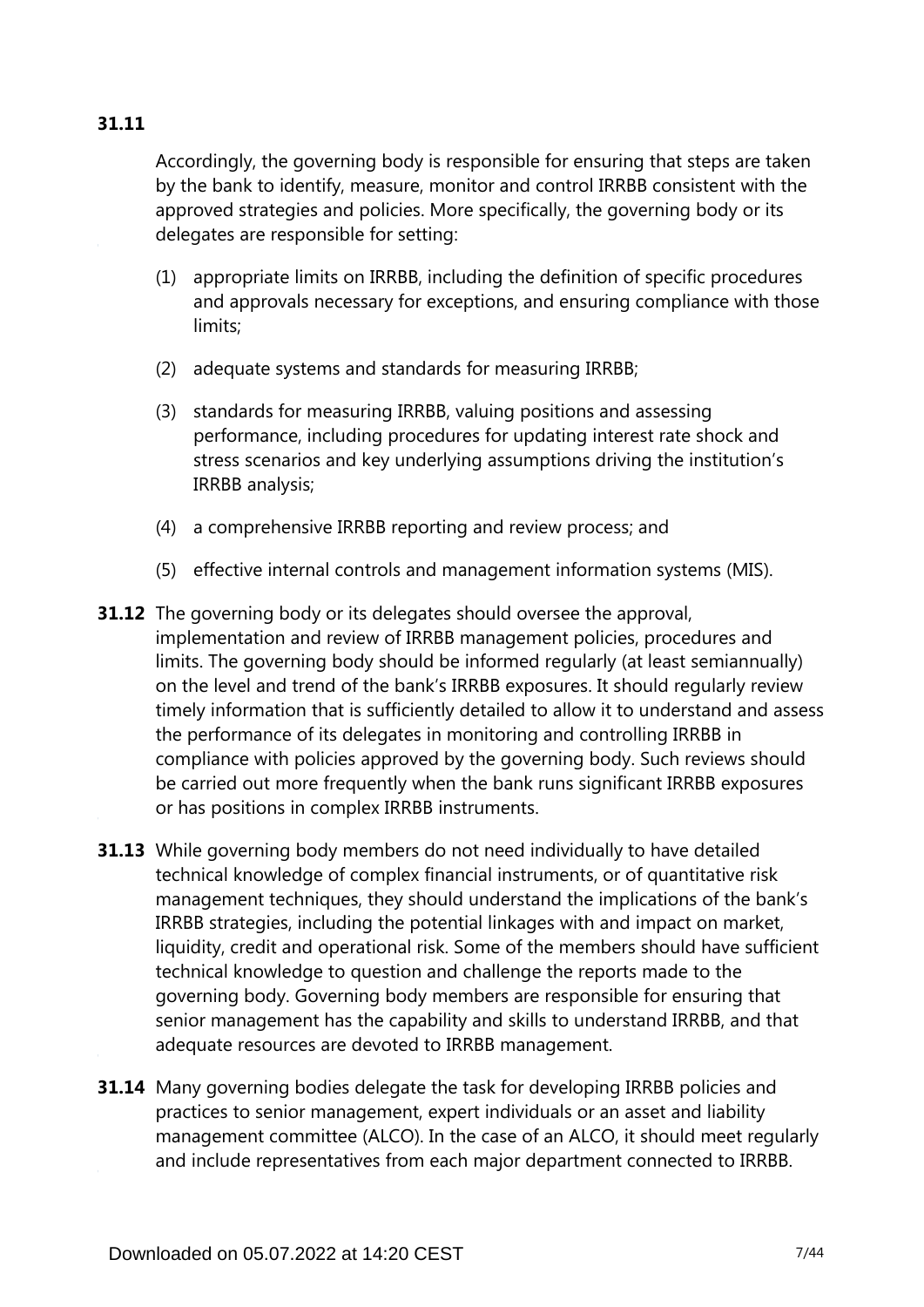- **31.15** The governing body should clearly identify its delegates for managing IRRBB and, to avoid potential conflicts of interest, should ensure that there is adequate separation of responsibilities in key elements of the risk management process. Banks should have IRRBB identification, measurement, monitoring and control functions with clearly defined responsibilities that are sufficiently independent from risk-taking functions of the bank and that report IRRBB exposures directly to the governing body or its delegates.
- **31.16** The governing body's delegates for IRRBB should include members with clear lines of authority over the units responsible for establishing and managing positions. There should be a clear communication channel to convey the delegates' directives to these line units.
- **31.17** The governing body should ensure that the bank's organisational structure enables its delegates to carry out their responsibilities, and facilitates effective decision-making and good governance. The governing body should encourage discussions between its members and its delegates – as well as between its delegates and others in the bank – regarding the IRRBB management process. The risk management and strategic planning areas of the bank should also communicate regularly to facilitate evaluations of risk arising from future business.
- **31.18** Banks should have adequate internal controls to ensure the integrity of their IRRBB management process. The internal controls should promote effective and efficient operations, reliable financial and regulatory reporting, and compliance with relevant laws, regulations and bank policies.
- **31.19** With regard to IRRBB control policies and procedures, banks should have appropriate approval processes, exposure limits, reviews and other mechanisms designed to provide a reasonable assurance that risk management objectives are being achieved.
- **31.20** In addition, banks should have in place regular evaluations and reviews of their internal control system and risk management processes. This includes ensuring that personnel comply with established policies and procedures. Such reviews should also address any significant changes that may affect the effectiveness of controls (including changes in market conditions, personnel, technology and structures of compliance with exposure limits), and ensure that there are appropriate escalation procedures for any exceeded limits. Banks should ensure that all such evaluations and reviews are conducted regularly by individuals and /or units that are independent of the function they are assigned to review. When revisions or enhancements to internal controls are warranted, there should be an internal review mechanism in place to ensure that these are implemented in a timely manner.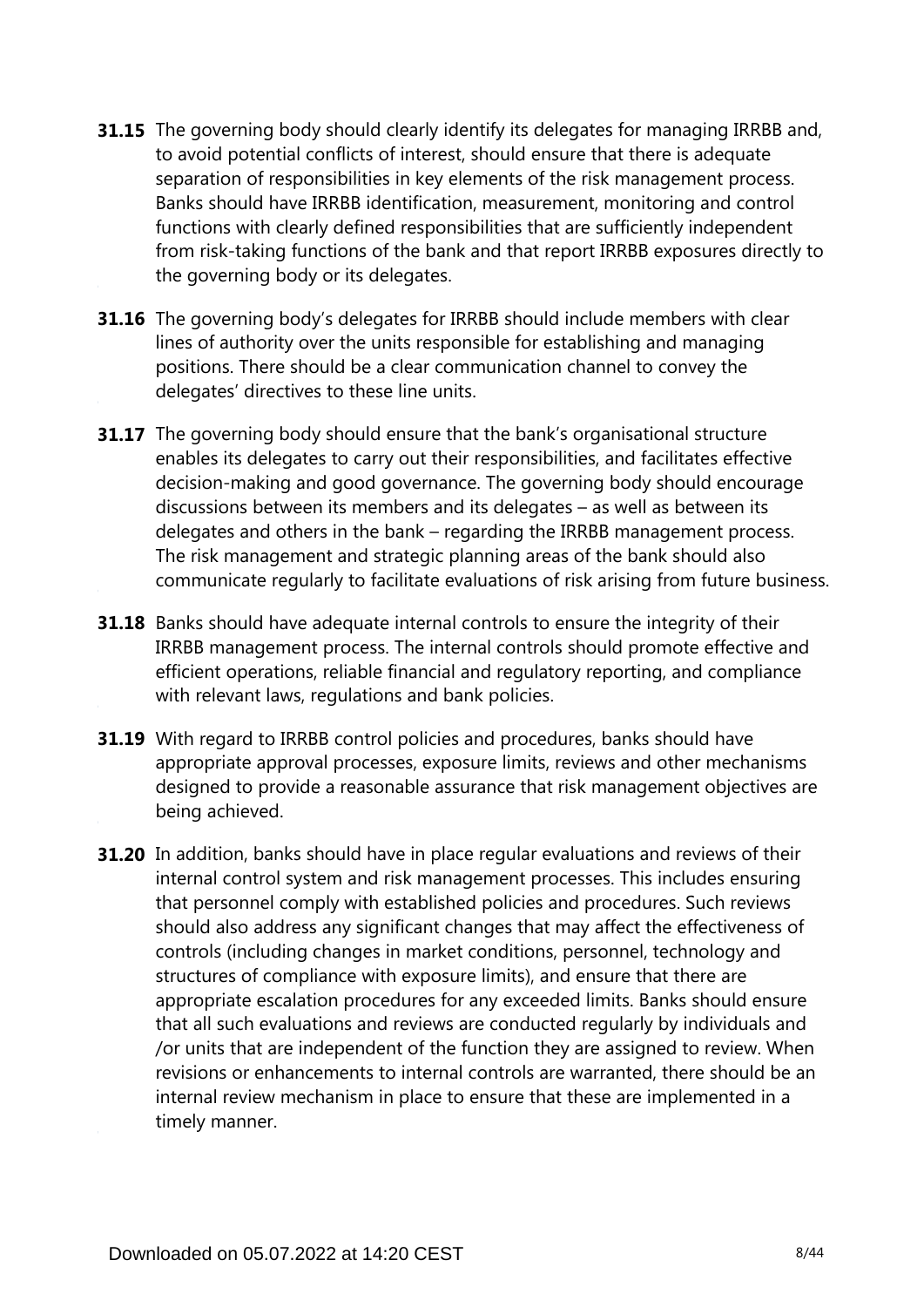## **31.21**

Banks should have their IRRBB identification, measurement, monitoring and control processes reviewed by an independent auditing function (such as an internal or external auditor) on a regular basis. In such cases, reports written by internal/external auditors or other equivalent external parties (such as consultants) should be made available to relevant supervisory authorities.

# **Principle 3 – IRRBB risk appetite**

<span id="page-8-1"></span>**31.[2](#page-8-0)2** Banks should have clearly defined risk appetite statements<sup>2</sup> that are approved by the governing body and implemented through comprehensive risk appetite frameworks, ie policies and procedures for limiting and controlling IRRBB. The risk appetite framework should delineate delegated powers, lines of responsibility and accountability over IRRBB management decisions and should clearly define authorised instruments, hedging strategies and risk-taking opportunities. All IRRBB policies should be reviewed periodically (at least annually) and revised as needed.

#### *Footnotes*

<span id="page-8-0"></span>*[2](#page-8-1)*

*A risk appetite statement is a written articulation of the aggregated level and types of IRRBB exposures that a bank will accept, or avoid, in order to achieve its business objectives.*

**31.23** Policy limits set by the governing bodies should be consistent with the bank's overall approach for measuring IRRBB. Aggregate risk limits, clearly articulating the amount of IRRBB acceptable to the governing body, should be applied on a consolidated basis and, as appropriate, at the level of individual affiliates. Limits may be associated with specific scenarios of changes in interest rates and/or term structures, such as an increase or decrease of a particular size or a change in shape. The interest rate movements used in developing these limits should represent meaningful shock and stress situations, taking into account historical interest rate volatility and the time required by management to mitigate those risk exposures.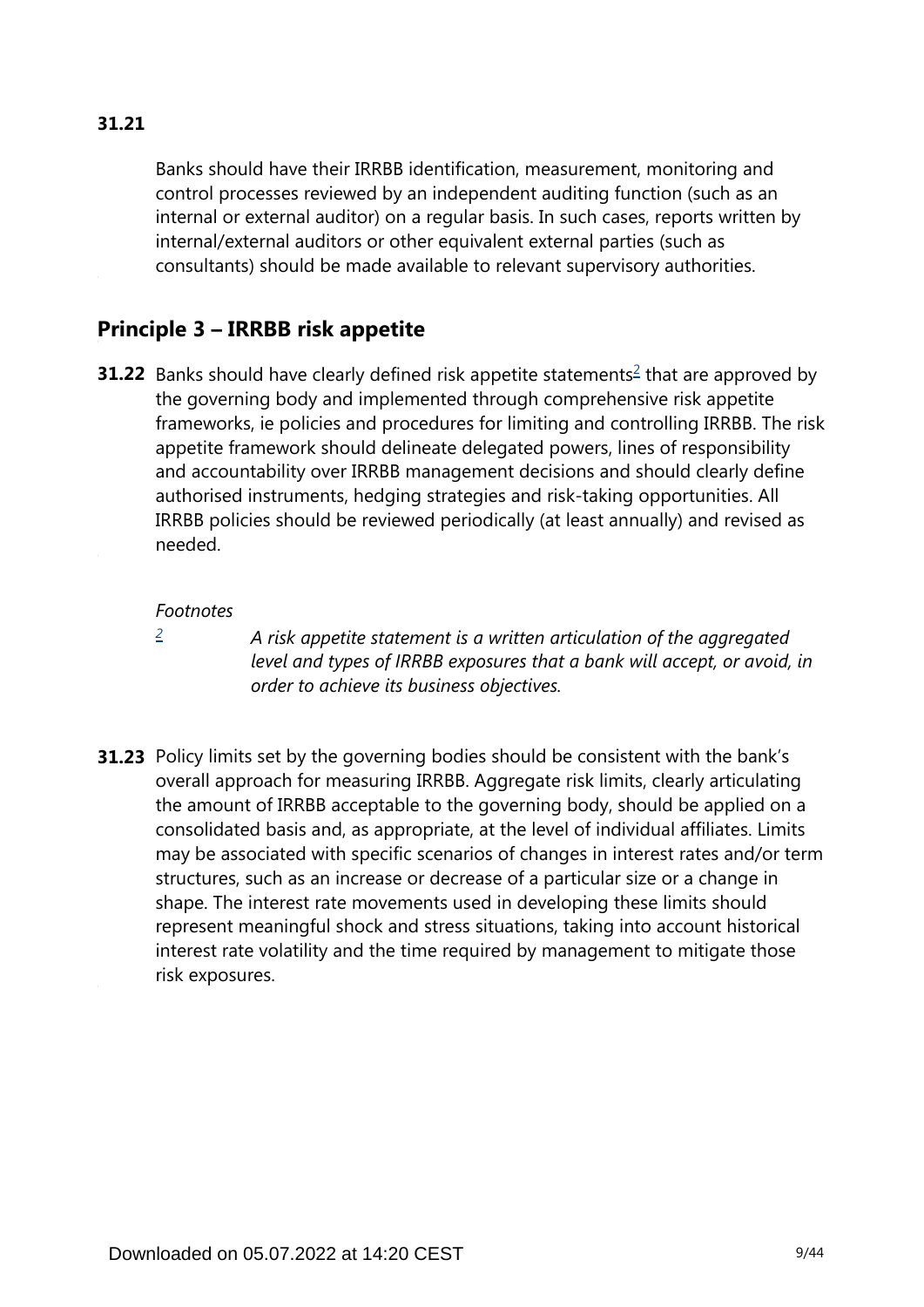**31.24** Policy limits should be appropriate to the nature, size, complexity and capital adequacy of the bank, as well as its ability to measure and manage its risks. Depending on the nature of a bank's activities and business model, sub-limits may also be identified for individual business units, portfolios, instrument types or specific instruments. The level of detail of risk limits should reflect the characteristics of the bank's holdings, including the various sources of the bank's IRRBB exposures. Banks with significant exposures to gap risk, basis risk or

positions with explicit or embedded options should establish risk tolerances appropriate for these risks.

<span id="page-9-1"></span>**31.25** The governing body or its delegates should approve major hedging or risk-taking initiatives in advance of implementation. $3$  A dedicated set of risk limits should be developed to monitor the evolution of hedging strategies that rely on instruments such as derivatives, and to control mark-to-market risks in instruments that are accounted for at market value. Proposals to use new instrument types or new strategies (including hedging) should be assessed to ensure that the resources required to establish sound and effective IRRBB management of the product or activity have been identified, that the proposed activities are in line with the bank's overall risk appetite, and procedures to identify, measure, monitor and control the risks of the proposed product or activity have been established.

#### *Footnotes*

*[3](#page-9-1)*

*Positions related to internal risk transfers between the banking book and the trading book should be properly documented.*

<span id="page-9-3"></span><span id="page-9-0"></span>**31.26** There should be systems in place to ensure that positions that exceed, or are likely to exceed, limits defined by the governing body or its delegates should receive prompt management attention and be escalated without delay. There should be a clear policy on who will be informed, how the communication will take place and the actions which will be taken in response to an exception. $4$ 

## *Footnotes*

<span id="page-9-2"></span>*[4](#page-9-3)*

*Limits could be absolute in the sense that they should never be exceeded or of whether, under specific circumstances, breaches of limits can be tolerated for a predetermined short period of time.*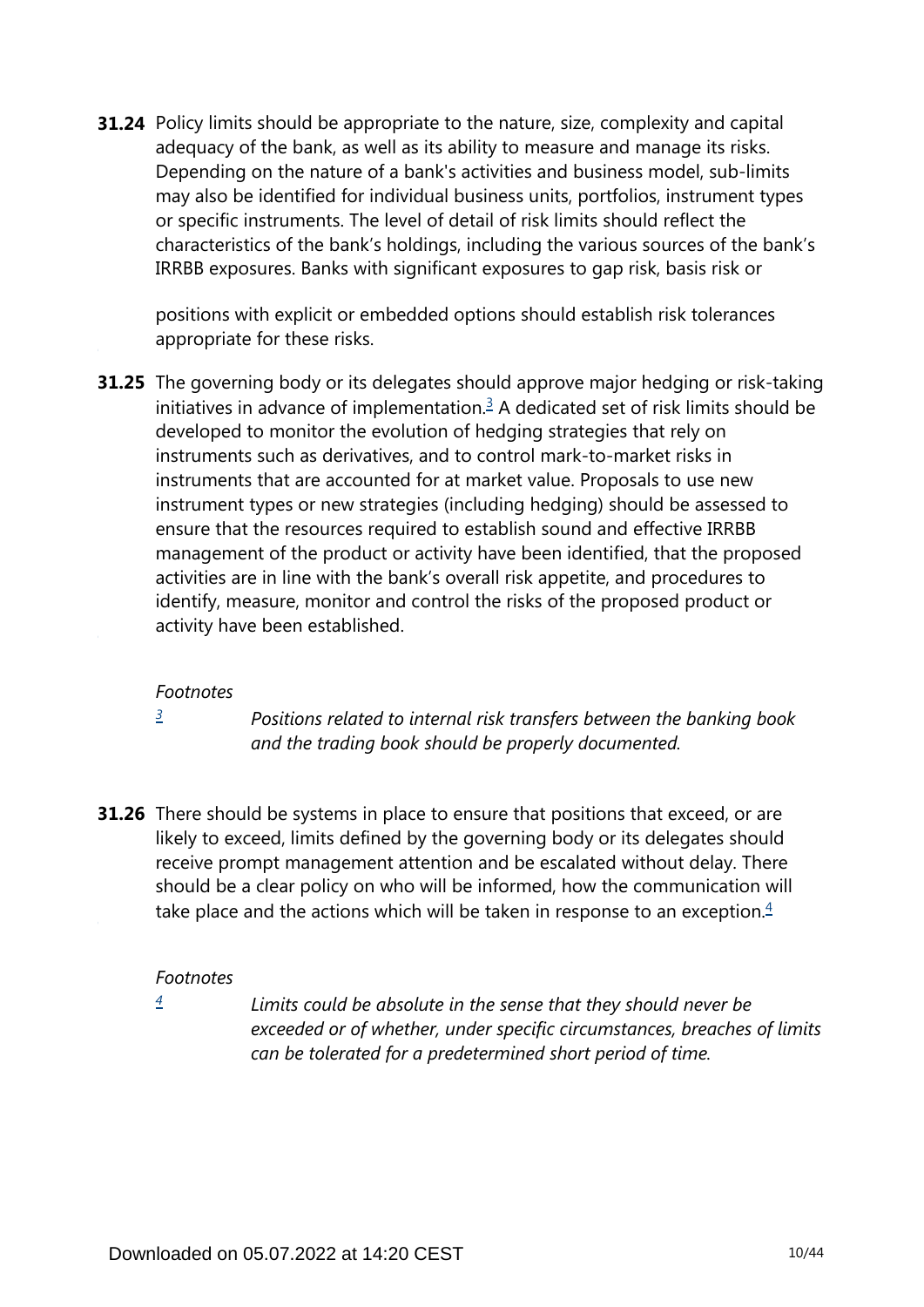## **Principle 4 – IRRBB measurement**

- **31.27** Banks' internal measurement systems (IMS) should capture all material sources of IRRBB and assess the effect of market changes on the scope of their activities. In addition to the impact of an interest rate shock on its economic value, a bank's policy approach should take into account its ability to generate stable earnings sufficient to maintain its normal business operations.
- **31.28** Banks should pay attention to the complementary nature of economic value and earnings-based measures in their risk and internal capital assessments, in particular in terms of:
	- (1) outcomes: economic value measures compute a change in the net present value of the bank's assets, liabilities and off-balance sheet items subject to specific interest rate shock and stress scenarios, while earnings-based measures focus on changes to future profitability within a given time horizon eventually affecting future levels of a bank's own equity capital;
	- (2) assessment horizons: economic value measures reflect changes in value over the remaining life of the bank's assets, liabilities and off-balance sheet items, ie until all positions have run off, while earnings-based measures cover only the short to medium term, and therefore do not fully capture those risks that will continue to impact profit and loss accounts beyond the period of estimation; and
	- (3) future business/production: economic value measures consider the net present value of repricing cash flows of instruments on the bank's balance sheet or accounted for as an off-balance sheet item (ie a run-off view). Earnings measures may, in addition to a run-off view, assume rollover of maturing items (ie a constant balance sheet view) and/or assess the scenarioconsistent impact on the bank's future earnings inclusive of future business (ie a dynamic view). $\frac{5}{7}$  $\frac{5}{7}$  $\frac{5}{7}$

## <span id="page-10-1"></span>*Footnotes*

<span id="page-10-0"></span>*[5](#page-10-1)*

*A dynamic view can be useful for business planning and budgeting purposes. However, dynamic approaches are dependent on key variables and assumptions that are extremely difficult to project with accuracy over an extended period and can potentially hide certain key underlying risk exposures.*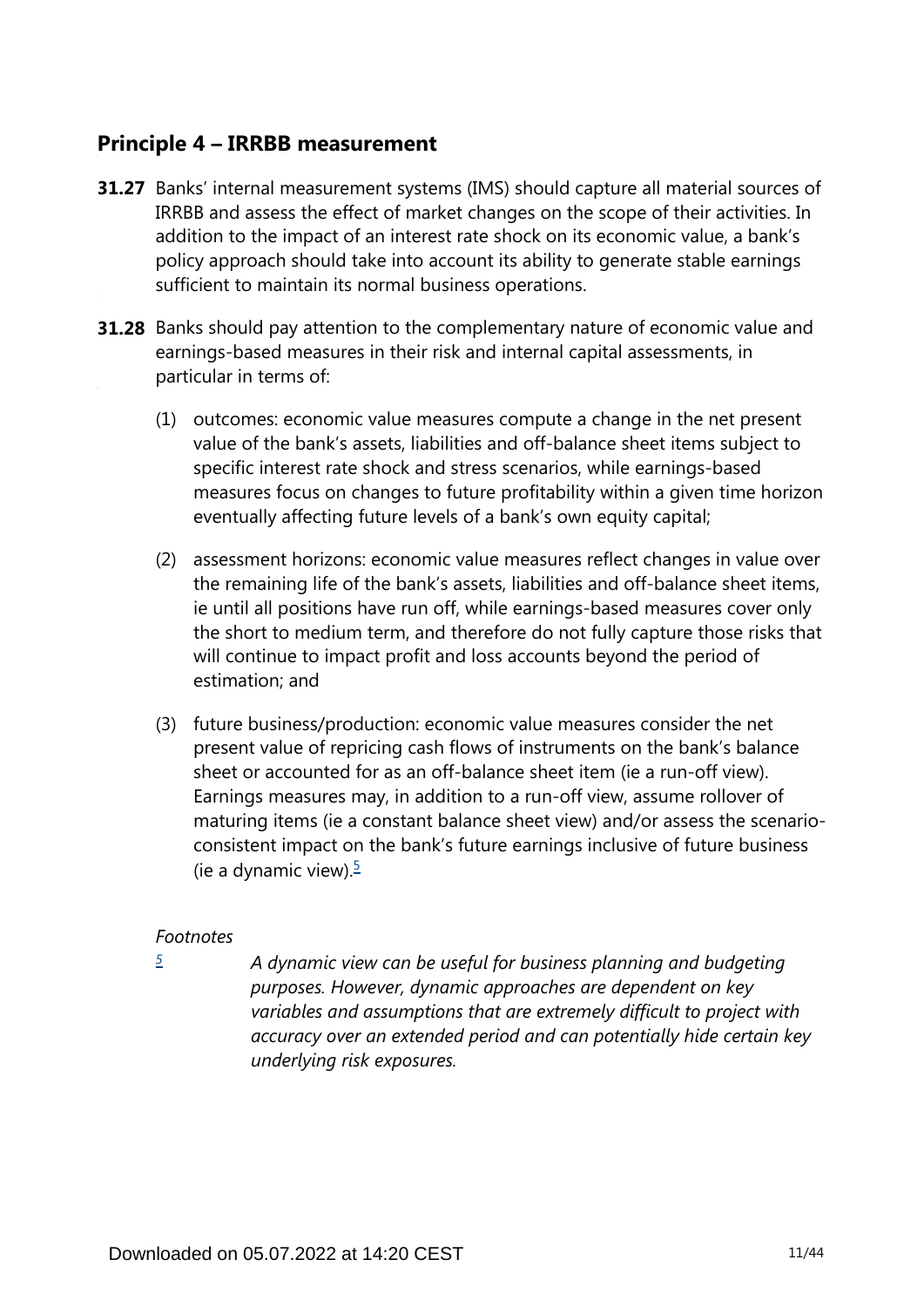- While the economic value and earnings-based measures share certain **31.29** commonalities, the Committee observes that most commercial banks primarily utilise the latter for IRRBB management, whereas regulators tend to endorse the former as a benchmark for comparability and capital adequacy. The Committee acknowledges the importance of managing IRRBB through both economic value and earnings-based measures. If a bank solely minimises its economic value risk by matching the repricing of its assets with liabilities beyond the short term, it could run the risk of earnings volatility.
- **31.30** Banks' IMS for IRRBB should be able to accommodate the calculation of the impact on economic value and earnings of multiple scenarios, based on:
	- (1) internally selected interest rate shock scenarios addressing the bank's risk profile, according to its ICAAP;
	- (2) historical and hypothetical interest rate stress scenarios, which tend to be more severe than shock scenarios;
	- (3) the six prescribed interest rate shock scenarios set out in [SRP31.90](https://www.bis.org/basel_framework/chapter/SRP/31.htm?tldate=20281012&inforce=20191215&published=20191215#paragraph_SRP_31_20191215_31_90) to [SRP31.](https://www.bis.org/basel_framework/chapter/SRP/31.htm?tldate=20281012&inforce=20191215&published=20191215#paragraph_SRP_31_20191215_31_93) [93;](https://www.bis.org/basel_framework/chapter/SRP/31.htm?tldate=20281012&inforce=20191215&published=20191215#paragraph_SRP_31_20191215_31_93) and
	- (4) any additional interest rate shock scenarios required by supervisors.
- **31.31** Banks should measure their vulnerability to loss under stressful market conditions – including the breakdown of key assumptions – and consider those results when establishing and reviewing their policies and limits for IRRBB.
- **31.32** A bank should develop and implement an effective stress testing framework for IRRBB as part of its broader risk management and governance processes. This should feed into the decision-making process at the appropriate management level, including strategic decisions (eg business and capital planning decisions) of the governing body or its delegates. In particular, IRRBB stress testing should be considered in the ICAAP, requiring banks to undertake rigorous, forward-looking stress testing that identifies events of severe changes in market conditions which could adversely impact the bank's capital or earnings, possibly also through changes in the behaviour of its customer base.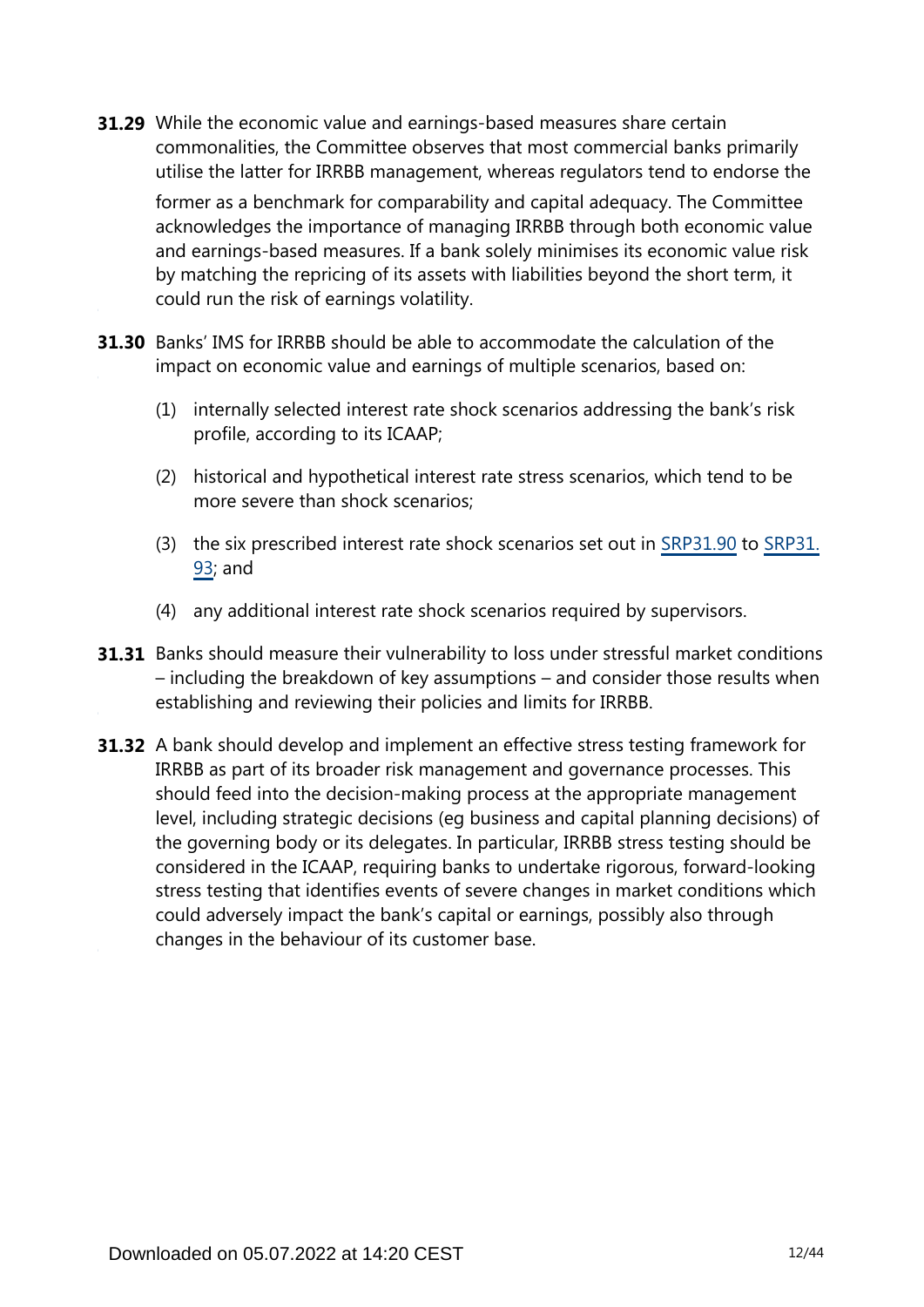**31.33** A bank's stress testing framework for IRRBB should be commensurate with its nature, size and complexity as well as business activities and overall risk profile. The framework should include clearly defined objectives, scenarios tailored to the bank's businesses and risks, well documented assumptions and sound methodologies. The framework will be used to assess the potential impact of the scenarios on the bank's financial condition, enable ongoing and effective review processes for stress tests and recommend actions based on the stress test results.

IRRBB stress tests should play an important role in the communication of risks, both within the bank and externally with supervisors and the market through appropriate disclosures.

- **31.34** The identification of relevant shock and stress scenarios for IRRBB, the application of sound modelling approaches and the appropriate use of the stress testing results require the collaboration of different experts within a bank (eg traders, the treasury department, the finance department, the ALCO, the risk management and risk control departments and/or the bank's economists). A stress-testing programme for IRRBB should ensure that the opinions of the experts are taken into account.
- **31.35** Banks should determine, by currency, a range of potential interest rate movements against which they will measure their IRRBB exposures. Management should ensure that risk is measured under a reasonable range of potential interest rate scenarios, including some containing severe stress elements. In developing the scenarios, banks should consider a variety of factors, such as the shape and level of the current term structure of interest rates and the historical and implied volatility of interest rates. In low interest rate environments, banks should also consider negative interest rate scenarios and the possibility of asymmetrical effects of negative interest rates on their assets and liabilities.
- **31.36** A bank should consider the nature and sources of its IRRBB exposures, the time it would need to take action to reduce or unwind unfavourable IRRBB exposures, and its capability/willingness to withstand accounting losses in order to reposition its risk profile. A bank should select scenarios that provide meaningful estimates of risk and include a range of shocks that is sufficiently wide to allow the governing body or its delegates to understand the risk inherent in the bank's products and activities. When developing interest rate shock and stress scenarios for IRRBB, banks should consider the following: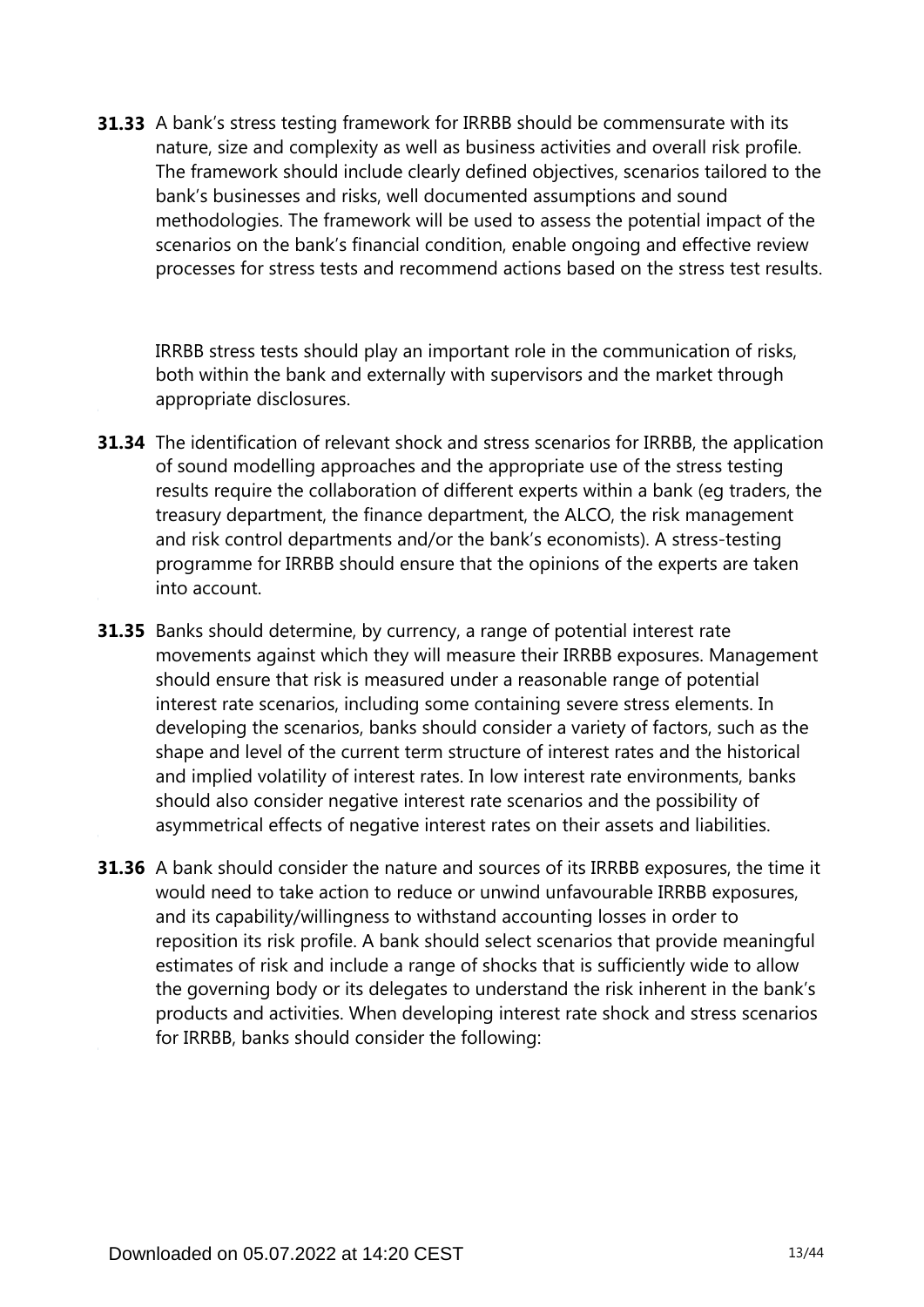- (1) The scenarios should be sufficiently wide-ranging to identify parallel and non-parallel gap risk, basis risk and option risk. In many cases, static interest rate shocks may be insufficient to assess IRRBB exposure adequately. Banks should ensure that the scenarios are both severe and plausible, in light of the existing level of interest rates and the interest rate cycle.
- (2) Special consideration should be given to instruments or markets where concentrations exist, because those positions may be more difficult to liquidate or offset in a stressful market environment.
- (3) Banks should assess the possible interaction of IRRBB with its related risks, as well as other risks (eg credit risk, liquidity risk).
- (4) Banks should assess the effect of adverse changes in the spreads of new assets/liabilities replacing those assets/liabilities maturing over the horizon of the forecast on their NII.
- (5) Banks with significant option risk should include scenarios that capture the exercise of such options. For example, banks that have products with sold caps or floors should include scenarios that assess how the risk positions would change should those caps or floors move into the money. Given that the market value of options also fluctuates with changes in the volatility of interest rates, banks should develop interest rate assumptions to measure their IRRBB exposures to changes in interest rate volatilities.
- (6) Banks should specify, in building their interest rate shock and stress scenarios, the term structure of interest rates that will be incorporated and the basis relationship between yield curves, rate indices etc. Banks should also estimate how interest rates that are administered or managed by management (eg prime rates or retail deposit rates, as opposed to those that are purely market-driven) might change. Management should document how these assumptions are derived.
- **31.37** In addition, forward-looking scenarios should incorporate changes in portfolio composition due to factors under the control of the bank (eg the bank's acquisition and production plans) as well as external factors (eg changing competitive, legal or tax environments); new products where only limited historical data are available; new market information and new emerging risks that are not necessarily covered by historical stress episodes.
- <span id="page-13-0"></span>**31.38** Further, banks should perform qualitative and quantitative reverse stress tests<sup>[6](#page-14-0)</sup> in order to:
	- (1) identify interest rate scenarios that could severely threaten a bank's capital and earnings; and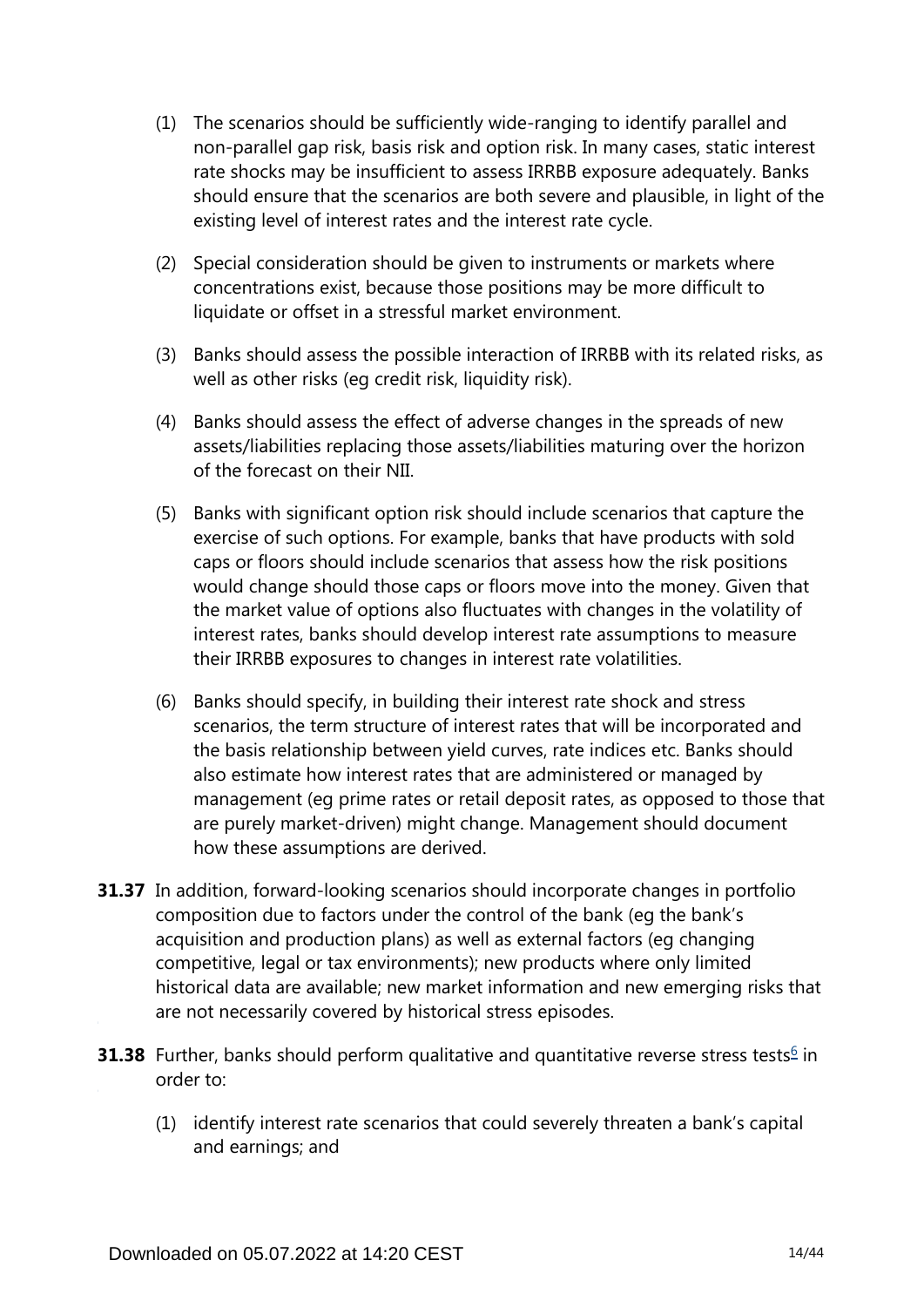(2) reveal vulnerabilities arising from its hedging strategies and the potential behavioural reactions of its customers.

### *Footnotes*

*[6](#page-13-0)*

*See the Principles of sound stress testing practices and supervision published by the Committee in October 2018.*

## <span id="page-14-0"></span>**Principle 5 – behavioural and modelling assumptions**

- **31.39** Both economic value and earnings-based measures of IRRBB are significantly impacted by a number of assumptions made for the purposes of risk quantification, namely:
	- (1) expectations for the exercise of interest rate options (explicit and embedded) by both the bank and its customers under specific interest rate shock and stress scenarios;
	- (2) treatment of balances and interest flows arising from non-maturity deposits (NMDs);
	- (3) treatment of own equity in economic value measures; and
	- (4) the implications of accounting practices for IRRBB.
- **31.40** Hence, when assessing its IRRBB exposures, a bank should make judgments and assumptions about how an instrument's actual maturity or repricing behaviour may vary from the instrument's contractual terms because of behavioural optionalities.
- **31.41** Common products with behavioural optionalities include:
	- (1) Fixed rate loans subject to prepayment risk Banks should understand the nature of prepayment risk for their portfolios and make reasonable and prudent estimates of the expected prepayments. The assumptions underlying the estimates and where prepayment penalties or other contractual features affect the embedded optionality effect should be documented. There are several factors that are important determinants of the bank's estimate of the effect of each interest rate shock and stress scenario on the average prepayment speed. Specifically, a bank must assess the expected average prepayment speed under each scenario.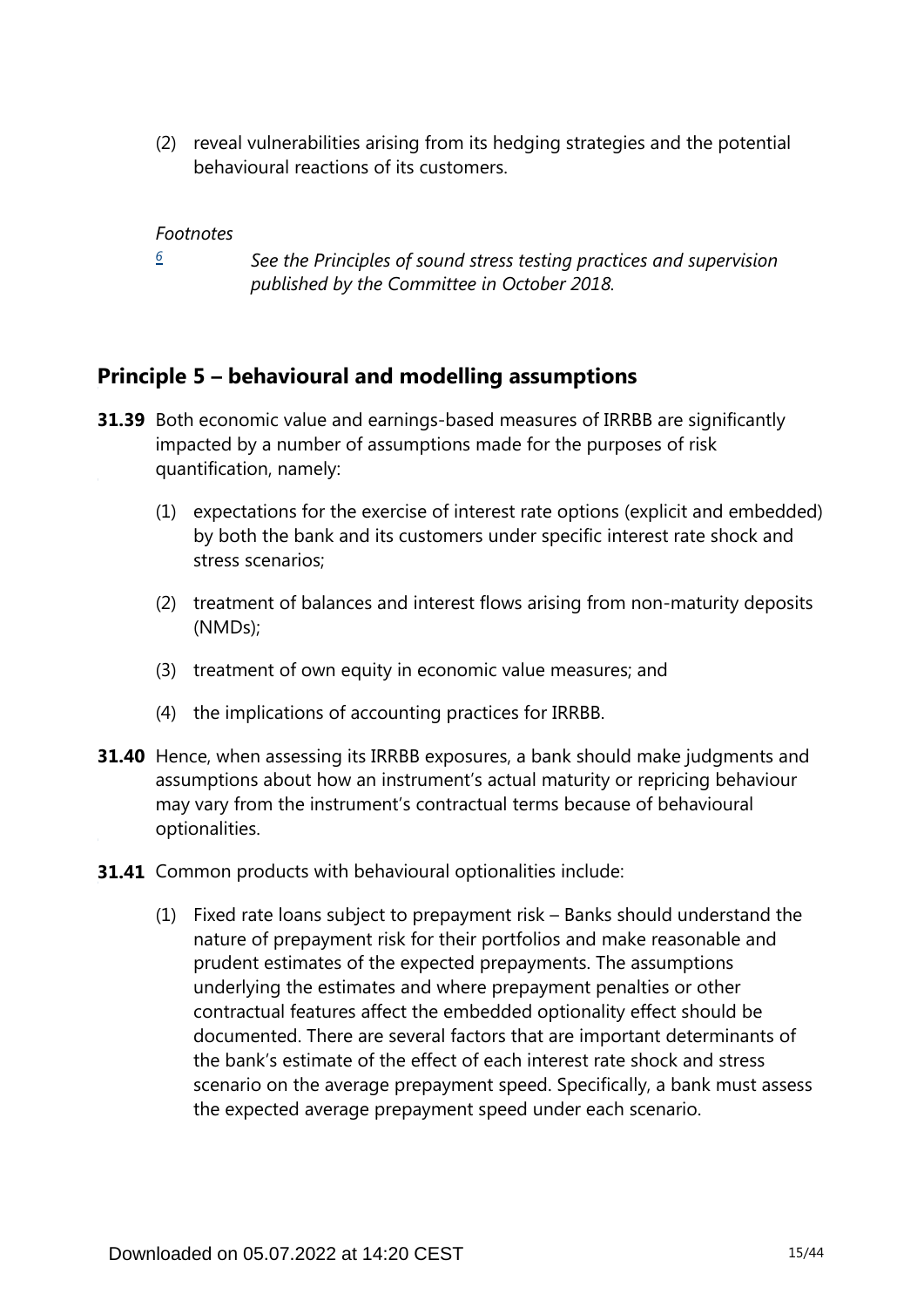(2) Fixed rate loan commitments – Banks may sell options to retail customers (eg prospective mortgage buyers or renewers) whereby, for a limited period,

the customers can choose to draw down a loan at a committed rate. Unlike loan commitments to corporates, where drawdowns strongly reflect characteristics of automatic interest rate options, mortgage commitments (ie pipelines) to retail customers are impacted by other drivers.

- (3) Term deposits subject to early redemption risk Banks may attract deposits with a contractual maturity term or with step-up clauses that enable the depositor at different time periods to modify the speed of redemption. The classification scheme should be documented, whether a term deposit is deemed to be subject to redemption penalties or to other contractual features that preserve the cash flow profile of the instrument.
- (4) NMDs Behavioural assumptions for deposits that have no specific repricing date can be a major determinant of IRRBB exposures under the economic value and earnings-based measures. Banks should document, monitor and regularly update key assumptions for NMD balances and behaviour used in their IMS. To determine the appropriate assumptions for its NMDs, a bank should analyse its depositor base in order to identify the proportion of core deposits (ie NMDs which are unlikely to reprice even under significant changes in interest rate environment). Assumptions should vary according to depositor characteristics (eg retail/wholesale) and account characteristics (eg transactional/non-transactional).
- **31.42** Modelling assumptions should be conceptually sound and reasonable, and consistent with historical experience. Banks must carefully consider how the exercise of the behavioural optionality will vary not only under the interest rate shock and stress scenario but also across other dimensions. For instance, considerations may include those set out in Table 1.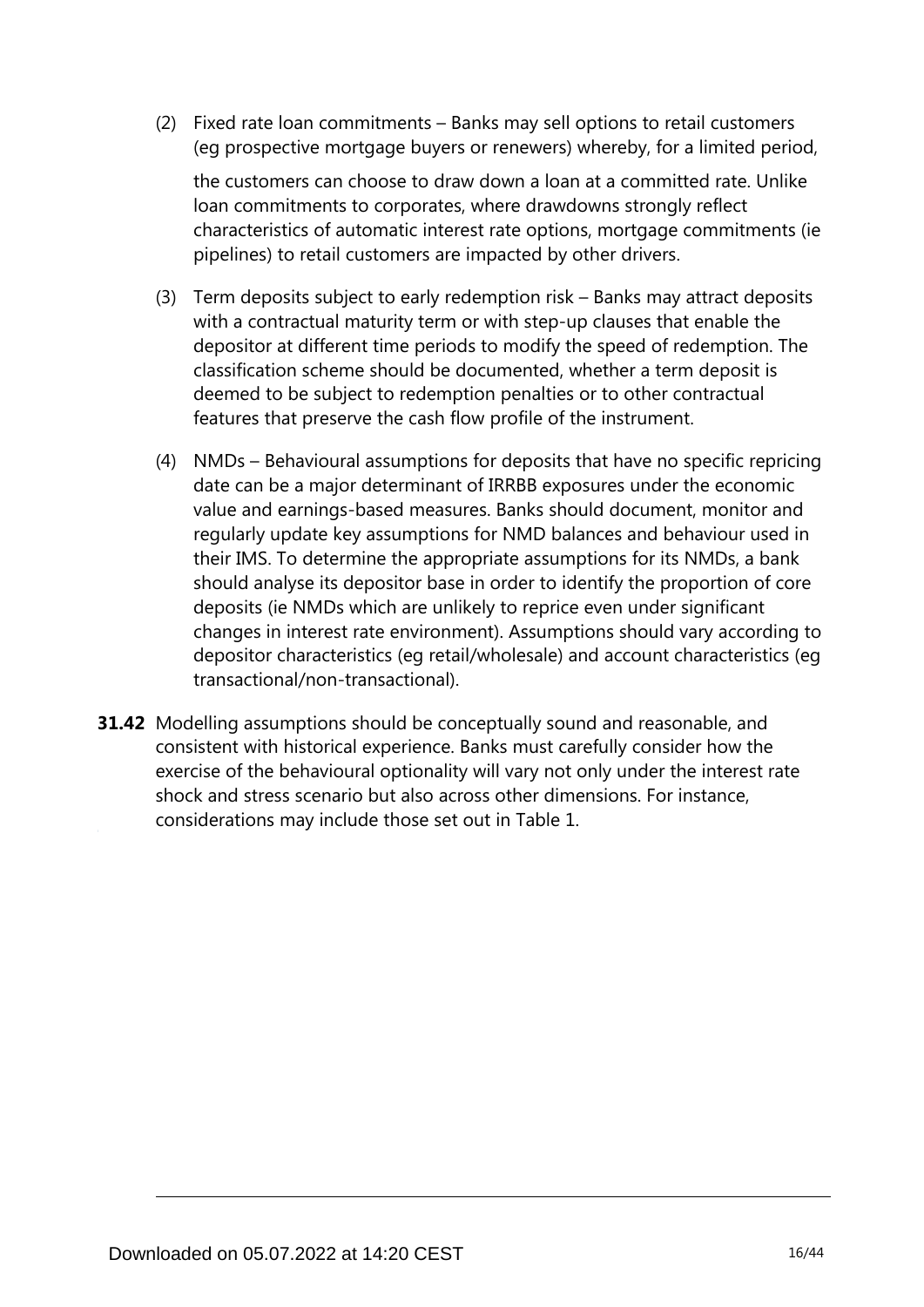Considerations affecting behavioural optionality Table 1

| Product                                              | Dimensions influencing the exercise of the embedded behavioural<br>options                                                                                                                                                                                                                                                                                                                                                                      |
|------------------------------------------------------|-------------------------------------------------------------------------------------------------------------------------------------------------------------------------------------------------------------------------------------------------------------------------------------------------------------------------------------------------------------------------------------------------------------------------------------------------|
| Fixed rate loans<br>subject to<br>prepayment risk    | Loan size, loan-to-value ratio, borrower characteristics, contractual<br>interest rates, seasoning, geographical location, original and<br>remaining maturity, and other historical factors.<br>Other macroeconomic variables such as stock indices,<br>unemployment rates, gross domestic product (GDP), inflation and<br>housing price indices should be considered in modelling<br>prepayment behaviour.                                     |
| Fixed rate loan<br>commitments                       | Borrower characteristics, geographical location (including<br>competitive environment and local premium conventions),<br>customer relationship with bank as evidenced by cross-products,<br>remaining maturity of the commitment, seasoning and remaining<br>term of the mortgage.                                                                                                                                                              |
| Term deposits<br>subject to early<br>redemption risk | Deposit size, depositor characteristics, funding channel (eg direct<br>or brokered deposit), contractual interest rates, seasonal factors,<br>geographical location and competitive environment, remaining<br>maturity and other historical factors.<br>Other macroeconomic variables such as stock indices,<br>unemployment rates, GDP, inflation and housing price indices<br>should be considered in modelling deposit redemption behaviour. |
| <b>NMDs</b>                                          | Responsiveness of product rates to changes in market interest<br>rates, current level of interest rates, spread between a bank's offer<br>rate and market rate, competition from other firms, the bank's<br>geographical location and demographic and other relevant<br>characteristics of its customer base.                                                                                                                                   |

**31.43** In addition, banks with positions denominated in different currencies can expose themselves to IRRBB in each of those currencies. Since yield curves vary from currency to currency, banks generally need to assess exposures in each currency. Banks with the necessary skills and sophistication, and with material multicurrency exposures, may choose to include, in their IMS, methods to aggregate their IRRBB in different currencies using assumptions about the correlation between interest rates in different currencies.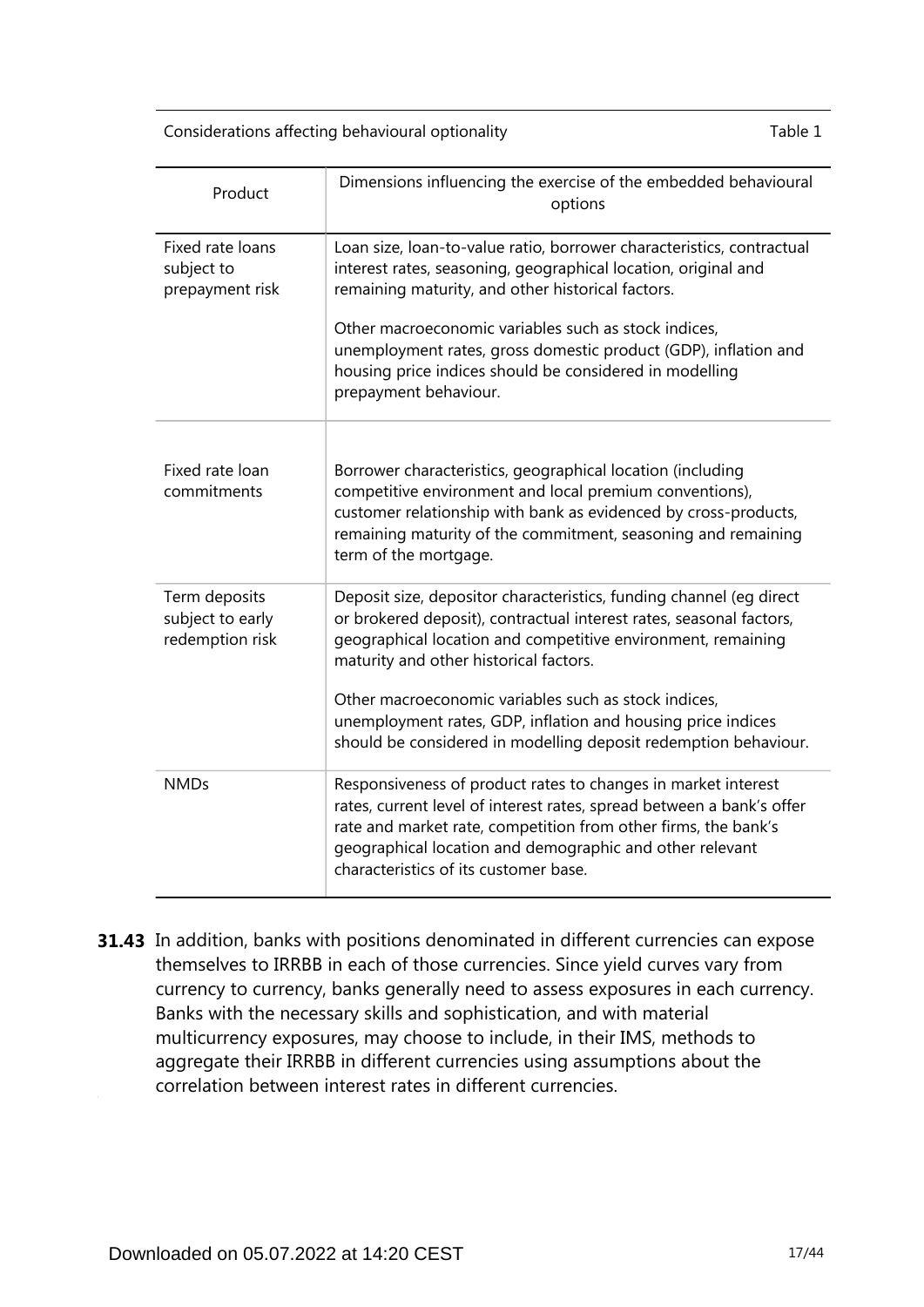Further, banks should consider the materiality of the impact of behavioural optionalities within floating rate loans. For instance, the behaviour of prepayments arising from embedded caps and floors could impact the banks' economic value of equity.

- **31.45** Banks should be able to test the appropriateness of key behavioural assumptions, and all changes to the assumptions of key parameters should be documented (eg by comparing the economic value of equity measured under their IMS with the standardised framework in [SRP31.94](https://www.bis.org/basel_framework/chapter/SRP/31.htm?tldate=20281012&inforce=20191215&published=20191215#paragraph_SRP_31_20191215_31_94) to [SRP31.129](https://www.bis.org/basel_framework/chapter/SRP/31.htm?tldate=20281012&inforce=20191215&published=20191215#paragraph_SRP_31_20191215_31_129)). Banks should periodically perform sensitivity analyses for key assumptions to monitor their impact on measured IRRBB. Sensitivity analyses should be performed with reference to both economic value and earnings-based measures.
- **31.46** The most significant assumptions underlying the system should be documented and clearly understood by the governing body or its delegates. Documentation should also include descriptions on how those assumptions could potentially affect the bank's hedging strategies.
- **31.47** As market conditions, competitive environments and strategies change over time, the bank should review significant measurement assumptions at least annually and more frequently during rapidly changing market conditions. For example, if the competitive market has changed such that consumers now have lower transaction costs available to them for refinancing their residential mortgages, prepayments may become more sensitive to smaller reductions in interest rates.

# **Principle 6 – data integrity and model governance**

- **31.48** Accurate and timely measurement of IRRBB is necessary for effective risk management and control. A bank's risk measurement system should be able to identify and quantify the major sources of IRRBB exposure. The mix of a bank's business lines and the risk characteristics of its activities should guide management's selection of the most appropriate form of measurement system.
- **31.49** Banks should not rely on a single measure of risk, given that risk management systems tend to vary in how they capture the components of IRRBB. Instead, banks should use a variety of methodologies to quantify their IRRBB exposures under both the economic value and earnings-based measures, ranging from simple calculations based on static simulations using current holdings to more sophisticated dynamic modelling techniques that reflect potential future business activities.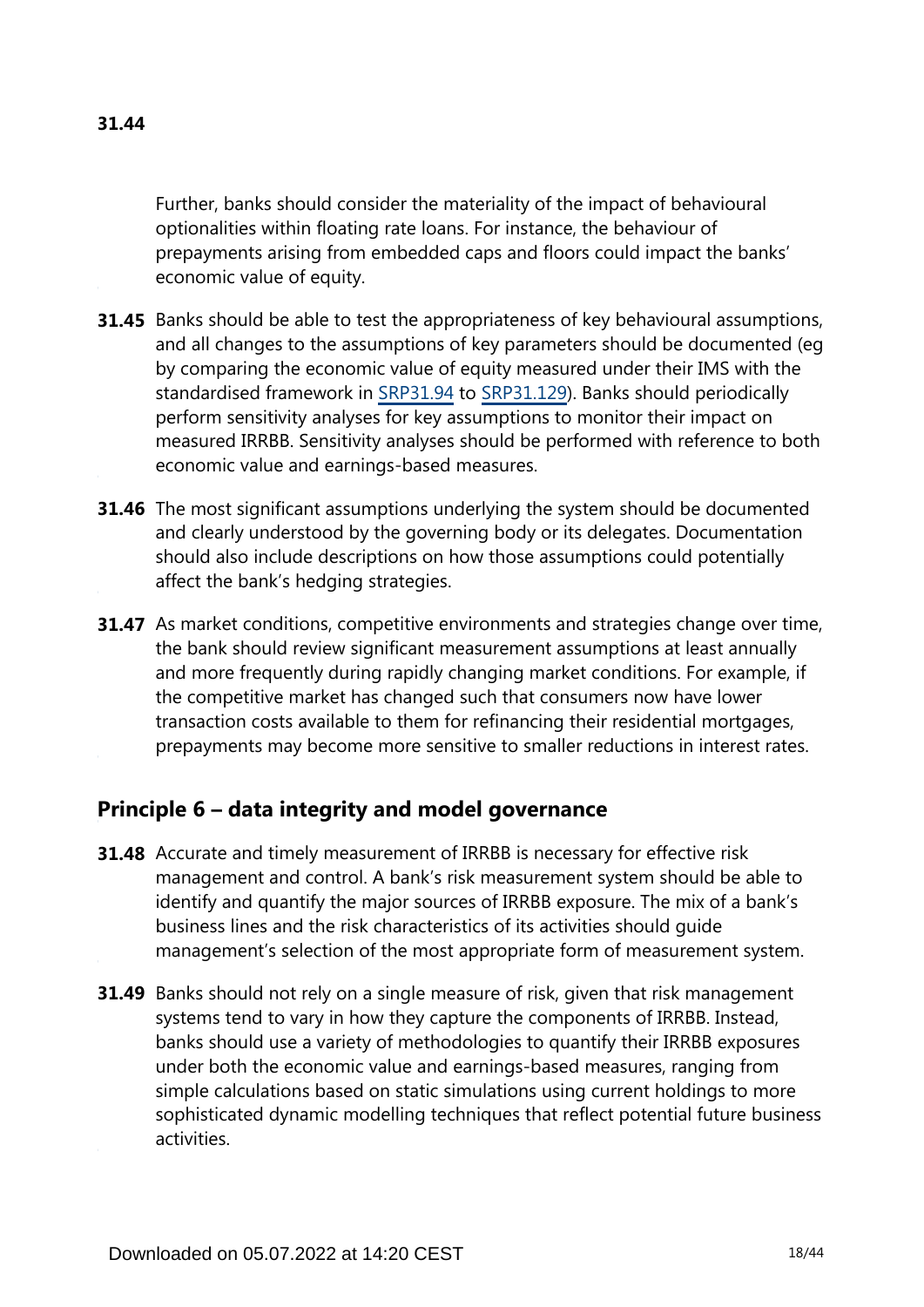## **31.50**

A bank's MIS should allow it to retrieve accurate IRRBB information in a timely manner. The MIS should capture interest rate risk data on all the bank's material IRRBB exposures. There should be sufficient documentation of the major data sources used in the bank's risk measurement process.

- **31.51** Data inputs should be automated as much as possible to reduce administrative errors. Data mapping should be periodically reviewed and tested against an approved model version. A bank should monitor the type of data extracts and set appropriate controls.
- Where cash flows are slotted into different time buckets (eg for gap analyses) or **31.52** assigned to different vertex points to reflect the different tenors of the interest rate curve, the slotting criteria should be stable over time to allow for a meaningful comparison of risk figures over different periods.
- **31.53** Banks' IMS should be able to compute economic value and earnings-based measures of IRRBB, as well as other measures of IRRBB prescribed by their supervisors, based on the interest rate shock and stress scenarios set out in [SRP31.](https://www.bis.org/basel_framework/chapter/SRP/31.htm?tldate=20281012&inforce=20191215&published=20191215#paragraph_SRP_31_20191215_31_30) [30](https://www.bis.org/basel_framework/chapter/SRP/31.htm?tldate=20281012&inforce=20191215&published=20191215#paragraph_SRP_31_20191215_31_30). It should also be sufficiently flexible to incorporate supervisory-imposed constraints on banks' internal risk parameter estimates.
- **31.54** The validation of IRRBB measurement methods and assessment of corresponding model risk should be included in a formal policy process that should be reviewed and approved by the governing body or its delegates. The policy should specify the management roles and designate who is responsible for the development, implementation and use of models. In addition, the model oversight responsibilities as well as policies including the development of initial and ongoing validation procedures, evaluation of results, approval, version control, exception, escalation, modification and decommission processes need to be specified and integrated within the governance processes for model risk management.
- **31.55** An effective validation framework should include three core elements:
	- (1) evaluation of conceptual/methodological soundness, including developmental evidence;
	- (2) ongoing model monitoring, including process verification and benchmarking; and
	- (3) outcomes analysis, including backtesting of key internal parameters (eg stability of deposits, prepayments, early redemptions, pricing of instruments).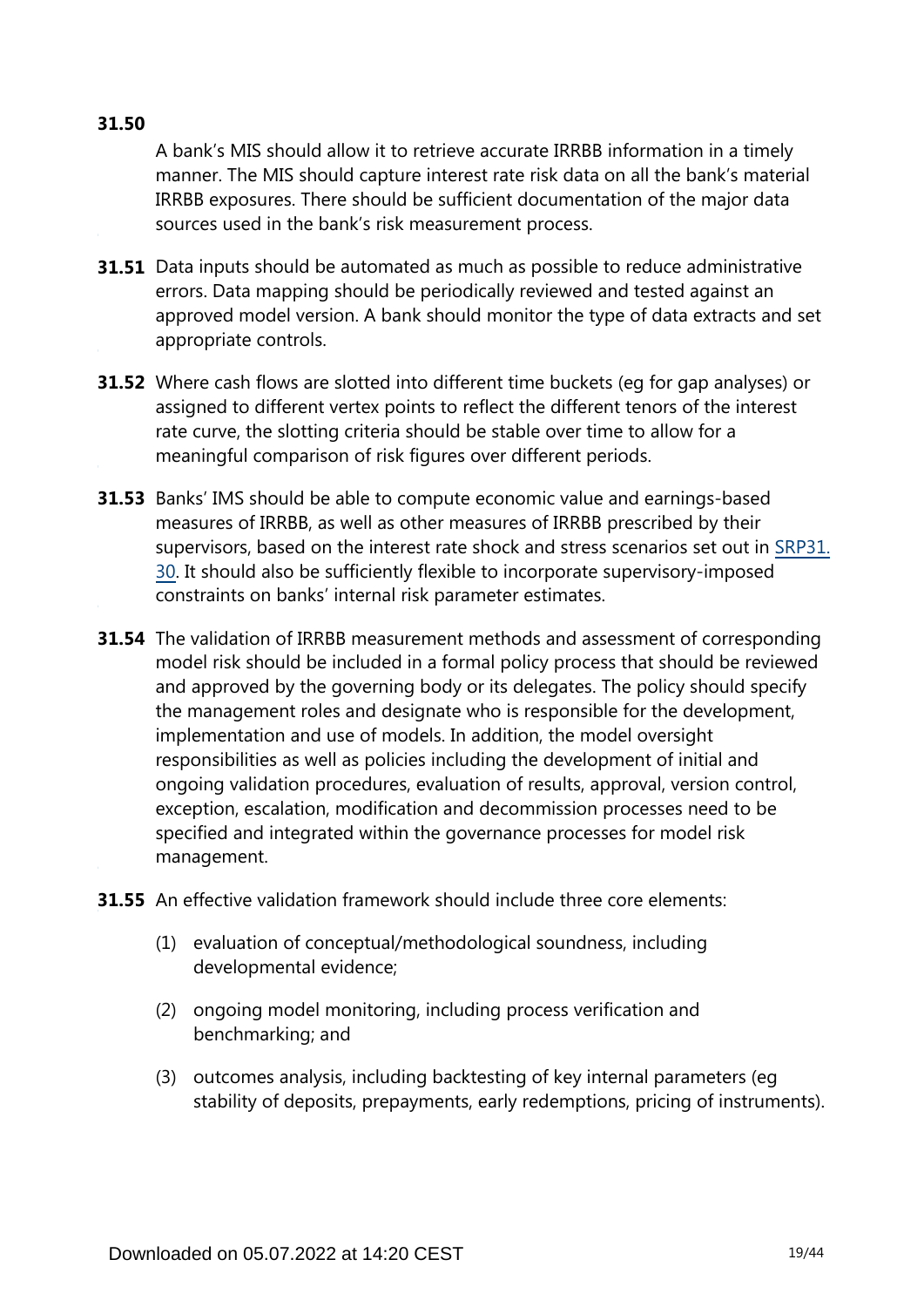**31.56** In addressing the expected initial and ongoing validation activities, the policy should establish a hierarchical process for determining model risk soundness

based on both quantitative and qualitative dimensions such as size, impact, past performance and familiarity with the modelling technique employed.

- **31.57** Model risk management for IRRBB measures should follow a holistic approach that begins with motivation, development and implementation by model owners and users. Prior to receiving authorisation for usage, the process for determining model inputs, assumptions, modelling methodologies and outputs should be reviewed and validated independently of the development of IRRBB models. The review and validation results and any recommendations on model usage should be presented to and approved by the governing body or its delegates. Upon approval, the model should be subject to ongoing review, process verification and validation at a frequency that is consistent with the level of model risk determined and approved by the bank.
- **31.58** The ongoing validation process should establish a set of exception trigger events that obligate the model reviewers to notify the governing body or its delegates in a timely fashion, in order to determine corrective actions and/or restrictions on model usage. Clear version control authorisations should be designated, where appropriate, to model owners. With the passage of time and due to observations and new information gained over time, an approved model may be modified or decommissioned. Banks should articulate policies for model transition, including change and version control authorisations and documentation.
- **31.59** IRRBB models might include those developed by third-party vendors. Model inputs or assumptions may also be sourced from related modelling processes or sub-models (both in-house and vendor-sourced) and should be included in the validation process. The bank should document and explain model specification choices as part of the validation process.
- **31.60** Banks that purchase IRRBB models should ensure there is adequate documentation of their use of those models, including any specific customisation. If vendors provide input for market data, behavioural assumptions or model settings, the bank should have a process in place to determine if those inputs are reasonable for its business and the risk characteristics of its activities.
- **31.61** Internal audit should review the model risk management process as part of its annual risk assessment and audit plans. The audit activity should not duplicate model risk management processes, but should review the integrity and effectiveness of the risk management system and the model risk management process.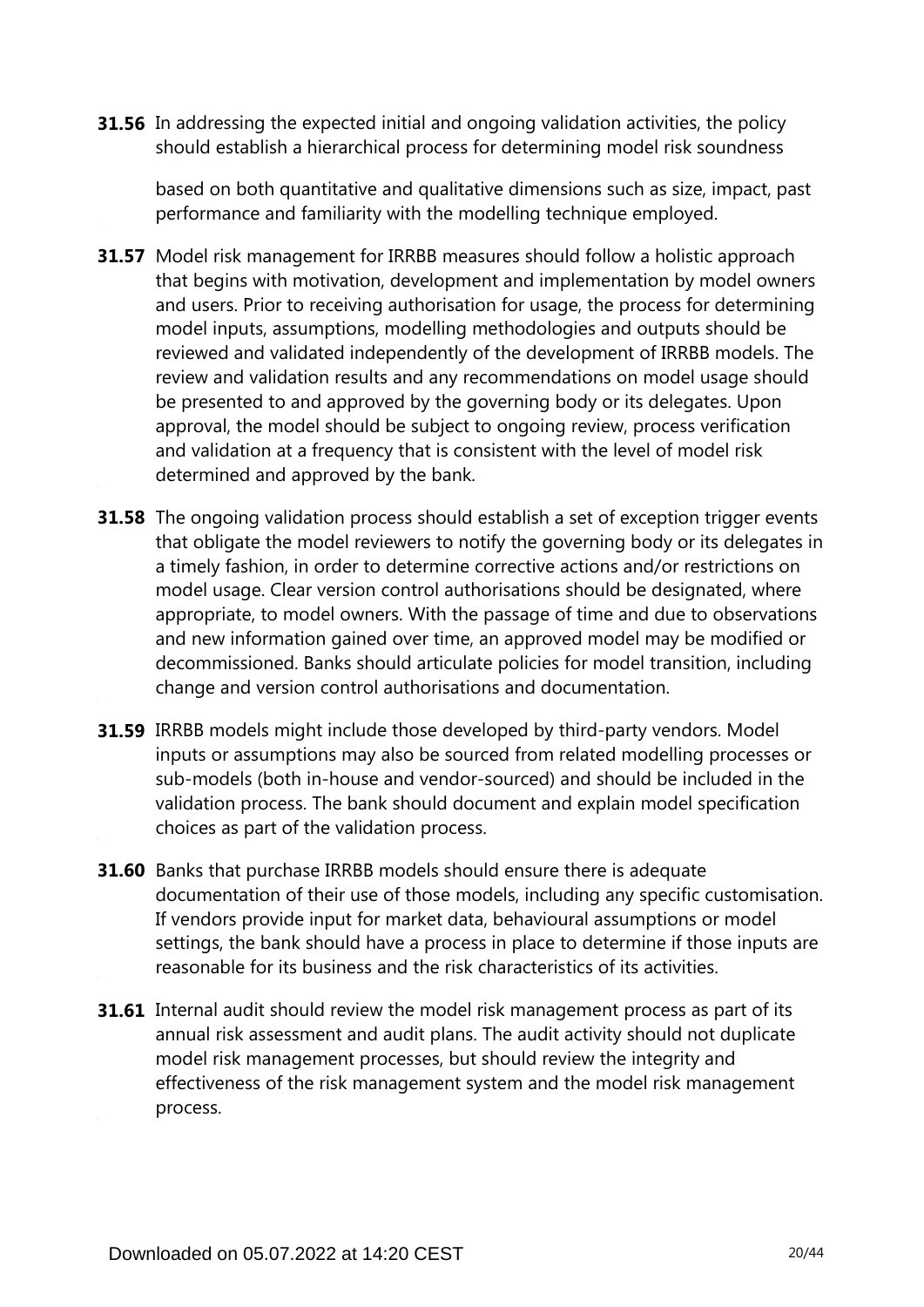## **Principle 7 – reporting to management**

- **31.62** The reporting of risk measures to the governing body or its delegates should be regular and should compare current exposure with policy limits. In particular, reporting should include the results of the periodic model reviews and audits as well as comparisons of past forecasts or risk estimates with actual results to inform potential modelling shortcomings on a regular basis. Portfolios that may be subject to significant mark-to-market movements should be clearly identified within the bank's MIS and subject to oversight in line with any other portfolios exposed to market risk.
- **31.63** While the types of reports prepared for the governing body or its delegates will vary based on the bank's portfolio composition, they should include at least the following:
	- (1) summaries of the bank's aggregate IRRBB exposures, and explanatory text that highlights the assets, liabilities, cash flows, and strategies that are driving the level and direction of IRRBB;
	- (2) reports demonstrating the bank's compliance with policies and limits;
	- (3) key modelling assumptions such as NMD characteristics, prepayments on fixed rate loans and currency aggregation;
	- (4) results of stress tests, including assessment of sensitivity to key assumptions and parameters; and
	- (5) summaries of the reviews of IRRBB policies, procedures and adequacy of the measurement systems, including any findings of internal and external auditors and/or other equivalent external parties (such as consultants).
- **31.64** Reports detailing the bank's IRRBB exposures should be provided to the bank's governing body or its delegates on a timely basis and reviewed regularly. The IRRBB reports should provide aggregate information as well as sufficient supporting detail to enable the governing body or its delegates to assess the sensitivity of the bank to changes in market conditions, with particular reference to portfolios that may potentially be subject to significant mark-to-market movements. The governing body or its delegates should review the bank's IRRBB management policies and procedures in light of the reports, to ensure that they remain appropriate and sound. The governing body or its delegates should also ensure that analysis and risk management activities related to IRRBB are conducted by competent staff with technical knowledge and experience, consistent with the nature and scope of the bank's activities.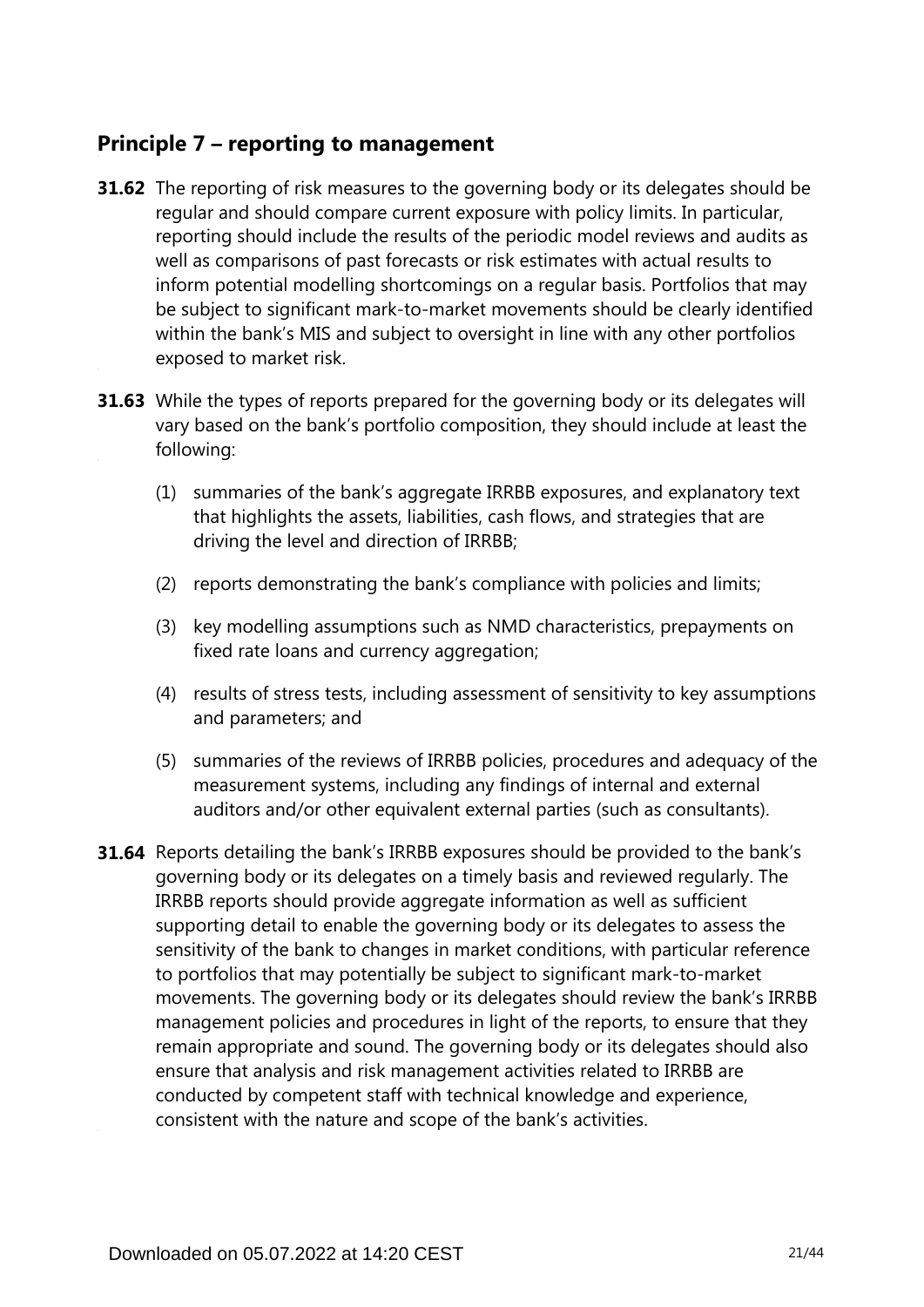# **Principle 8 – public disclosure**

**31.65** The level of IRRBB exposure should be measured and disclosed. Disclosure requirements are set out in [DIS70](https://www.bis.org/basel_framework/chapter/DIS/70.htm?tldate=20281012&inforce=20191215&published=20191215).

# **Principle 9 – IRRBB in the ICAAP**

- **31.66** Banks are responsible for evaluating the level of capital that they should hold, and for ensuring that this is sufficient to cover IRRBB and its related risks. The contribution of IRRBB to the overall internal capital assessment should be based on the bank's IMS outputs, taking account of key assumptions and risk limits. The overall level of capital should be commensurate with both the bank's actual measured level of risk (including for IRRBB) and its risk appetite, and be duly documented in its ICAAP report.
- **31.67** Banks should not only rely on supervisory assessments of capital adequacy for IRRBB, but should also develop their own methodologies for capital allocation, based on their risk appetite. In determining the appropriate level of capital, banks should consider both the amount and the quality of capital needed.
- **31.68** Capital adequacy for IRBBB should be considered in relation to the risks to economic value, given that such risks are embedded in the bank's assets, liabilities and off-balance sheet items. For risks to future earnings, given the possibility that future earnings may be lower than expected, banks should consider capital buffers.
- **31.69** Capital adequacy assessments for IRRBB should factor in:
	- (1) the size and tenor of internal limits on IRRBB exposures, and whether these limits are reached at the point of capital calculation;
	- (2) the effectiveness and expected cost of hedging open positions that are intended to take advantage of internal expectations of the future level of interest rates;
	- (3) the sensitivity of the internal measures of IRRBB to key modelling assumptions;
	- (4) the impact of shock and stress scenarios on positions priced off different interest rate indices (basis risk);
	- (5) the impact on economic value and NII of mismatched positions in different currencies;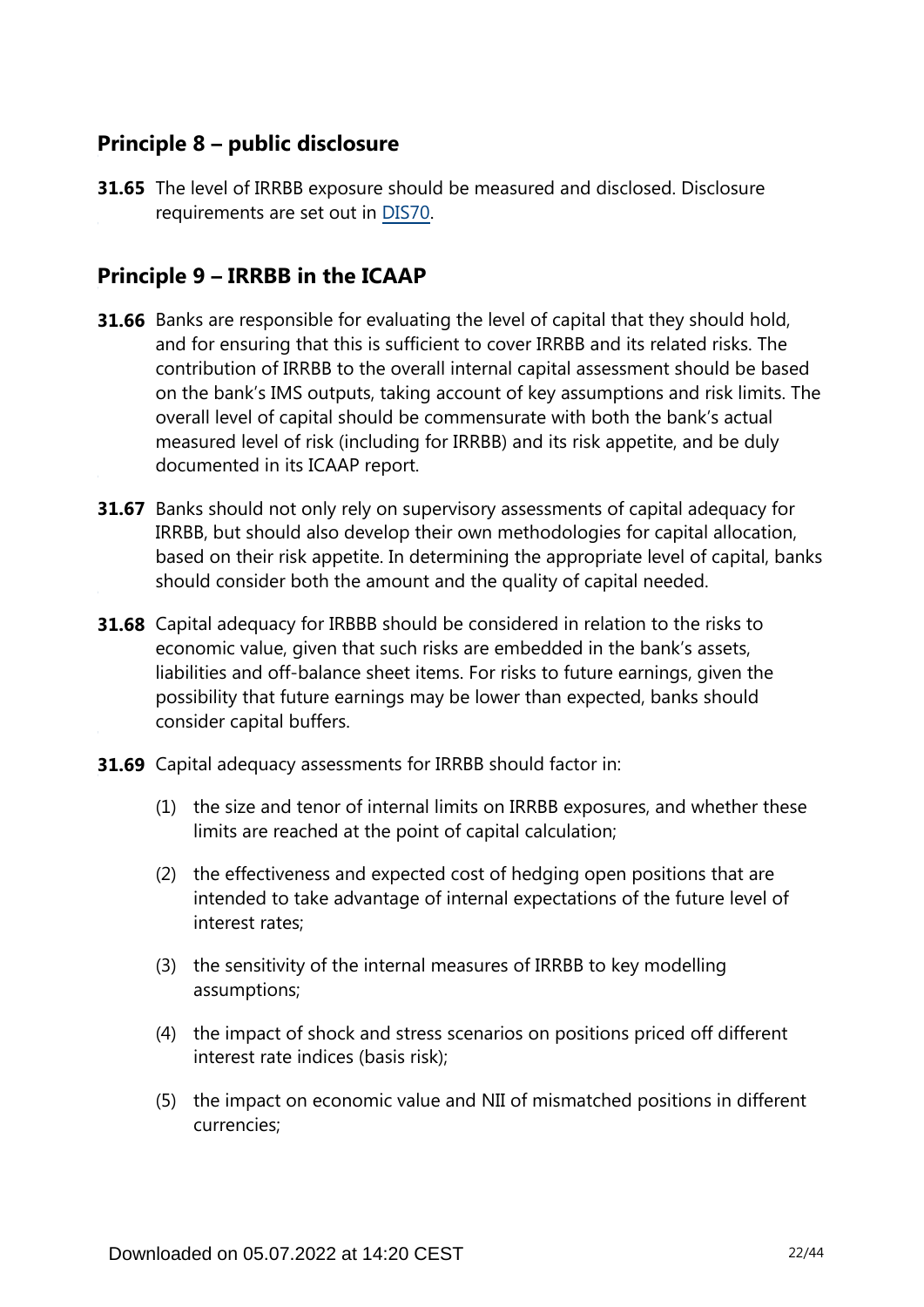- (6) the impact of embedded losses;
- (7) the distribution of capital relative to risks across legal entities that form part of a capital consolidation group, in addition to the adequacy of overall capital on a consolidated basis;
- (8) the drivers of the underlying risk; and
- (9) the circumstances under which the risk might crystallise.
- **31.70** The outcomes of the capital adequacy for IRRBB should be considered in a bank's ICAAP and flow through to assessments of capital associated with business lines.

## **Principle 10 – supervisory assessment of banks' IRRBB exposures**

- **31.71** Supervisors should, on a regular basis, collect sufficient information from banks to assess their IRRBB exposures. While the precise information obtained could differ among supervisors, the amount of information collected should at least allow the supervisor to assess the IRRBB exposures of the bank and to identify and monitor outlier banks under Principle 12.
- **31.72** Supervisors should ensure that the collection of information is comparable and consistent across the banks that they supervise. Supervisors should have discretionary powers to collect additional information to assess banks' IRRBB in line with Principle 11, including the sensitivity of their IMS calculations to changes in key assumptions. For example, supervisors may collect information on:
	- (1) the modelling of NMDs for IMS purposes and the sensitivity of a bank's economic value and earnings to changes in NMD assumptions;
	- (2) the impact of assumptions used regarding products with behavioural optionalities;
	- (3) the treatment of own equity in internal calculations and the extent to which this impacts the change in economic value of equity (EVE) number disclosed under Principle 8;
	- (4) repricing gaps of cash flows associated with their interest rate-sensitive assets, liabilities and off-balance sheet items (by significiant currencies);
	- (5) exposures to automatic interest rate options;
	- (6) the types of yield curve used for IMS purposes;
	- (7) the level of EVE if calculated using the standardised framework set out in [SRP31.94](https://www.bis.org/basel_framework/chapter/SRP/31.htm?tldate=20281012&inforce=20191215&published=20191215#paragraph_SRP_31_20191215_31_94) to [SRP31.129](https://www.bis.org/basel_framework/chapter/SRP/31.htm?tldate=20281012&inforce=20191215&published=20191215#paragraph_SRP_31_20191215_31_129); and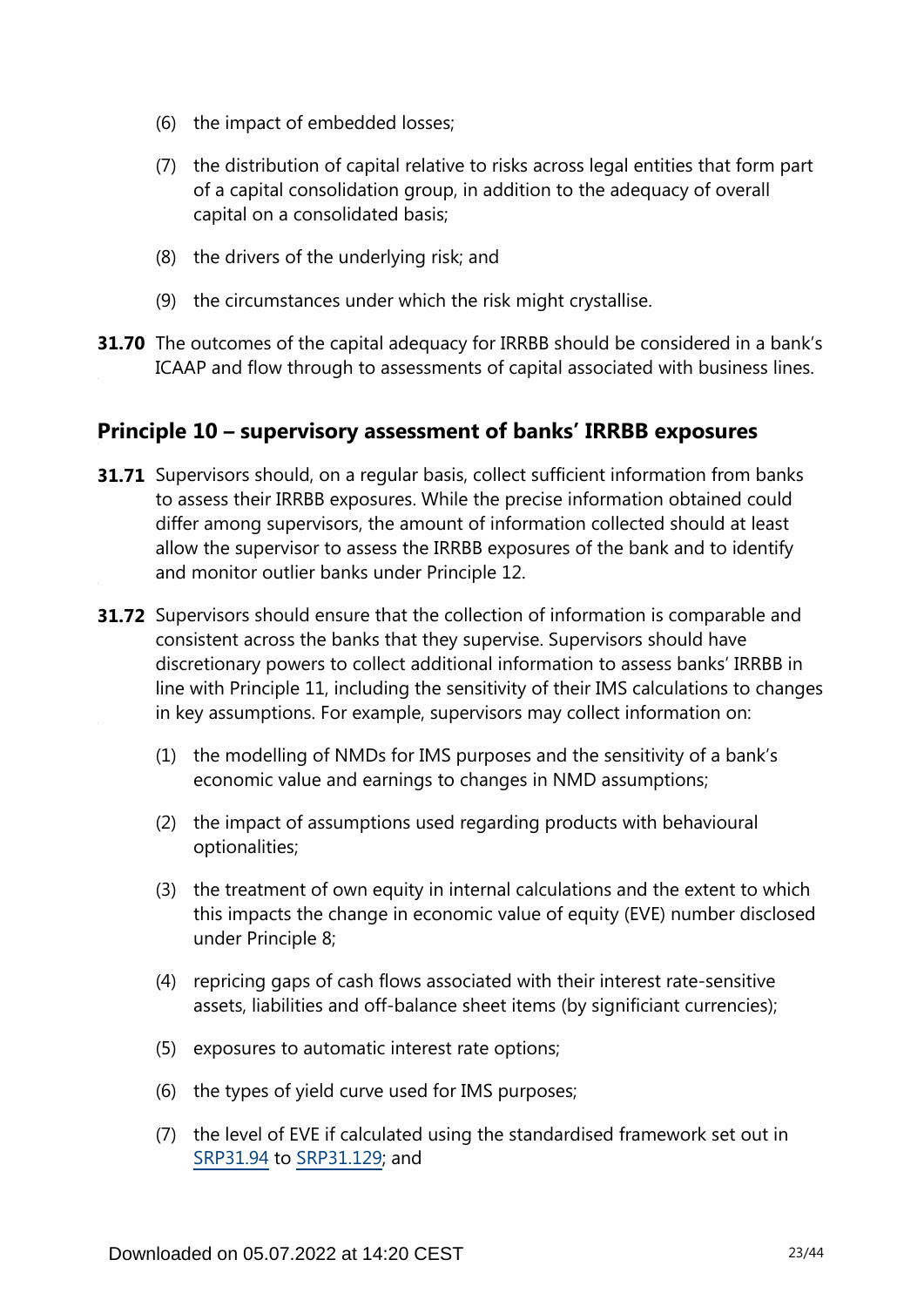- (8) economic value and earnings-based measures for interest rate shock and stress scenarios in addition to those prescribed in paragraphs [SRP31.90](https://www.bis.org/basel_framework/chapter/SRP/31.htm?tldate=20281012&inforce=20191215&published=20191215#paragraph_SRP_31_20191215_31_90) to [SRP31.93](https://www.bis.org/basel_framework/chapter/SRP/31.htm?tldate=20281012&inforce=20191215&published=20191215#paragraph_SRP_31_20191215_31_93) (including results based on banks' internally developed or other interest rate shock or stress scenarios).
- **31.73** Jurisdictions that intend to perform an off-site review of their banks' IRRBB should put in place adequate reporting schemes to enable peer comparison of banks and identification of banks for additional on-site work.

## **Principle 11 – supervisory assessment of banks' IRRBB management**

- **31.74** Supervisors should regularly evaluate the adequacy, integrity and effectiveness of a bank's IRRBB management framework and assess whether its practices comply with the stated objectives and risk tolerances set by its governing body, and with supervisory expectations as set out in Principles 1 to 7. Supervisors should take into account a bank's size and complexity at the time of assessment.
- **31.75** Supervisors should evaluate whether a bank's IMS provides a sufficient basis for identifying and measuring IRRBB, taking note particularly of the key assumptions that affect the measurement of IRRBB. Supervisors should request and evaluate information about significant model or policy changes that have occurred between their regular reviews and concentrate their efforts on reviewing the most material models and policies.
- **31.76** Supervisors should review regularly the outputs from the bank's IMS, including the bank's IRRBB exposures (both economic value and earnings-based measures) based on the internal calculations using at least the prescribed interest rate shock scenarios specified in [SRP31.90](https://www.bis.org/basel_framework/chapter/SRP/31.htm?tldate=20281012&inforce=20191215&published=20191215#paragraph_SRP_31_20191215_31_90) to [SRP31.93,](https://www.bis.org/basel_framework/chapter/SRP/31.htm?tldate=20281012&inforce=20191215&published=20191215#paragraph_SRP_31_20191215_31_93) as well as any additional interest rate shock and stress scenarios they determine should be assessed. Supervisors may also form their evaluation of a bank's IMS by applying supervisory estimates which they have developed. Supervisors should also review the information disclosed by banks under Principle 8.
- **31.77** When reviewing the bank's IRRBB exposures and forming conclusions about the quality of the bank's IRRBB management, supervisors should at a minimum, consider:
	- (1) the complexity and level of risk posed by the bank's assets, liabilities and offbalance sheet activities;
	- (2) the adequacy and effectiveness of oversight by the bank's governing body or its delegates;
	- (3) a bank's knowledge and ability to identify and manage the sources of IRRBB;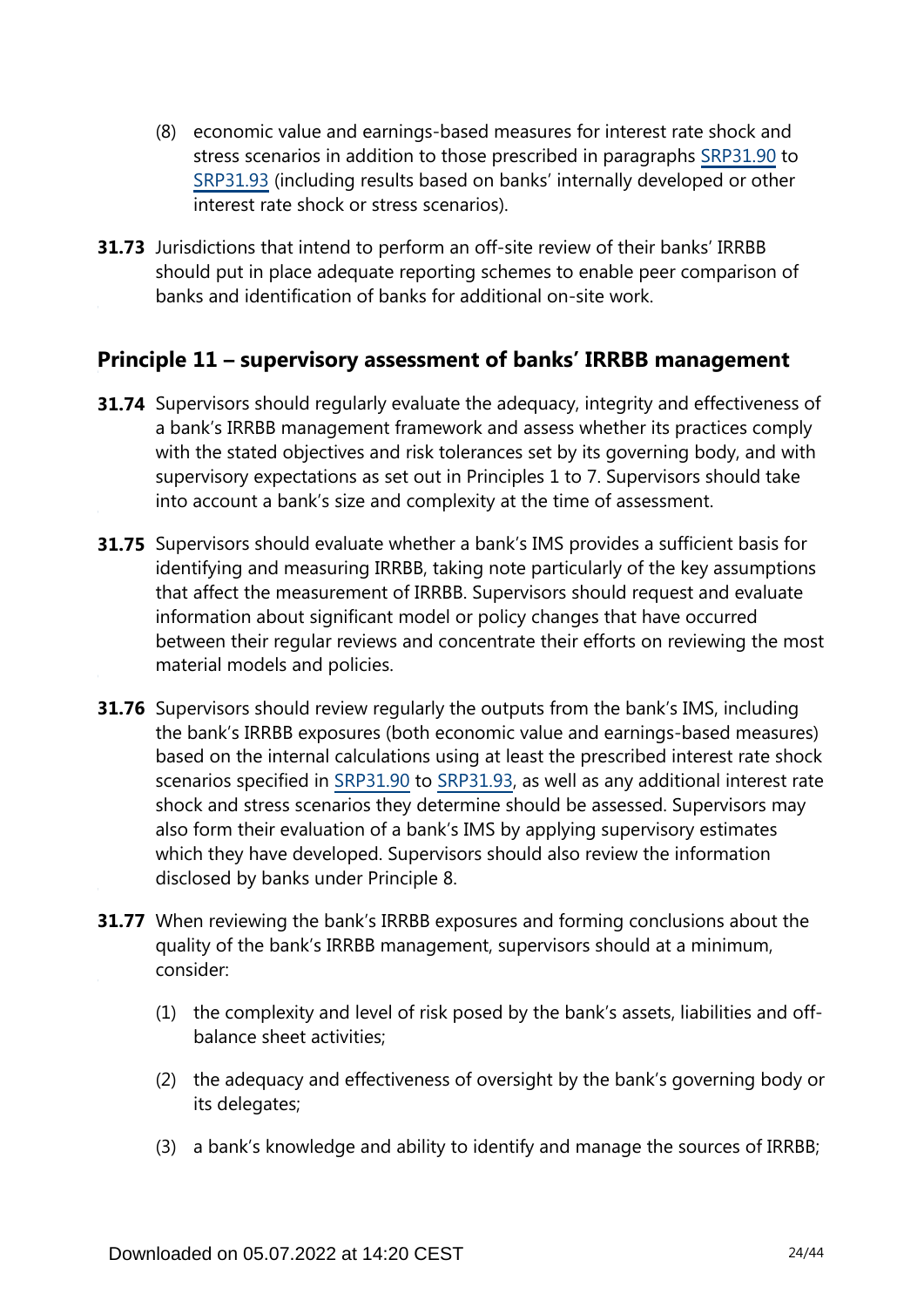- (4) the adequacy of internal validation of IRRBB measures, including sensitivity analysis and backtesting, in particular where changes in key modelling parameters have occurred;
- (5) the adequacy of internal monitoring and of the bank's MIS;
- (6) the effectiveness of risk limits and controls that set tolerances on economic value and earnings;
- (7) the effectiveness of the bank's IRRBB stress testing programme;
- (8) the adequacy and frequency of the internal review and audit of the IRRBB management process, including independent model validation and oversight of model risk;
- (9) the adequacy and effectiveness of IRRBB management practices as evidenced by past and projected financial performance;
- (10) the effectiveness of hedging strategies used by the bank to control IRRBB; and
- (11) the appropriateness of the level of IRRBB (including embedded losses) in relation to the bank's capital, earnings and risk management systems.
- **31.78** Supervisors should assess the adequacy of a bank's capital relative to its IRRBB exposures (against expectations set out in Principle 9) to determine whether the bank requires more detailed examination and should potentially be subject to additional capital requirements and/or other mitigation actions. This assessment need not be limited to the outlier/materiality test set out in Principle 12.
- **31.79** The supervisory evaluation should be undertaken both on a standalone basis and by making comparisons with peer banks – in particular, supervisors should compare the key behavioural and strategic assumptions being made by banks within their jurisdictions, to determine whether they can be justified with regard to the economic environment and business model. Supervisors should ensure that the information they review is comparable and consistent across the banks that they supervise.
- **31.80** Supervisors should employ specialist resources to assist with the assessment of IRRBB levels and controls in the banks that they supervise. Supervisory bodies should:
	- (1) ensure that line supervisors are appropriately trained and sufficiently knowledgeable to identify all relevant aspects of IRRBB in the banks that they regulate; and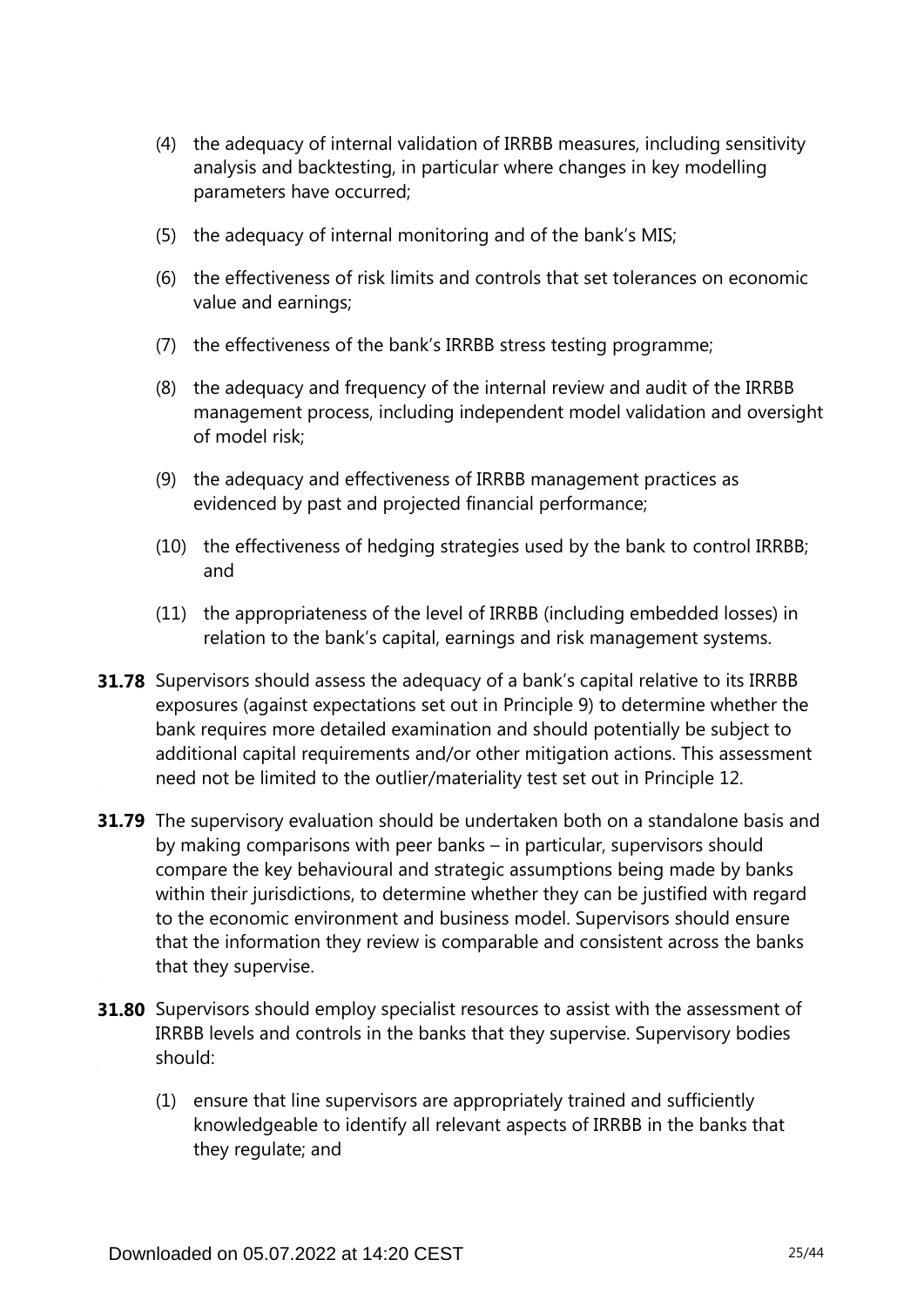- (2) employ an adequate number of IRRBB specialists.
- **31.81** Supervisors should cooperate and share information with relevant supervisors in other jurisdictions regarding the supervision of banks' IRRBB, in particular for banks with operations across multiple jurisdictions. Sharing of such information could take place on a bilateral or multilateral basis (eg through supervisory colleges). The information shared could include supervisory experiences from assessing and monitoring a bank's IRRBB in different parts of its group, modelling assumptions made by banks, any impediments experienced during the supervision process, rules/criteria established to evaluate the capital that banks would need for IRRBB, and examples of good practices observed in the banks' management of IRRBB.

## **Principle 12 – supervisory action with respect to outlier banks**

- **31.82** Supervisors must publish their criteria for identifying an outlier bank, defined in terms of the outlier/materiality test(s) used by the supervisor. The supervisor should implement at least one outlier/materiality test that compares the bank's maximum ∆EVE, under the six prescribed interest rate shock scenarios set out in paragraphs [SRP31.90](https://www.bis.org/basel_framework/chapter/SRP/31.htm?tldate=20281012&inforce=20191215&published=20191215#paragraph_SRP_31_20191215_31_90) to [SRP31.93](https://www.bis.org/basel_framework/chapter/SRP/31.htm?tldate=20281012&inforce=20191215&published=20191215#paragraph_SRP_31_20191215_31_93), with 15% of its Tier 1 capital, computed in line with the disclosure requirements in Principle 8.
- **31.83** Supervisors may also implement additional outlier/materiality tests, provided these tests are applied throughout their jurisdiction in the same form. The additional outlier/materiality tests could use a different capital measure (eg Common Equity Tier 1, or CET1, capital, amount by which regulatory capital exceeds the bank's minimum requirements) or capture the bank's IRRBB relative to earnings. For the additional outlier/materiality tests, the threshold for defining an outlier bank should be at least as stringent as 15% of Tier 1 capital.
- **31.84** Banks identified by supervisors under their criteria as outliers must be considered as potentially having undue IRRBB and subject to review.
- **31.85** All banks are expected to hold adequate capital for the risks they undertake. With regard to IRRBB, supervisors should evaluate whether the bank has adequate capital and earnings that are commensurate with its level of short-term and longterm IRRBB exposures, as well as the risk those exposures may pose to its future financial performance. Supervisors should consider the following factors: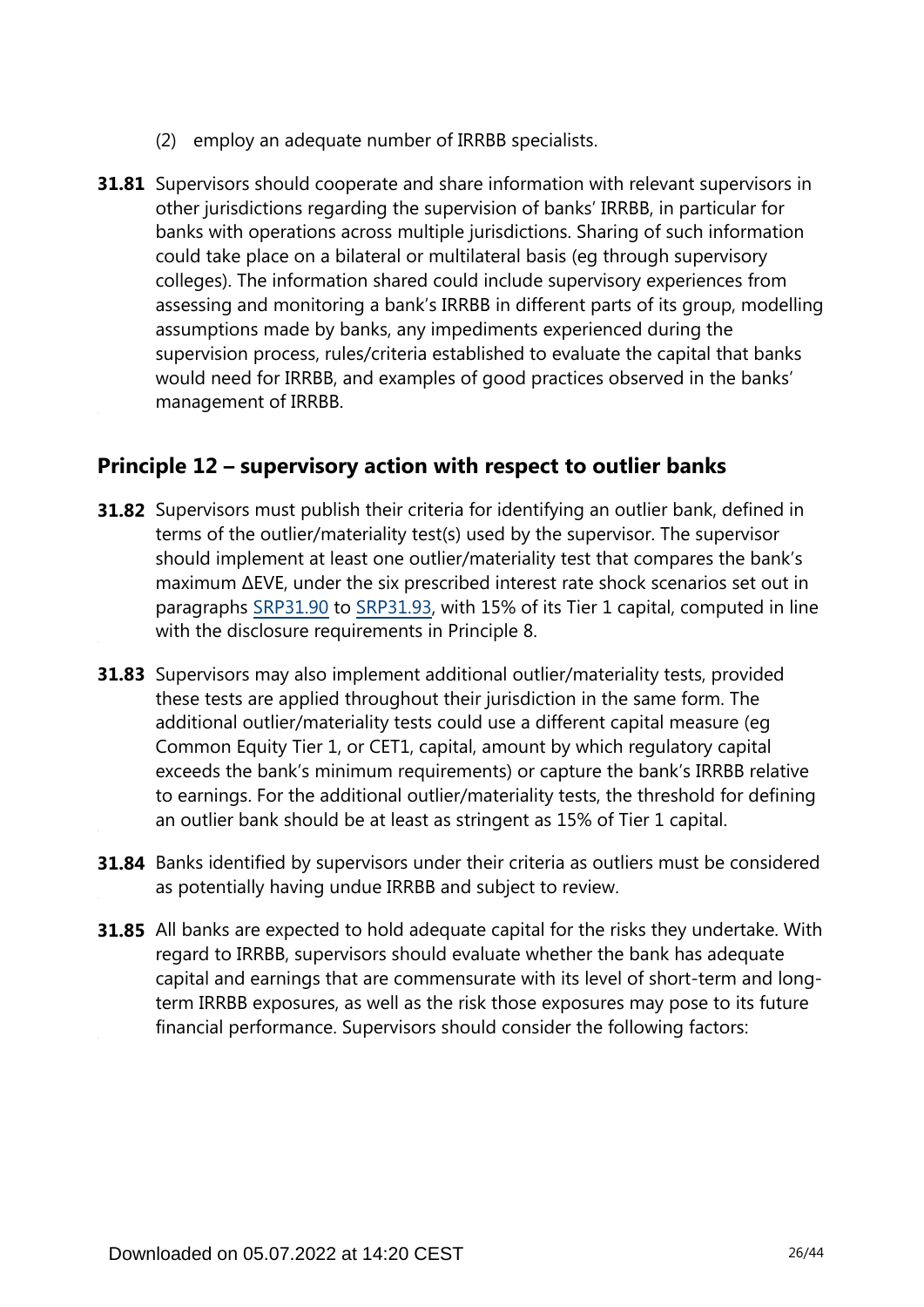(1) The ∆EVE under a variety of shocked and stressed interest rate scenarios. Where a bank's EVE is significantly sensitive to interest rate shocks and stresses, the supervisor should evaluate the impact on its capital levels arising from financial instruments held at market value, and potential impact should banking book positions held at historical cost become subject to

market valuation. Supervisors should, in their assessment, consider the impact of key assumptions on the ∆EVE calculated, including those related to the inclusion/exclusion of commercial margins, the bank's actual equity allocation profile, the stability of NMDs and prepayment optionality.

- (2) The strength and stability of the earnings stream and the level of income needed to generate and maintain normal business operations. A high level of IRRBB exposure is one that could, under a plausible range of market scenarios, result in the bank reporting losses or curtailing normal dividend distribution and business operations. In such cases, management should ensure that the bank has sufficient capital to withstand the adverse impact of such events until it can implement mitigating actions such as reducing exposures or increasing capital.
- **31.86** When a supervisor determines that a bank's IMS is deficient in its measurement of IRRBB, the supervisor should require the bank to improve its IMS and/or use the standardised framework set out in [SRP31.94](https://www.bis.org/basel_framework/chapter/SRP/31.htm?tldate=20281012&inforce=20191215&published=20191215#paragraph_SRP_31_20191215_31_94) to [SRP31.129](https://www.bis.org/basel_framework/chapter/SRP/31.htm?tldate=20281012&inforce=20191215&published=20191215#paragraph_SRP_31_20191215_31_129) to compute its IRRBB in terms of ∆EVE.
- **31.87** A bank could also be considered to have excessive risk relative to earnings if its shocked ΔNII was such that the bank would not have sufficient income to maintain its normal business operations.
- When a national supervisor concludes that a bank's management of IRRBB is **31.88** inadequate or that it has excessive risk relative to its capital or earnings, or its general risk profile, the supervisor must require the bank to take one or more of the following actions:
	- (1) reduce its IRRBB exposures (eg by hedging);
	- (2) raise additional capital;
	- (3) set constraints on the internal risk parameters used by a bank; and/or
	- (4) improve its risk management framework.
- **31.89** The reduction in IRRBB and/or the expected higher level of capital should be achieved within a specified time frame, to be established taking into consideration prevailing financial and economic conditions, as well as the causes of IRRBB exposure exceeding the supervisory threshold.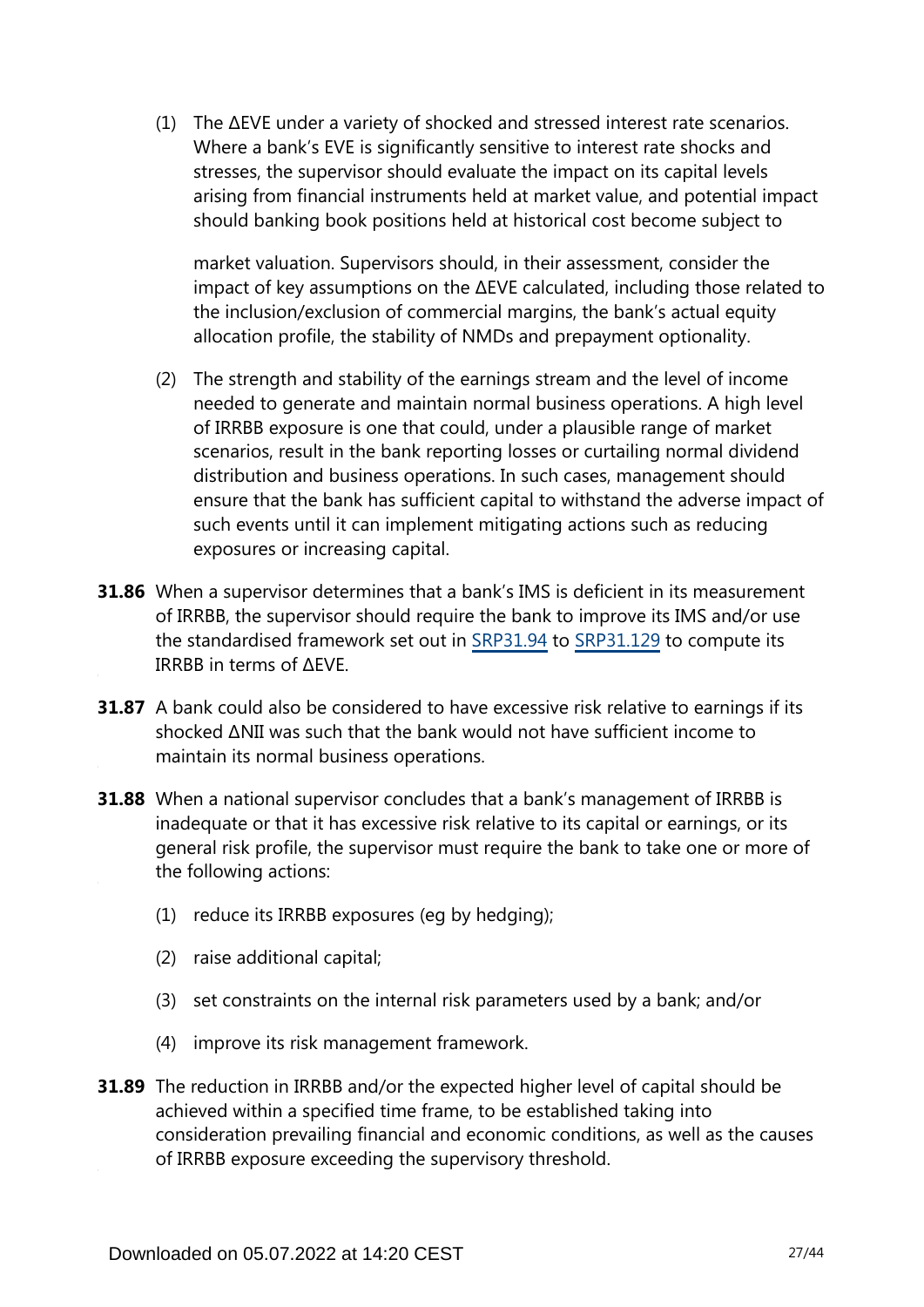## **The standardised interest rate shock scenarios**

- <span id="page-27-0"></span>**31.90** Banks should apply six prescribed interest rate shock scenarios to capture parallel and non-parallel gap risks for EVE and two prescribed interest rate shock scenarios for NII. The derivation of these shocks is explained in [SRP98.56](https://www.bis.org/basel_framework/chapter/SRP/98.htm?tldate=20281012&inforce=20191215&published=20191215#paragraph_SRP_98_20191215_98_56) to [SRP98.63.](https://www.bis.org/basel_framework/chapter/SRP/98.htm?tldate=20281012&inforce=20191215&published=20191215#paragraph_SRP_98_20191215_98_63) These scenarios are applied to IRRBB exposures in each currency for which the bank has material positions. In order to accommodate heterogeneous economic environments across jurisdictions, the six shock scenarios reflect currency-specific absolute shocks as specified in Table 2 below. For the purposes of capturing the local rate environment, a historical time series ranging from 2000 to 2015 for various maturities<sup> $7$ </sup> was used to derive each scenario for a given currency. Under this approach, IRRBB is measured by means of the following six scenarios:
	- (1) parallel shock up;
	- (2) parallel shock down;
	- (3) steepener shock (short rates down and long rates up);
	- (4) flattener shock (short rates up and long rates down);
	- (5) short rates shock up; and
	- (6) short rates shock down.

Specified size of interest rate shocks,  $\overline{R}_{shocktype,c}$  Table 2

|          | ARS | <b>AUD</b> | <b>BRL</b> | CAD        |  | <b>CHF</b> | <b>CNY</b> |  | <b>EUR</b> |  | <b>GBP</b> | <b>HKD</b> | <b>IDR</b> | <b>INR</b> |
|----------|-----|------------|------------|------------|--|------------|------------|--|------------|--|------------|------------|------------|------------|
| Parallel | 400 | 300        | 400        | 200        |  | 100        | 250        |  | 200        |  | 250        | 200        | 400        | 400        |
| Short    | 500 | 450        | 500        | 300        |  | 150        | 300        |  | 250        |  | 300        | 250        | 500        | 500        |
| Long     | 300 | 200        | 300        | 150        |  | 100        | 150        |  | 100        |  | 150        | 100        | 300        | 300        |
|          |     |            |            |            |  |            |            |  |            |  |            |            |            |            |
|          | JPY | <b>KRW</b> | <b>MXN</b> | <b>RUB</b> |  | <b>SAR</b> |            |  | <b>SEK</b> |  | SGD        | <b>TRY</b> | <b>USD</b> | <b>ZAR</b> |
| Parallel | 100 | 300        | 400        | 400        |  | 200        |            |  | 200        |  | 150        | 400        | 200        | 400        |
| Short    | 100 | 400        | 500        | 500        |  | 300        |            |  | 300<br>200 |  |            | 500        | 300        | 500        |
| Long     | 100 | 200        | 300        | 300        |  | 150        |            |  | 150        |  | 100        | 300        | 150        | 300        |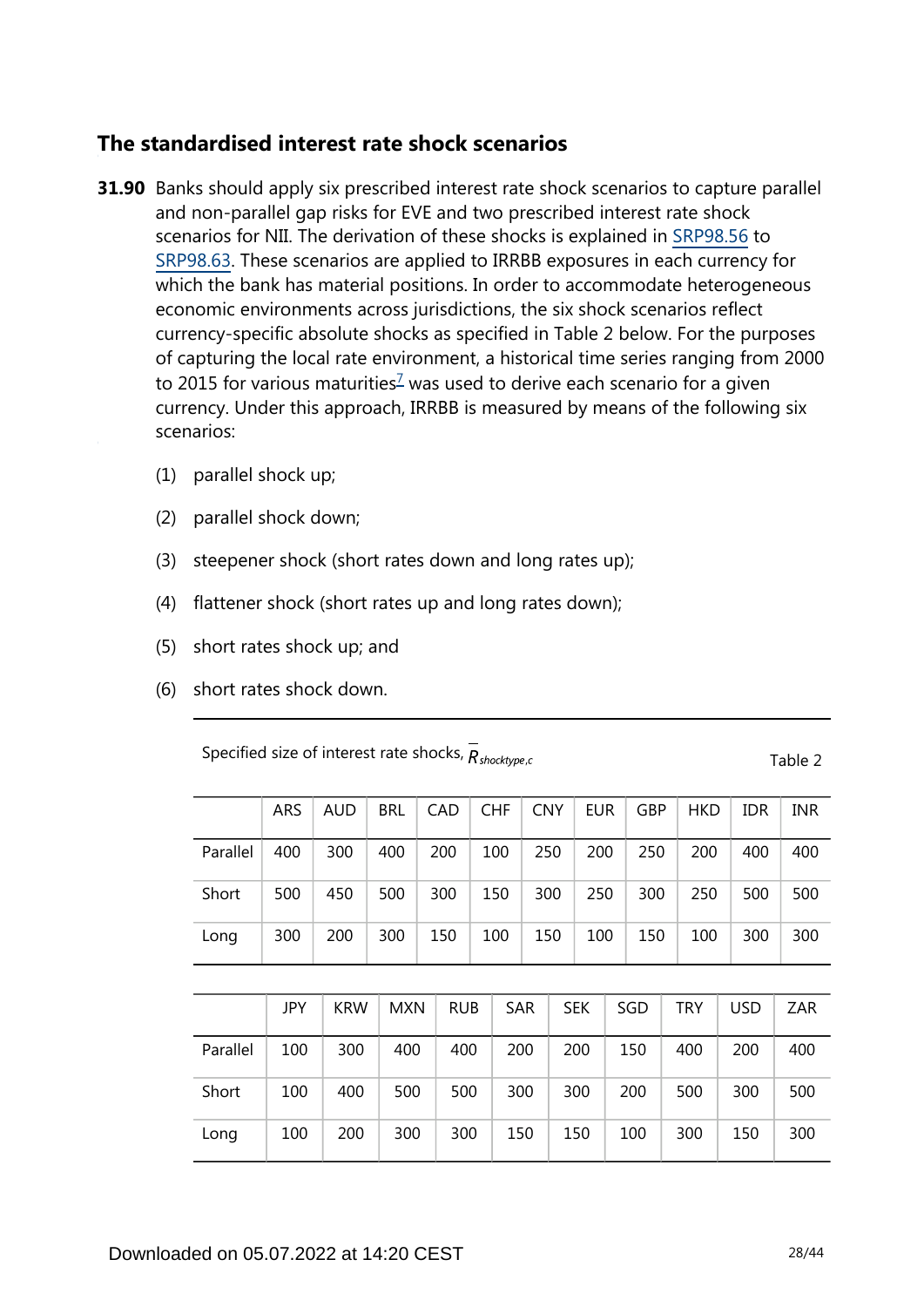*[7](#page-27-0)*

*Jurisdictions may under national discretion, deviate from the initial 16 year period if it better reflects their idiosyncratic circumstances.*

- <span id="page-28-0"></span>**31.91** Given Table 2, the instantaneous shocks to the risk-free rate for parallel, short and long, for each currency, the following parameterisations of the six interest rate shock scenarios should be applied:
	- (1) Parallel shock for currency c: a constant parallel shock up or down across all time buckets.

$$
\triangle R_{\textit{parallel},c} \left(t_{k} \right) = \pm \overline{R}_{\textit{parallel},c}
$$

<span id="page-28-1"></span>(2) Short rate shock for currency c: shock up or down that is greatest at the shortest tenor midpoint. That shock, through the shaping scalar

 $S_{short}(t_{\nu}) = (e^{\frac{-t_{\nu}}{x}})$ , where x=4, diminishes towards zero at the tenor of the longest point in the term structure. $8$ 

$$
\triangle R_{short,c}\left(t_{k}\right)=\pm\overset{-}{R}_{short,c}\cdot S_{short}\left(t_{k}\right)=\pm\overset{-}{R}_{short,c}\cdot e^{\frac{-t_{k}}{\times}}
$$

(3) Long rate shock for currency c (note: this is used only in the rotational shocks): Here the shock is greatest at the longest tenor midpoint and is

related to the short scaling factor as:  $S_{long}(t_k) = 1 - S_{short}(t_k)$ .

$$
\triangle R_{long,c}\left(t_{k}\right)=\pm\overline{R}_{long,c}\cdot S_{long}\left(t_{k}\right)=\pm\overline{R}_{long,c}\cdot\left(1-e^{\frac{-t_{k}}{x}}\right)
$$

(4) Rotation shocks for currency c: involving rotations to the term structure (ie steepeners and flatteners) of the interest rates whereby both the long and short rates are shocked and the shift in interest rates at each tenor midpoint is obtained by applying the following formulas to those shocks:

$$
\Delta R_{steepner,c} (t_k) = -0.65 \cdot |\Delta R_{short,c} (t_k)| + 0.9 \cdot |\Delta R_{long,c} (t_k)|
$$
  

$$
\Delta R_{fatterer,c} (t_k) = +0.8 \cdot |\Delta R_{short,c} (t_k)| -0.6 \cdot |\Delta R_{long,c} (t_k)|
$$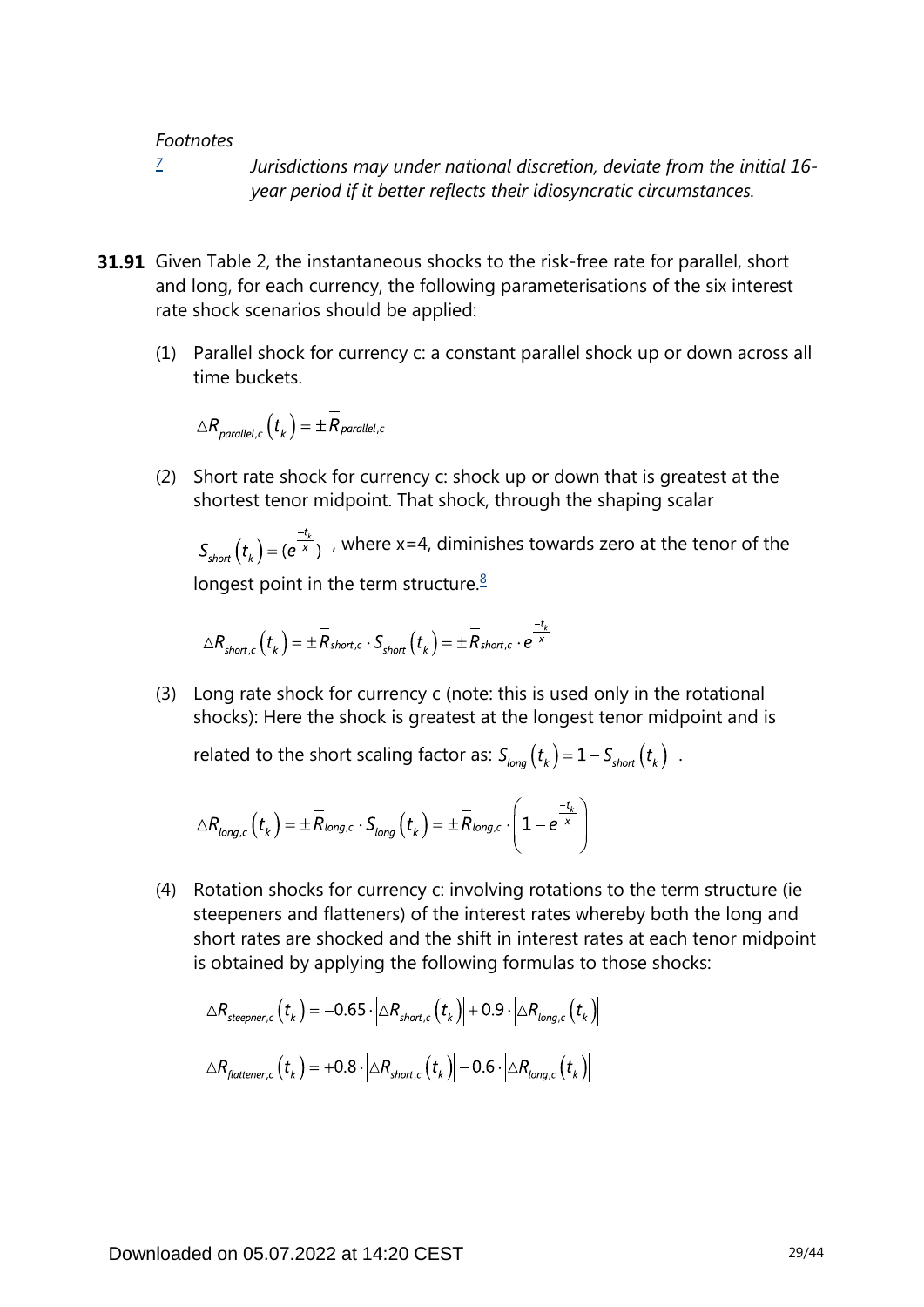<span id="page-29-0"></span>*[8](#page-28-1)*

*The value of x in the denominator of the function*  $e^{\frac{-t_k}{x}}$  *controls the rate of decay of the shock. This should be set to the value of 4 for most currencies and the related shocks unless otherwise determined by*   $\kappa$  *national supervisors.*  $t_{k}$  *is the midpoint (in time) of the k* $^{\text{th}}$  *bucket and*  $t_{K}$ *is the midpoint (in time) of the last bucket K. There are 19 buckets in the standardised framework, but the analysis may be generalised to any number of buckets.*

**31.92** The following examples illustrate the scenarios in [SRP31.91\(](https://www.bis.org/basel_framework/chapter/SRP/31.htm?tldate=20281012&inforce=20191215&published=20191215#paragraph_SRP_31_20191215_31_91)2) and SRP31.91(4).

(1) Short rate shock: Assume that the bank uses the standardised framework with K=19 time bands and with  $t<sub>k</sub>$ =25 years (the midpoint (in time) of the longest tenor bucket K), and where  $t_k$  is the midpoint (in time) for bucket k. In the standardised framework, if k=10 with  $t<sub>k</sub>$ =3.5 years, the scalar adjustment for the short shock would be

 $S_{short}(t_{\nu}) = e^{\frac{-3.5}{4}} = 0.417$ . Banks would multiply this by the value of the short rate shock to obtain the amount to be added to or subtracted from the yield curve at that tenor point. If the short rate shock was +100 basis points (bp), the increase in the yield curve at  $t_k$ =3.5 years would be 41.7 bp.

- (2) Steepener: Assume the same point on the yield curve as above,  $t_k = 3.5$  years. If the absolute value of the short rate shock was 100 bp and the absolute value of the long rate shock was 100 bp (as for the Japanese yen), the change in the yield curve at  $t<sub>k</sub> = 3.5$  years would be the sum of the effect of the short rate shock plus the effect of the long rate shock in bp: −0.65 x 100bp x 0.417 + 0.9 x 100bp x (1−0.417) = +25.4bp.
- (3) Flattener: The corresponding change in the yield curve for the shocks in the example above at  $t_k$ =3.5 years would be: +0.8 x 100bp x 0.417 – 0.6 x 100bp  $x (1 - 0.417) = -1.6$ bp.
- **31.93** The Committee acknowledges that shock sizes of different currencies should reflect local conditions in a timely manner. For this reason, the Committee will review the calibration of the interest rate shock sizes (eg every five years). National supervisors may, at their discretion, set floors for the post-shock interest rates under the six interest rate shock scenarios, provided the floors are not greater than zero.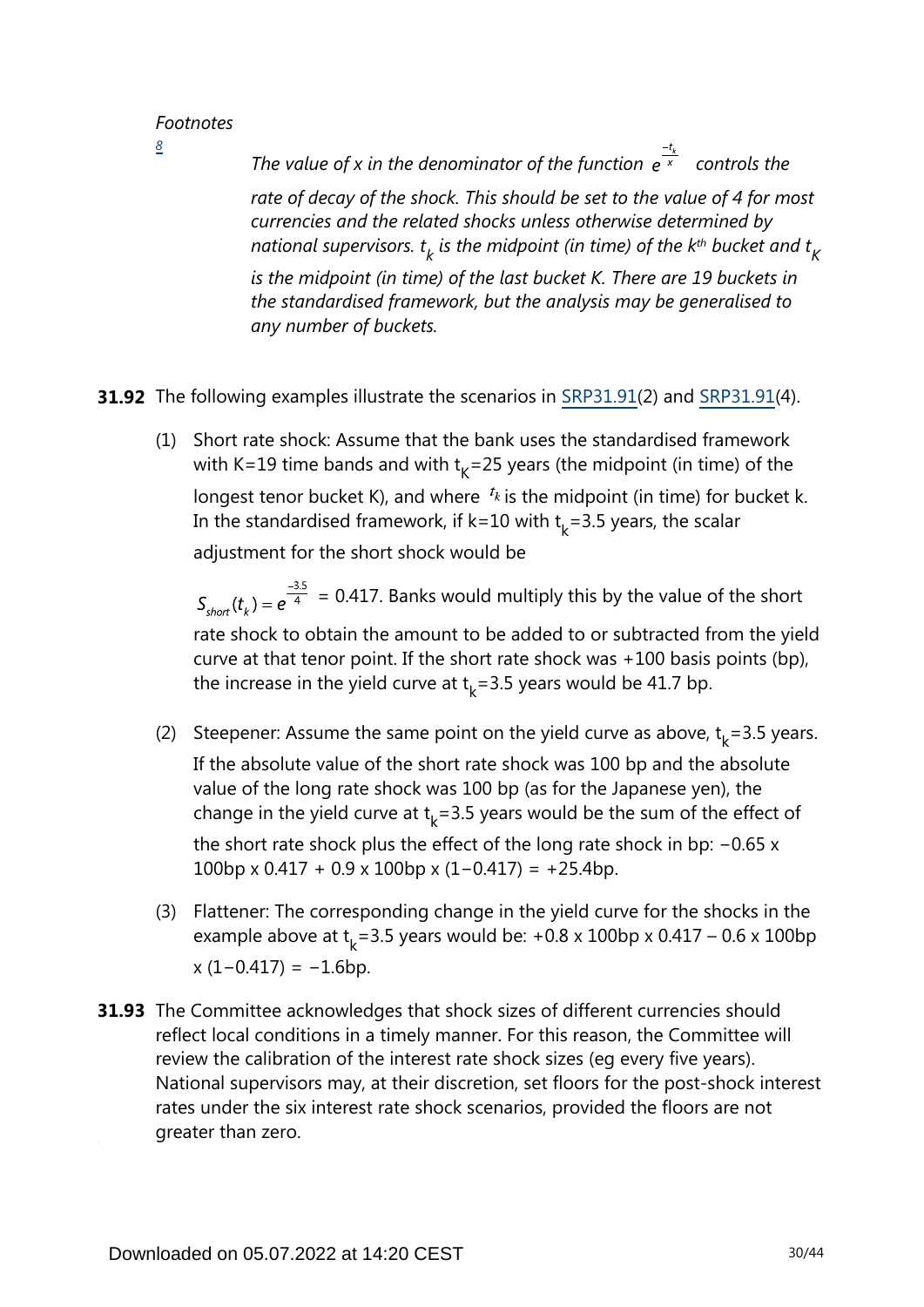# **The standardised framework**

- **31.94** Supervisors could mandate their banks to follow the framework set out in this section, or a bank could choose to adopt it.
- **31.95** The steps involved in measuring a bank's IRRBB, based solely on EVE, are:
	- (1) Interest rate-sensitive banking book positions are allocated to one of three categories (ie amenable, less amenable and not amenable to standardisation).
	- (2) Determination of slotting of cash flows based on repricing maturities. This is a straightforward translation for positions amenable to standardisation. For positions less amenable to standardisation, they are excluded from this step. For positions with embedded automatic interest rate options, the optionality should be ignored for the purpose of slotting of notional repricing cash flows.  $9$  For positions that are not amenable to standardisation, there is a separate treatment for:
		- (a) NMDs according to separation of core and non-core cash flows via the approach set out in [SRP31.107](https://www.bis.org/basel_framework/chapter/SRP/31.htm?tldate=20281012&inforce=20191215&published=20191215#paragraph_SRP_31_20191215_31_107) to [SRP31.112](https://www.bis.org/basel_framework/chapter/SRP/31.htm?tldate=20281012&inforce=20191215&published=20191215#paragraph_SRP_31_20191215_31_112).
		- (b) Behavioural options (fixed rate loans subject to prepayment risk and term deposits subject to early redemption risk) – behavioural parameters relevant to the position type must rely on a scenariodependent look-up table set out in [SRP31.119](https://www.bis.org/basel_framework/chapter/SRP/31.htm?tldate=20281012&inforce=20191215&published=20191215#paragraph_SRP_31_20191215_31_119) and [SRP31.125.](https://www.bis.org/basel_framework/chapter/SRP/31.htm?tldate=20281012&inforce=20191215&published=20191215#paragraph_SRP_31_20191215_31_125)
	- (3) Determination of ∆EVE for relevant interest rate shock scenarios for each currency. The ∆EVE is measured per currency for all six prescribed interest rate shock scenarios.
	- (4) Add-ons for changes in the value of automatic interest rate options (whether explicit or embedded) are added to the EVE changes. Automatic interest rate options sold are subject to full revaluation (possibly net of automatic interest rate options bought to hedge sold interest rate options) under each of the six prescribed interest rate shock scenarios for each currency. Changes in values of options are then added to the changes in the EVE measure under each interest rate shock scenario on a per currency basis.
	- (5) IRRBB EVE calculation. The ∆EVE under the standardised framework will be the maximum of the worst aggregated reductions to EVE across the six supervisory prescribed interest rate shocks.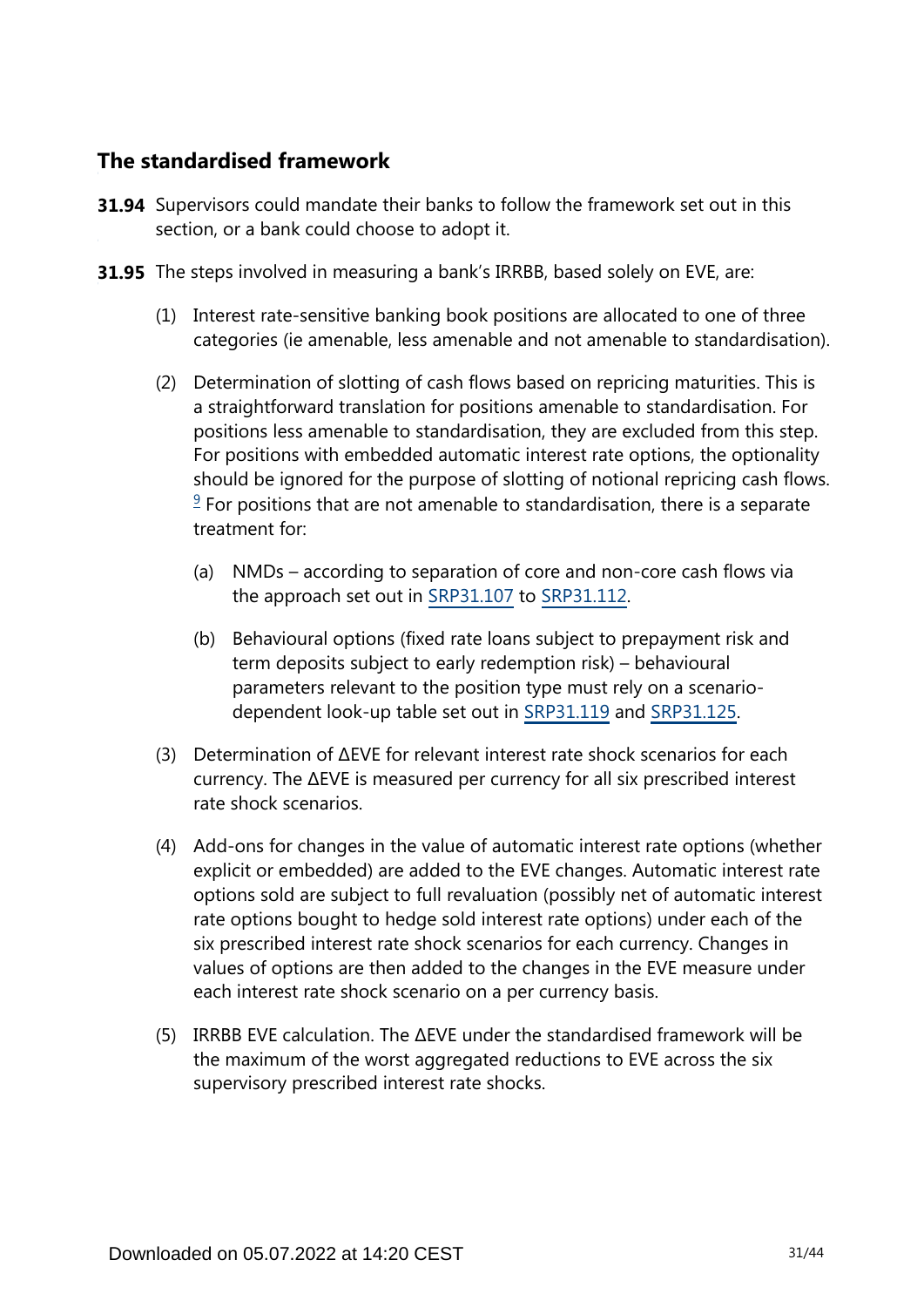<span id="page-31-0"></span>*[9](#page-0-0)*

*That is, the embedded automatic interest rate option is stripped out from the process of slotting notional repricing cash flows in Step 2 and treated together with other automatic interest rate options under Step 4.*

- **31.96** Banks must project all future notional repricing cash flows arising from interest rate-sensitive assets, liabilities and off-balance sheet items on to:
	- (1) 19 predefined time buckets (indexed numerically by k) as set out in Table 3, into which they fall according to their repricing dates, or
	- (2) the time bucket midpoints as set out in Table 3, retaining the notional repricing cash flows' maturity. This alternative requires splitting up notional repricing cash flows between two adjacent maturity bucket midpoints.

Maturity schedule with 19 time buckets for notional repricing cash flows repriciting at tCF

|                          | Time bucket intervals ( $M =$ months; $Y =$ years) |                                                         |                                             |                                                             |                                                             |                                                |                                              |                                                    |
|--------------------------|----------------------------------------------------|---------------------------------------------------------|---------------------------------------------|-------------------------------------------------------------|-------------------------------------------------------------|------------------------------------------------|----------------------------------------------|----------------------------------------------------|
| Short-<br>term<br>rates  | Overnight<br>(0.0028Y)                             | Overnight<br>$<$ t <sup>CF</sup> $\leq$ 1M<br>(0.0417Y) | 1M < t<br>$CF \leq$<br>3M<br>(0.1667)<br>Y) | 3M <<br>$t^{CF} \le$<br>6M<br>(0.375)<br>Y)                 | 6M <<br>$t^{CF} \le$<br>9M<br>(0.625)<br>Y)                 | 9M <<br>$t^{CF}$ $\leq$<br>1Y<br>(0.875)<br>Y) | 1Y <<br>$t^{CF} \le$<br>1.5Y<br>(1.25)<br>Y) | 1.5Y<br>$< t^{CF}$<br>$\leq$<br>2Y<br>(1.75)<br>Y) |
| Medium-<br>term<br>rates | $2Y < t^{CF} \le$<br>3Y<br>(2.5Y)                  | $3Y < t^{CF} \le$<br>4Y<br>(3.5Y)                       | 4Y < t<br>$CF \leq 5Y$<br>(4.5Y)            | 5Y < t<br>$CF \leq$<br>6Y<br>(5.5Y)                         | 6Y < t<br>$CF \leq$<br>7Y<br>(6.5Y)                         |                                                |                                              |                                                    |
| Long-<br>term<br>rates   | $7Y < t^{CF} \le$<br>8Y<br>(7.5Y)                  | $8Y < t^{CF} \le$<br>9Y<br>(8.5Y)                       | 9Y < t<br>$CF \leq$<br>10Y<br>(9.5Y)        | 10Y<br>$<$ t <sup>CF</sup><br>$\leq$<br>15Y<br>(12.5)<br>Y) | 15Y<br>$<$ t <sup>CF</sup><br>$\leq$<br>20Y<br>(17.5)<br>Y) | $t^{CF}$ ><br>20Y<br>(25Y)                     |                                              |                                                    |

The number in brackets is the time bucket's midpoint The number in brackets is the time bucket's midpoint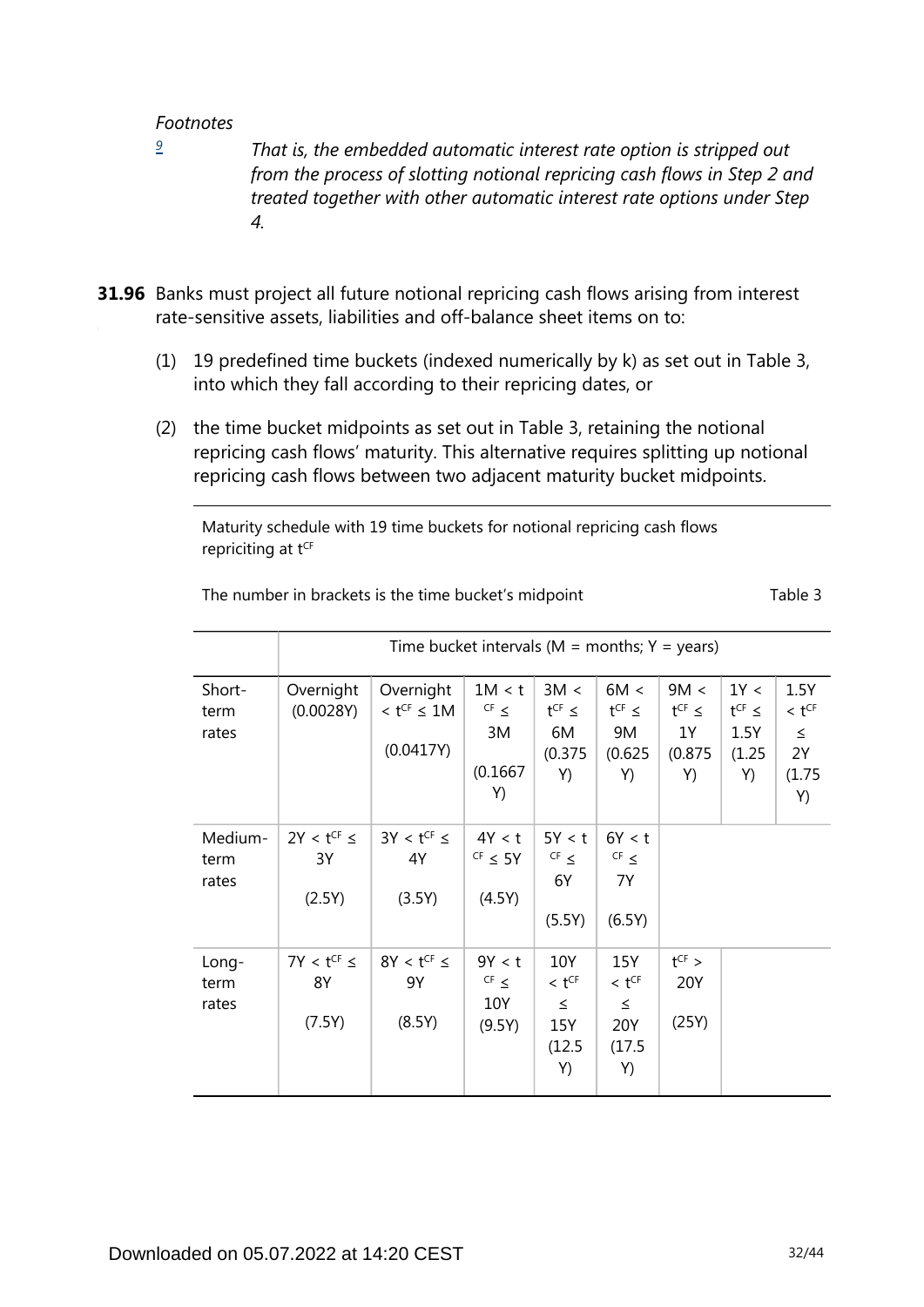**31.97** For the purpose of this approach, assets are those not deducted from CET1 capital and exclude fixed assets (such as real estate or intangible assets) and

equity exposures in the banking book. Liabilities include all non-remunerated deposits but exclude CET1 capital under the Basel III framework.

**31.98** A notional repricing cash flow CF(k) is defined as:

- (1) any repayment of principal (eg at contractual maturity);
- (2) any repricing of principal; repricing is said to occur at the earliest date at which either the bank or its counterparty is entitled to unilaterally change the interest rate, or at which the rate on a floating rate instrument changes automatically in response to a change in an external benchmark; or
- (3) any interest payment on a tranche of principal that has not yet been repaid or repriced; spread components of interest payments on a tranche of principal that has not yet been repaid and which do not reprice must be slotted until their contractual maturity irrespective of whether the nonamortised principal has been repriced or not.
- **31.99** The date of each repayment, repricing or interest payment is referred to as its repricing date.
- **31.100**Banks have the choice of whether to deduct commercial margins and other spread components from the notional repricing cash flows, using a prudent and transparent methodology.
- **31.101** Floating rate instruments are assumed to reprice fully at the first reset date. Hence, the entire principal amount is slotted into the bucket in which that date falls, with no additional slotting of notional repricing cash flows to later time buckets or time bucket midpoints (other than the spread component which is not repriced).
- **31.102**All notional repricing cash flows associated with interest rate-sensitive assets, liabilities and off-balance sheet items, for each currency, are allocated to the prescribed time buckets or time bucket midpoints (henceforth, denoted by CF<sub>i.c</sub>.

(k) or  $CF_i^-(t_k^-)$ under interest rate shock scenario i and currency c) based on their amenability to standardisation.

**31.103** Notional repricing cash flows can be slotted into appropriate time buckets or time bucket midpoints based on their contractual maturity, if subject to fixed coupons, or into the next repricing period if coupons are floating. Positions amenable to standardisation fall into two categories: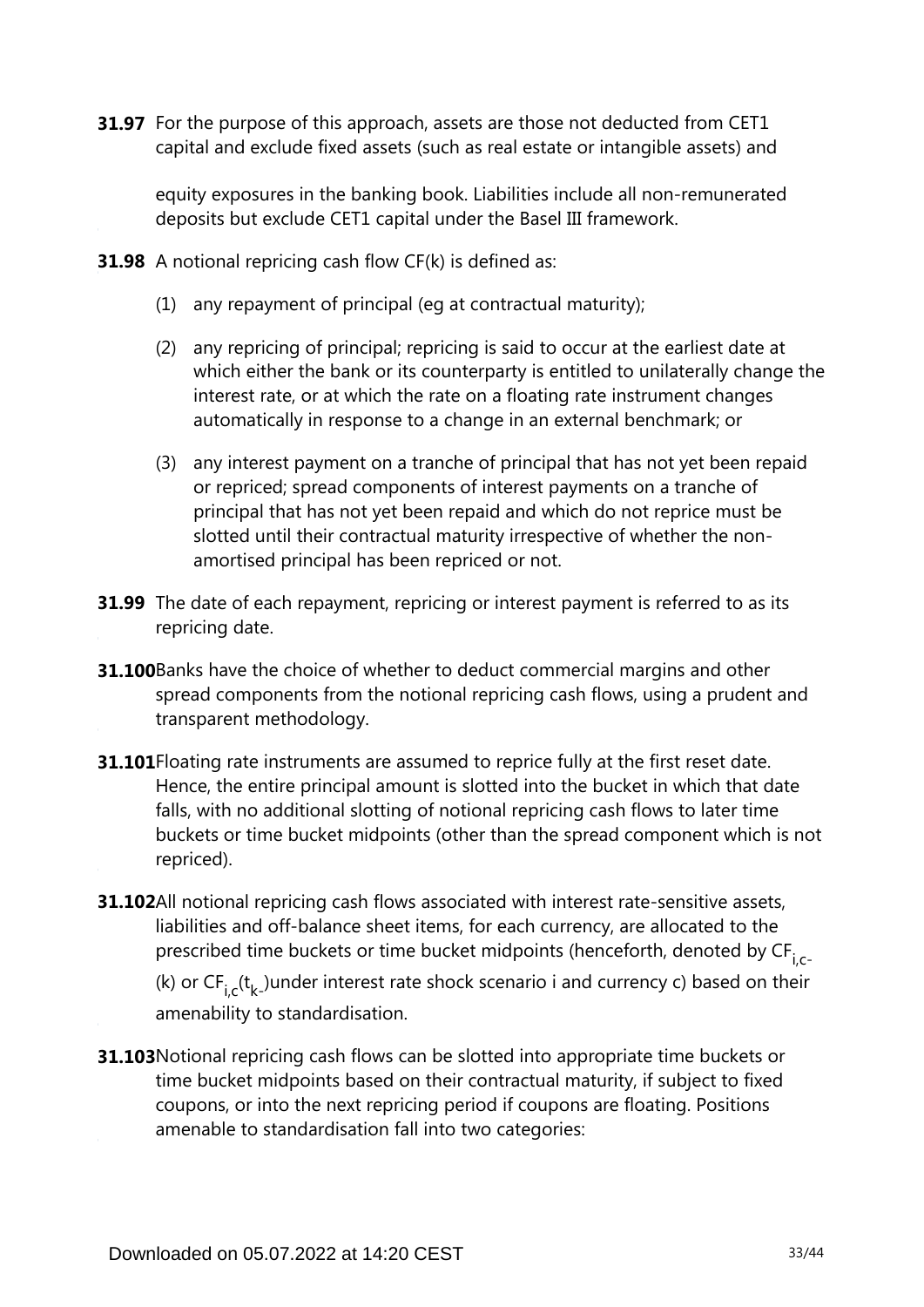- (1) Fixed rate positions: such positions generate cash flows that are certain till the point of contractual maturity. Examples are fixed rate loans without embedded prepayment options, term deposits without redemption risk and other amortising products such as mortgage loans. All coupon cash flows and periodic or final principal repayments should be allocated to the time bucket midpoints closest to the contractual maturity.
- (2) Floating rate positions: such positions generate cash flows that are not predictable past the next repricing date other than that the present value would be reset to par. Accordingly, such instruments can be treated as a series of coupon payments until the next repricing and a par notional cash flow at the time bucket midpoint closest to the next reset date bucket.
- <span id="page-33-1"></span>**31.104** Positions amenable to standardisation include positions with embedded automatic interest rate options where the optionality (whether sold or bought) should be ignored for the purpose of slotting of notional repricing cash flows.<sup>[10](#page-33-0)</sup> That is, the stripped-out embedded automatic interest rate option must be treated together with explicit automatic interest rate options. Supervisors may allow banks to categorise other positions as amenable to standardisation and ignore the optionality if it can be shown to be of immaterial consequence.

<span id="page-33-0"></span>*[10](#page-33-1)*

*For example, a floating rate loan or debt security with a floor would be treated as if there were no floor; hence it would be treated as if it fully repriced at the next reset date, and its full outstanding balance slotted in the corresponding time band. Similarly, a callable bond issued by a bank at a fixed yield would be treated as if it matured at its longest contractual term, ignoring the call option.*

<span id="page-33-3"></span><span id="page-33-2"></span>**31.105** Some positions are less amenable to standardisation. $\frac{11}{1}$  $\frac{11}{1}$  $\frac{11}{1}$  For explicit automatic interest rate options, as well as embedded automatic interest rate options $12$  that are separated or stripped out from the bank's assets or liabilities (ie the host contract), the methodology for automatic interest rate options is described in [SRP31.127](https://www.bis.org/basel_framework/chapter/SRP/31.htm?tldate=20281012&inforce=20191215&published=20191215#paragraph_SRP_31_20191215_31_127) and [SRP31.128](https://www.bis.org/basel_framework/chapter/SRP/31.htm?tldate=20281012&inforce=20191215&published=20191215#paragraph_SRP_31_20191215_31_128).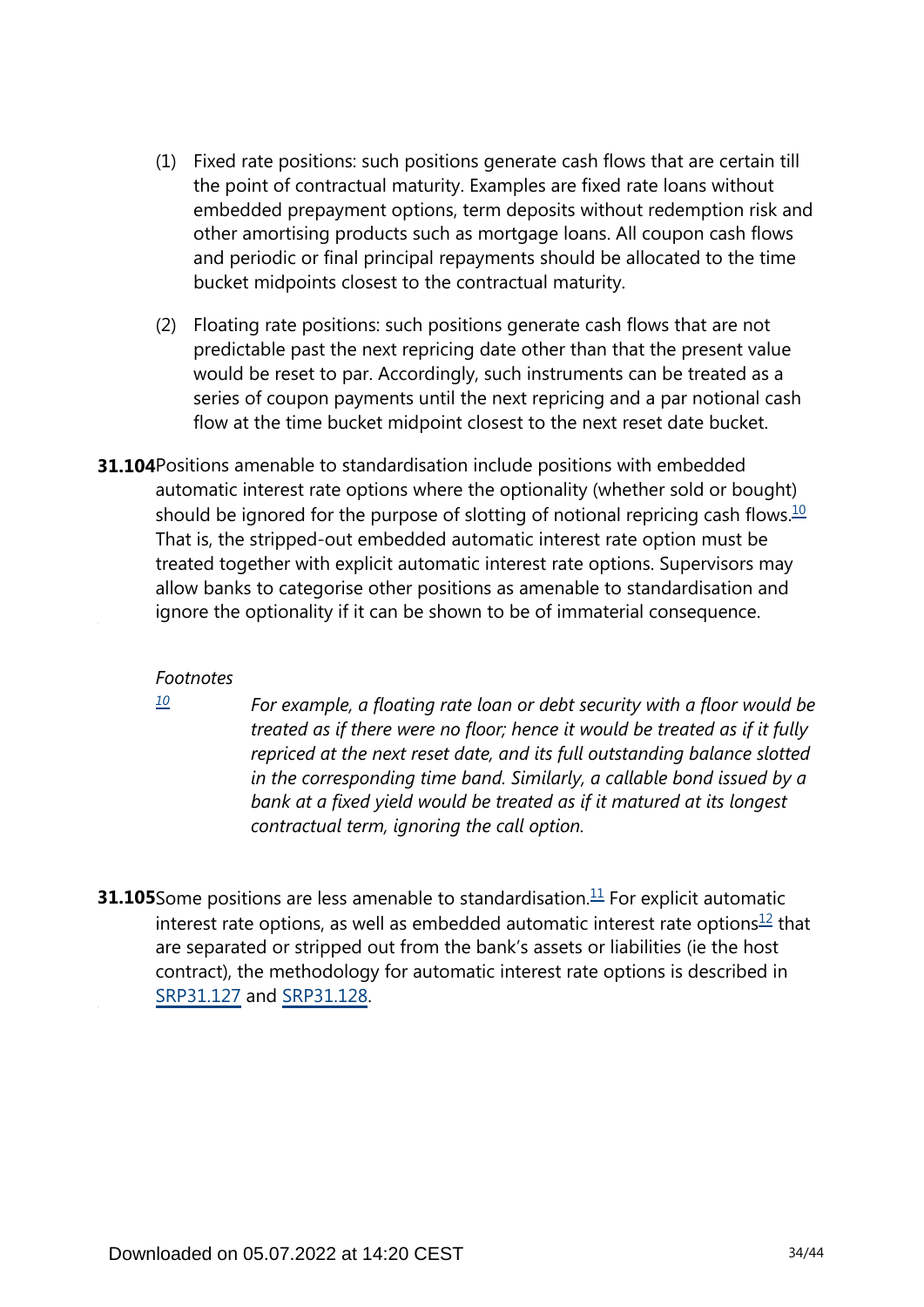- <span id="page-34-0"></span>*A common feature of these positions is optionality that makes the timing of notional repricing cash flows uncertain. This optionality introduces a non-linearity, which suggests that delta-equivalent approximations are imprecise for large interest rate shock scenarios. [11](#page-33-2)*
- <span id="page-34-1"></span>*An example of a product with embedded automatic interest rate options is a floating rate mortgage loan with embedded caps and/or floors. Notional repricing cash flows for those loans are treated as a fixed rate loan until the next repricing date, thereby ignoring the option, which instead is treated like a separate automatic interest rate option. [12](#page-33-3)*
- **31.106**Positions not amenable to standardisation include
	- (1) NMDs,
	- (2) fixed rate loans subject to prepayment risk and
	- (3) term deposits subject to early redemption risk.
- **31.107**Under the standardised framework, banks should first separate their NMDs according to the nature of the deposit and depositor. Banks should then identify, for each category, the core and non-core deposits, up to the limits specified in Table 4. Finally, banks should determine an appropriate cash flow slotting for each category, in accordance with the average maturity limits specified in Table 4.
- **31.108**NMDs must be segmented into retail and wholesale categories. Retail deposits are defined as deposits placed with a bank by an individual person. Deposits made by small business customers and managed as retail exposures are considered as having similar interest rate risk characteristics to retail accounts and thus can be treated as retail deposits (provided the total aggregated liabilities raised from one small business customer are less than €1 million). Retail deposits should be considered as held in a transactional account when regular transactions are carried out in that account (eg when salaries are regularly credited) or when the deposit is non-interest bearing.<sup>[13](#page-34-2)</sup> Other retail deposits should be considered as held in a non-transactional account. Deposits from legal entities, sole proprietorships or partnerships are captured in wholesale deposit categories.

#### <span id="page-34-3"></span>*Footnotes*

<span id="page-34-2"></span>*[13](#page-34-3)*

*A specific category may be introduced for non-remunerated deposits, subject to supervisory approval.*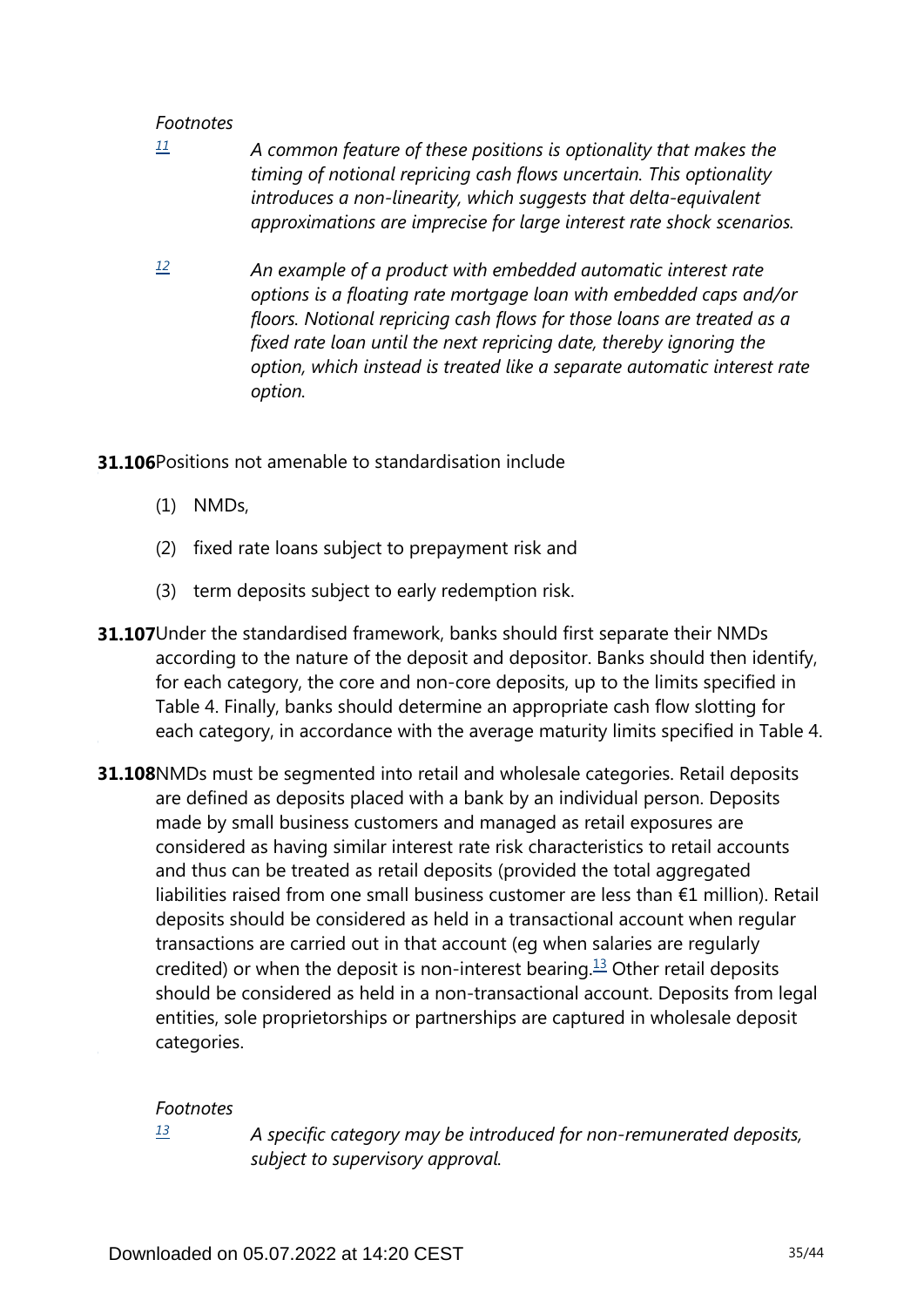- **31.109** Banks should distinguish between the stable and the non-stable parts of each NMD category using observed volume changes over the past 10 years. The stable NMD portion is the portion that is found to remain undrawn with a high degree of likelihood. Core deposits are the proportion of stable NMDs which are unlikely to reprice even under significant changes in the interest rate environment. The remainder constitutes non-core NMDs.
- **31.110**Banks are required to estimate their level of core deposits using this two-step procedure for each deposit category, and then to aggregate the results to determine the overall volume of core deposits subject to imposed caps as shown in Table 4.
- **31.111**NMDs should finally be slotted into the appropriate time bucket or time bucket midpoint. Non-core deposits should be considered as overnight deposits and accordingly should be placed into the shortest/overnight time bucket or time bucket midpoint.
- **31.112**Banks should determine an appropriate cash flow slotting procedure for each category of core deposits, up to the maximum average maturity per category as specified in Table 4.

| Caps on core deposits and average maturity by category | Table 4                                   |                                                     |
|--------------------------------------------------------|-------------------------------------------|-----------------------------------------------------|
|                                                        | Cap on proportion of core<br>deposits (%) | Cap on average maturity of<br>core deposits (years) |
| Retail / transactional                                 | 90                                        | 5                                                   |
| Retail / non-<br>transactional                         | 70                                        | 4.5                                                 |
| Wholesale                                              | 50                                        | 4                                                   |

<span id="page-35-0"></span>**31.113**The treatment set out [SRP31.114](https://www.bis.org/basel_framework/chapter/SRP/31.htm?tldate=20281012&inforce=20191215&published=20191215#paragraph_SRP_31_20191215_31_114) to [SRP31.126](https://www.bis.org/basel_framework/chapter/SRP/31.htm?tldate=20281012&inforce=20191215&published=20191215#paragraph_SRP_31_20191215_31_126) applies only to behavioural options related to retail customers. Where a wholesale customer has a behavioural option that may change the pattern of notional repricing cash flows, such options must be included within the category of automatic interest rate options. $\frac{14}{1}$  $\frac{14}{1}$  $\frac{14}{1}$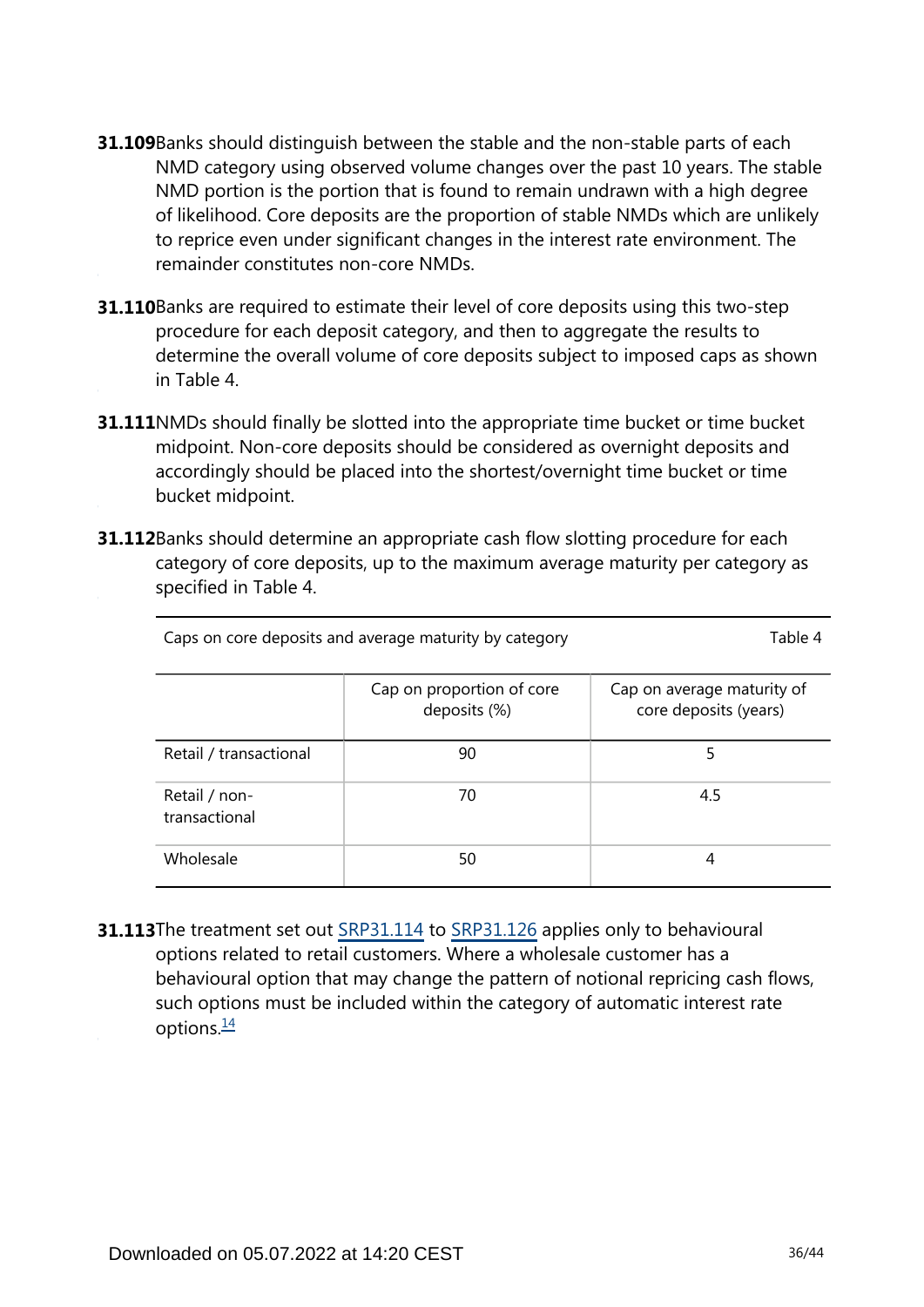<span id="page-36-0"></span>*[14](#page-35-0)*

*An example of such an option would be a puttable fixed coupon bond issued by the bank in the wholesale market, for which the owner has the right to sell the bond back to the bank at a fixed price at any time.*

- **31.114**The standardised framework is applied to fixed rate loans subject to prepayments and term deposits subject to early redemption risk. In each case, the customer has an option, which, if exercised, will alter the timing of a bank's cash flows. The customer's exercise of the option is, among other factors, influenced by changes in interest rates. In the case of the fixed rate loan, the customer has an option to repay the loan early (ie prepay); and for a fixed-term deposit, the customer may have an option to withdraw their deposit before the scheduled date.
- <span id="page-36-2"></span>**31.115** Under the standardised framework, the optionality in these products is estimated using a two-step approach. Firstly, baseline estimates of loan prepayments and early withdrawal of fixed-term deposits are calculated given the prevailing term structure of interest rates. $15$

#### *Footnotes*

<span id="page-36-1"></span>*[15](#page-36-2)*

*These baseline parameter estimates may be determined by the bank subject to supervisory review and approval, or prescribed by the supervisor.*

- **31.116**In the second stage, the baseline estimates are multiplied by scenario-dependent scalars that reflect the likely behavioural changes in the exercise of the options.
- **31.117** Prepayments, or parts thereof, for which the economic cost is not charged to the borrower, are referred to as uncompensated prepayments. For loan products where the economic cost of prepayments is never charged, or charged only for prepayments above a certain threshold, the standardised framework for fixed rate loans subject to prepayments set out below must be used to assign notional repricing cash flows.
- **31.118** Banks must determine or supervisors prescribe the baseline conditional prepayment rate  $\binom{CPR_{0,c}^p}{P}$  for each portfolio p of homogeneous prepayment-exposed loan products denominated in currency c, under the prevailing term structure of interest rates.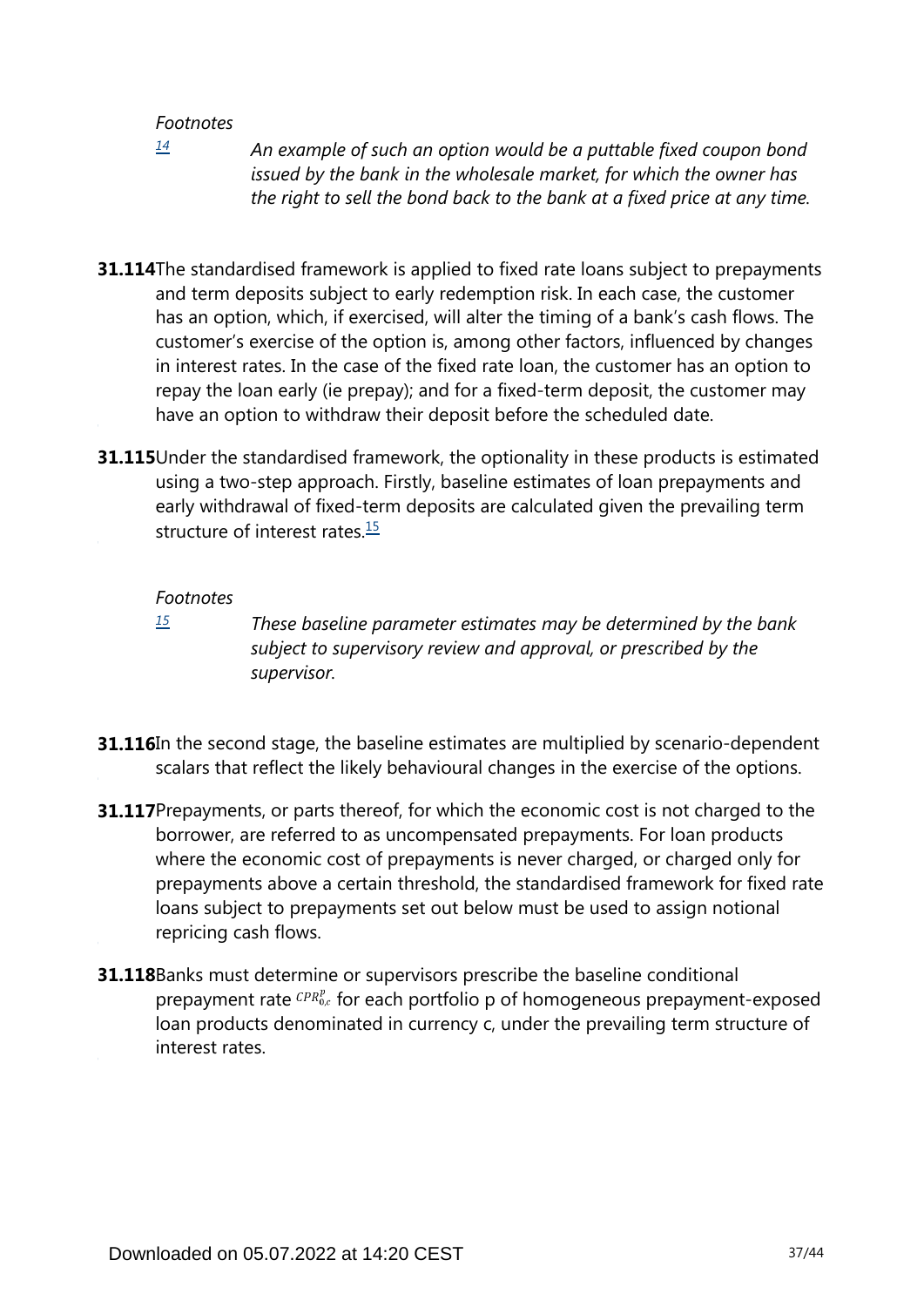<span id="page-37-1"></span>**31.119**The conditional prepayment rate (CPR) for each portfolio *P* of homogeneous prepayment-exposed loan products denominated in currency c, under interest

rate scenario i, is given using the formula that follows, where  $CPR_{0c}^p$  is the (constant) base CPR of a portfolio pof homogeneous prepayment-exposed loans given in currency  $c^{\underline{16}}$  $c^{\underline{16}}$  $c^{\underline{16}}$  and given the prevailing term structure of interest rates.  $y_i$  is a multiplier applied for scenario i as given in Table 5.

 $CPR_{i,c}^p = min(1, \gamma_i \times CPR_{0,c}^p)$ 

| CPRs under the shock scenarios | Table 5                       |                                  |
|--------------------------------|-------------------------------|----------------------------------|
| Scenario number (i)            | Interest rate shock scenarios | $\gamma_i$ (scenario multiplier) |
| 1                              | Parallel up                   | 0.8                              |
| $\overline{2}$                 | Parallel down                 | 1.2                              |
| 3                              | Steepener                     | 0.8                              |
| $\overline{4}$                 | Flattener                     | 1.2                              |
| 5                              | Short rate up                 | 0.8                              |
| 6                              | Short rate down               | 1.2                              |

## *Footnotes*

**31.120** Prepayment speeds vary according to the interest rate shock scenario. The multipliers  $(y_i)$  reflect the expectation that prepayments will generally be higher during periods of falling interest rates and lower during periods of rising interest rates.

<span id="page-37-0"></span>*Alternatively, the base CPR may also vary over the life of each loan in the portfolio. In that case, it is denoted as*  $\binom{CPR(k)_{0,c}^p}{p}$  *for each time bucket k or time bucket midpoint t . k [16](#page-37-1)*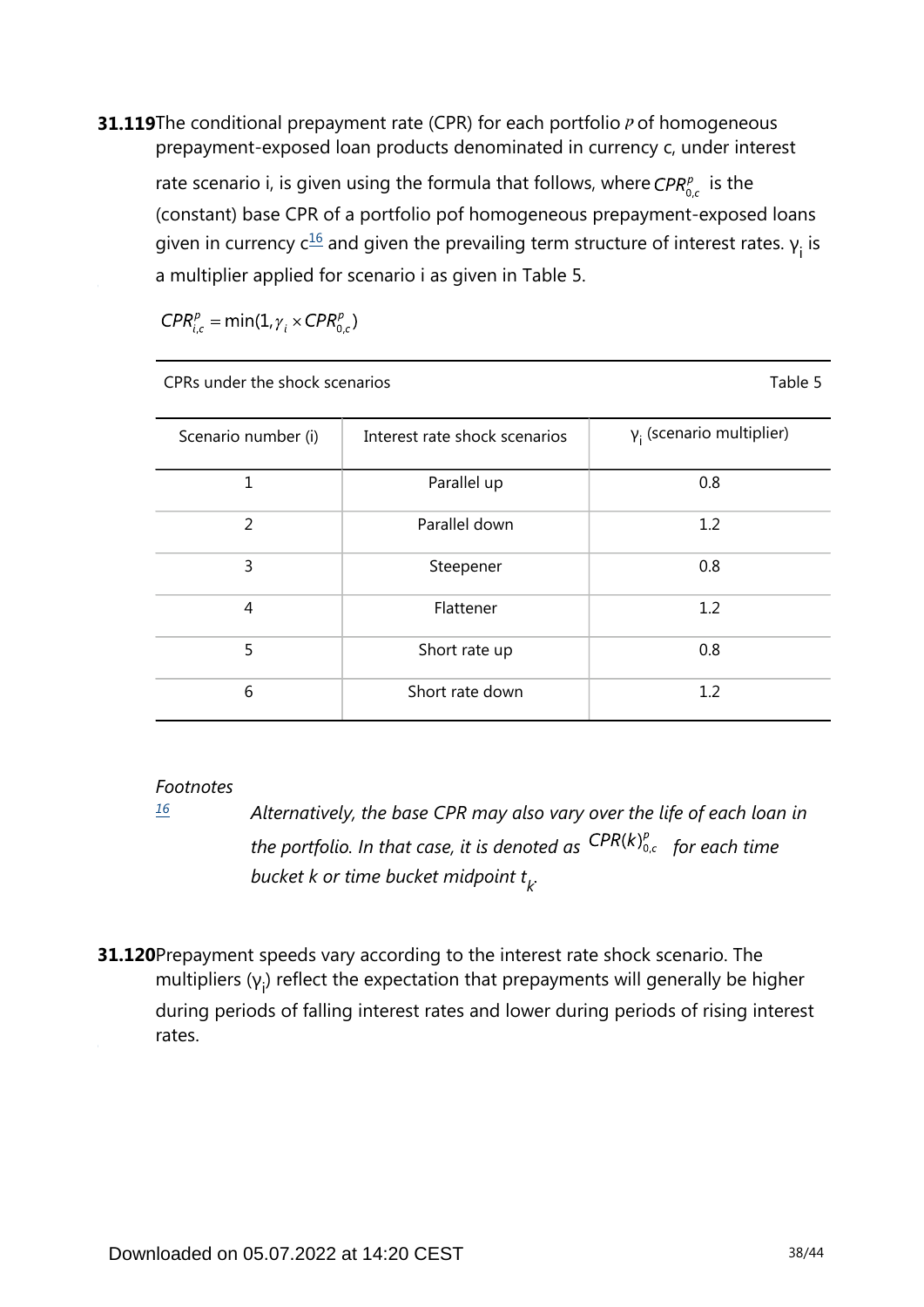<span id="page-38-1"></span>**31.121**The prepayments on the fixed rate loans must ultimately be reflected in the relevant cash flows (scheduled payments on the loans, prepayments and interest payments). These payments can be broken up into scheduled payments adjusted for prepayment and uncompensated prepayments $1/2$  according to the following

formula, where  $CF_{i,c}^{s}(k)$  refers to the scheduled interest and principal repayment,

and  $N_{i,c}^{p}(k-1)$  denotes the notional outstanding at time bucket k–1. The base cash flows (ie given the current interest rate yield curve and the base CPR) are given by i=0, while the interest rate shock scenarios are given for i=1 to 6.

 $CF_{i,c}^{p}(k) = CF_{i,c}^{s}(k) + CPR_{i,c}^{p} \cdot N_{i,c}^{p}(k-1)$ 

#### *Footnotes*

<span id="page-38-0"></span>*[17](#page-38-1)*

*For simplicity, we have assumed there is no annual limit on prepayments. If a bank has an annual limit on uncompensated prepayments, this limit will apply.*

- **31.122**Term deposits lock in a fixed rate for a fixed term and would usually be hedged on that basis. However, term deposits may be subject to the risk of early withdrawal, also called early redemption risk. Consequently, term deposits may only be treated as fixed rate liabilities and their notional repricing cash flows slotted into the time buckets or time bucket midpoints up to their corresponding contractual maturity dates if it can be shown to the satisfaction of the supervisor that:
	- (1) the depositor has no legal right to withdraw the deposit; or
	- (2) an early withdrawal results in a significant penalty that at least compensates for the loss of interest between the date of withdrawal and the contractual maturity date and the economic cost of breaking the contract. $18$

#### <span id="page-38-3"></span>*Footnotes*

<span id="page-38-2"></span>*[18](#page-38-3)*

*However, often penalties do not reflect such an economic calculation but instead are based on a simpler formula such as a percentage of accrued interest. In such cases, there is potential for changes to profit or loss arising from differences between the penalty charged and the actual economic cost of early withdrawal.*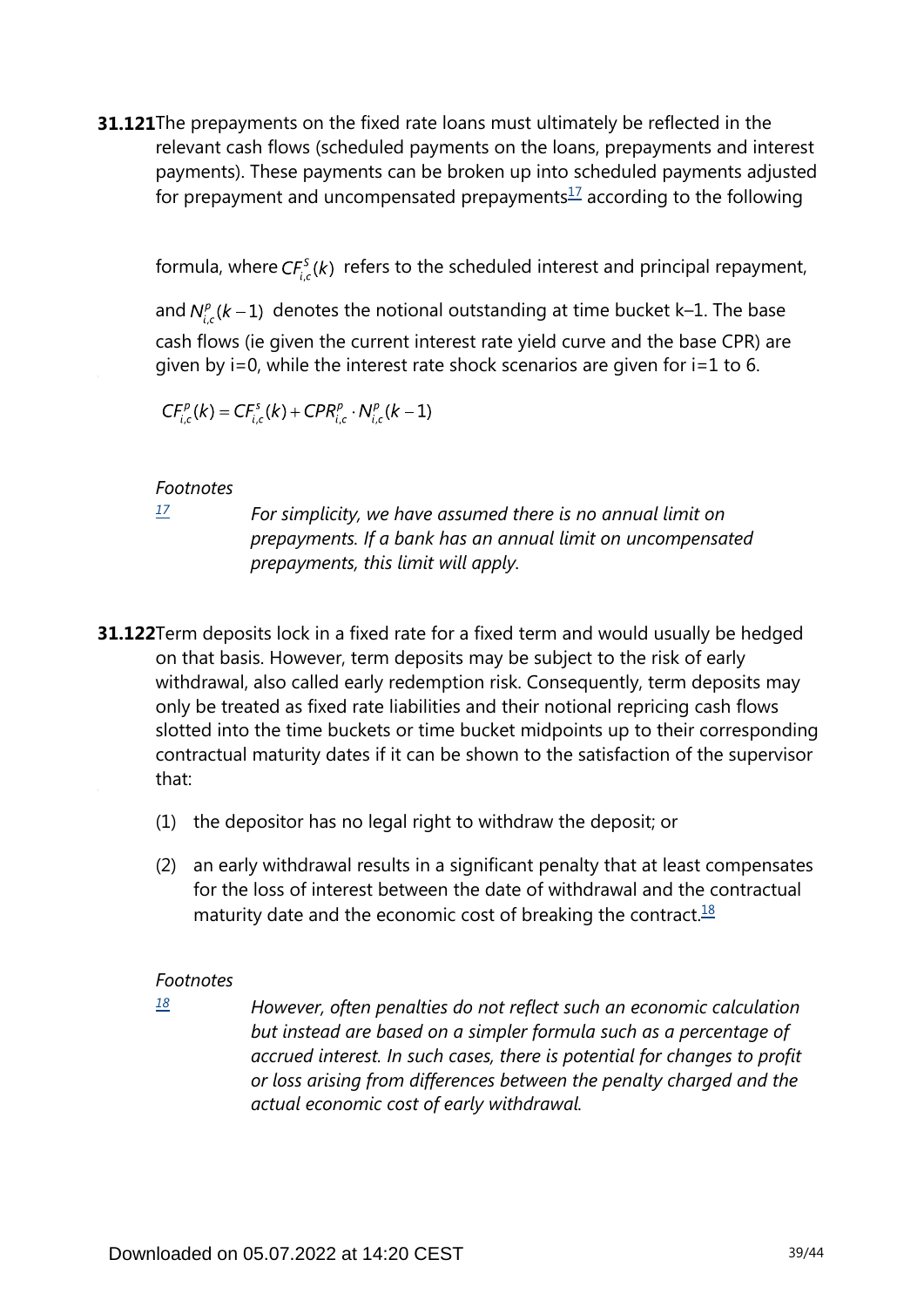## **31.123**

If neither of these conditions is met, the depositor holds an option to withdraw and the term deposits are deemed to be subject to early redemption risk. Further, if a bank issues term deposits that do not meet the above criteria to wholesale customers, it must assume that the customer will always exercise the right to withdraw in the way that is most disadvantageous to the bank (ie the deposit is classified as an automatic interest rate option).

**31.124**Banks must determine or supervisors prescribe the baseline term deposit

redemption ratio  $TDRR_{ac}^{p}$  applicable to each homogeneous portfolio p of term deposits in currency c and use it to slot the notional repricing cash flows. Term deposits which are expected to be redeemed early are slotted into the overnight time bucket (k=1) or time bucket midpoint  $(t_1)$ .

**31.125**The term deposit redemption ratio for time bucket k or time bucket midpoint  $\mathsf{t}_{\mathsf{k}}$ applicable to each homogeneous portfolio p of term deposits in currency c and under scenario i is obtained by multiplying  $TDRR_{o,c}^p$  by a scalar  $u_i$  (set out in Table 6) that depends on the scenario i, as follows:

$$
TDRR_{i.c}^p = \min(1, u_i \cdot TDRR_{o.c}^p)
$$

Term deposit redemption rate (TDRR) under the shock scenarios Table 6

| Scenario number (i) | Interest rate shock scenarios | Scalar multipliers u <sub>i</sub> |
|---------------------|-------------------------------|-----------------------------------|
| 1                   | Parallel up                   | 1.2                               |
| 2                   | Parallel down                 | 0.8                               |
| 3                   | Steepener                     | 0.8                               |
| 4                   | Flattener                     | 1.2                               |
| 5                   | Short rate up                 | 1.2                               |
| 6                   | Short rate down               | 0.8                               |

**31.126**The notional repricing cash flows which are expected to be withdrawn early under any interest rate shock scenario i are described as follows, where  $TD_{0,c}^p$  is the outstanding amount of term deposits of type p.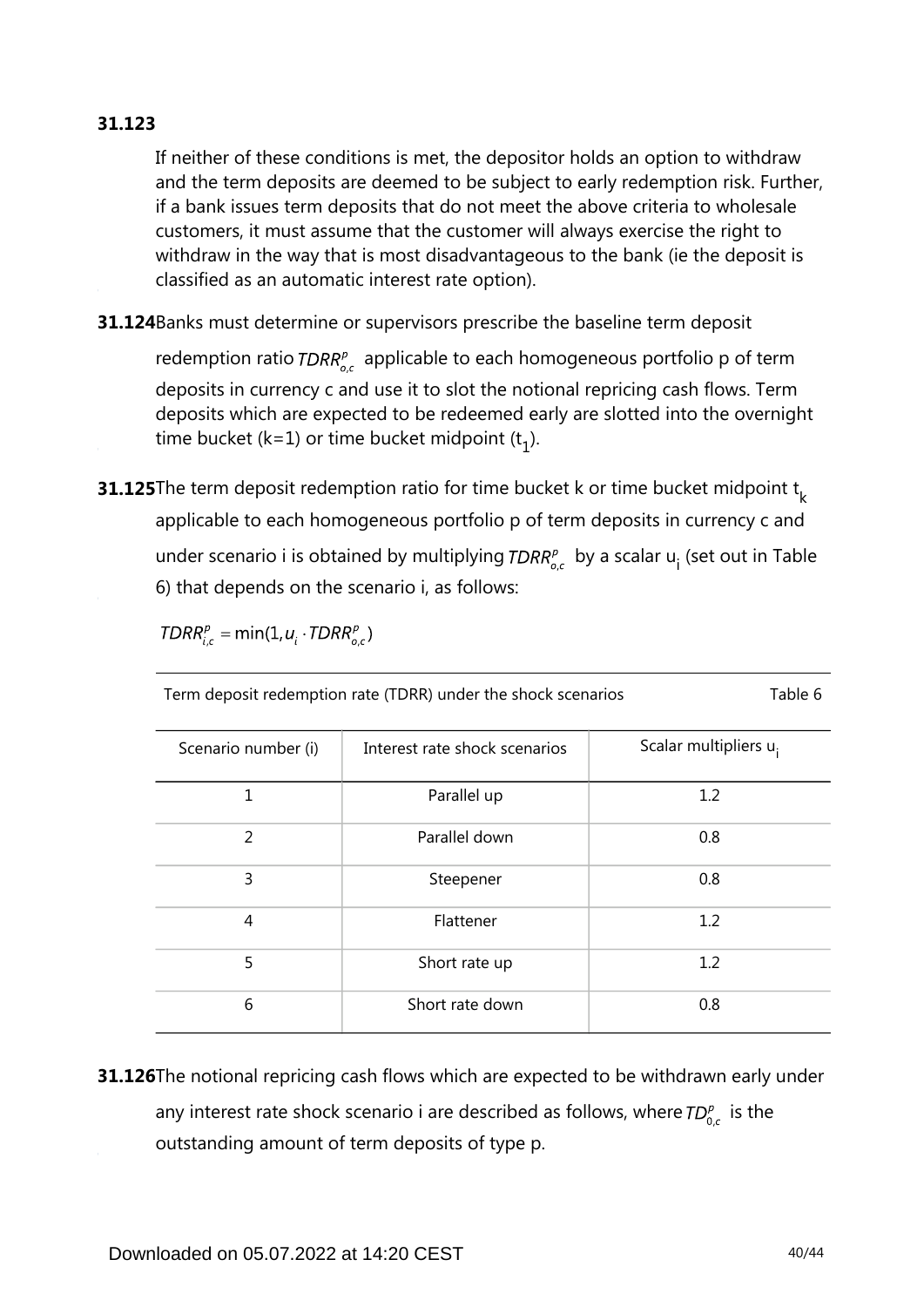$CF_{i,c}^p(1) = TD_{0,c}^p \cdot TDRR_{i,c}^p$ 

- <span id="page-40-1"></span><span id="page-40-0"></span>**31.127**This paragraph and [SRP31.128](https://www.bis.org/basel_framework/chapter/SRP/31.htm?tldate=20281012&inforce=20191215&published=20191215#paragraph_SRP_31_20191215_31_128) describe the method for calculating an add-on for automatic interest rate options, whether explicit or embedded.<sup>[19](#page-41-0)</sup> This applies to sold automatic interest rate options. Banks have a choice to either include all bought automatic options or include only automatic options used for hedging sold automatic interest rate options:
	- (1) For each sold automatic option o in currency c, the value change, denoted  $\triangle FVAO_{i,c}^o$ , is calculated for each interest rate shock scenario i. The value change is given by:
		- (a) an estimate of the value of the option to the option holder, $20$  given:
			- (i) a yield curve in currency c under the interest rate shock scenario  $\dot{r}$ ; and
			- (ii) a relative increase in the implicit volatility of 25%; minus
		- (b) the value of the sold option to the option holder, given the yield curve in currency c at the valuation date.
	- (2) Likewise, for each bought automatic interest rate option q, the bank must determine the change in value of the option between interest rate shock scenario i and the current interest rate term structure combined with a

relative increase in the implicit volatility of 25%. This is denoted as  $\triangle FVAO_i^q$ .

(3) The bank's total measure for automatic interest rate option risk under interest rate shock scenario i in currency c is calculated as follows, where n<sub>c</sub> (m<sub>c</sub>)is the number of sold (bought) options in currency c.

$$
KAO_{i,c} = \sum_{o=1}^{n_c} \triangle FVAO_{i,c}^o - \sum_{q=1}^{m_c} \triangle FVAO_{i,c}^q
$$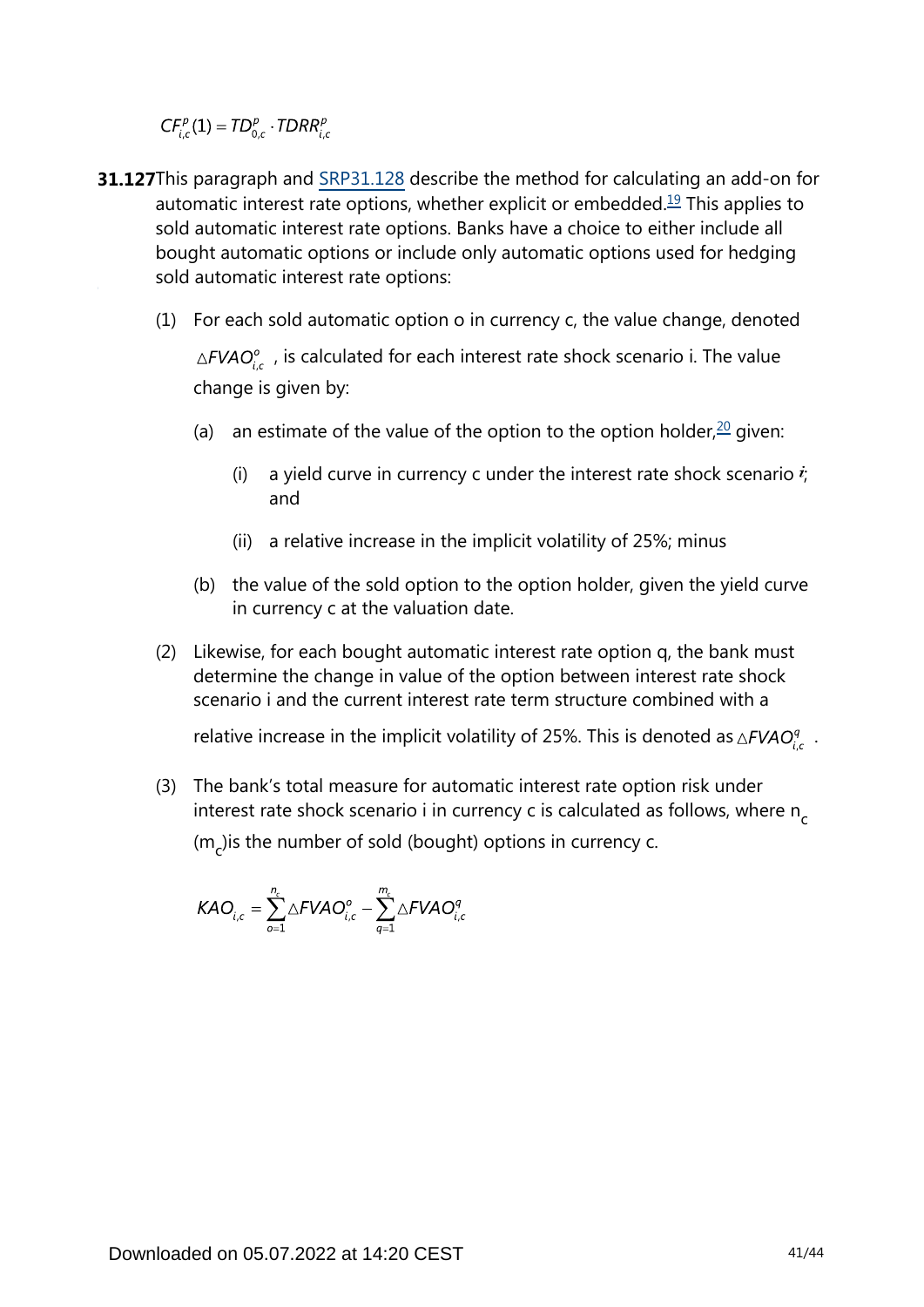<span id="page-41-0"></span>*[19](#page-40-0)*

*The most important automatic interest rate options likely to occur in the banking book are caps and floors, which are often embedded in banking products. Swaptions, such as prepayment options on nonretail products, may also be treated as automatic interest rate options, as, in cases where such options are held by sophisticated financial market counterparties, the option holder will almost certainly exercise the option if it is in their financial interest to do so. Any behavioural option positions with wholesale customers that may change the pattern of notional repricing cash flows are considered as embedded automatic interest rate options for the purposes of this subsection.*

- *This estimate requires a methodology approved by the supervisor. [20](#page-40-1)*
- <span id="page-41-1"></span>**31.128**If the bank chooses to only include bought automatic interest rate options that are used for hedging sold automatic interest rate options, the bank must, for the remaining bought options, add any changes in market values reflected in the regulatory capital measure of the respective capital ratio (ie CET1, Additional Tier 1 or total capital) to the total automatic interest rate option risk measure KAO<sub>i,c</sub>.
- **31.129**First, the loss in economic value of equity  $\Delta$ EVE $_{\mathsf{i,c}}$  under scenario i and currency c is calculated for each currency with material exposures, ie those accounting for more than 5% of either banking book assets or liabilities, as follows:
	- (1) Under each scenario i, all notional repricing cash flows are slotted into the respective time bucket  $k \in \{1, 2, ..., K\}$  or time bucket midpoint  $t_{k}$ ,  $k \in \{1, 2, ..., K\}$ ..., K}. Within a given time bucket k or time bucket midpoint  $t_{\nu}$ , all positive and negative notional repricing cash flows are netted $2\pm 1$  to form a single long or short position, with the cancelled parts removed from the calculation.

<span id="page-41-3"></span><span id="page-41-2"></span>Following this process across all time buckets or time bucket midpoints leads to a set of notional repricing cash flows CF<sub>i,c</sub>(k) or CF<sub>i,c</sub>(t<sub>k</sub>), k  $\in$  {1, 2, ..., K}. $^{22}$  $^{22}$  $^{22}$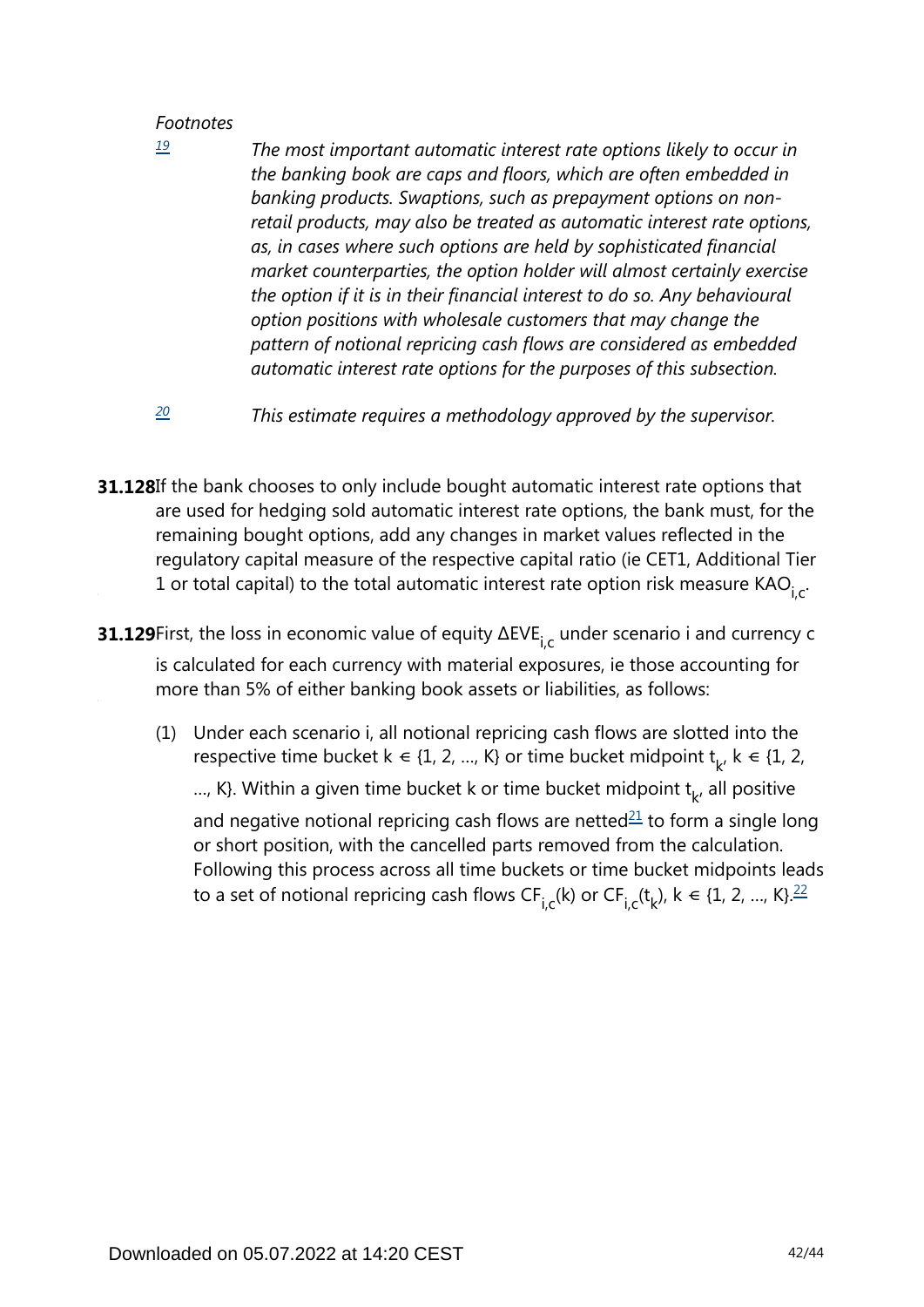(2) Net notional repricing cash flows in each time bucket k or time bucket midpoint  $t_k$  are weighted by a continuously compounded discount factor, described below, that reflects the interest rate shock scenario i in currency c as set out in  $\frac{SRP31.90}{SRP31.93}$ , and where  $t_k$  is the midpoint of time bucket k. This results in a weighted net position, which may be positive or negative for each time bucket. The cash flows should be discounted using either a risk-free rate<sup>[23](#page-43-2)</sup> or a risk-free rate including commercial margin and other spread components (only if the bank has included commercial margins and other spread components in its cash flows).

 $DF_{i,c}(t_{\nu}) = \exp(-R_{i,c}(t_{\nu}) \cdot t_{\nu})$ 

<span id="page-42-0"></span>(3) These risk-weighted net positions are summed to determine the EVE in currency c under scenario i (excluding automatic interest rate option positions):

$$
EVE_{i,c}^{nao} = \sum_{k=1}^{K} CF_{i,c}(k) \cdot DF_{i,c}(t_k)
$$
 (maturity buckets) or

 $EVE_{i,c}^{n\alpha\alpha} = \sum_{k=1}^{K} CF_{i,c}(t_k) \cdot DF_{i,c}(t_k)$  (maturity bucket midpoints)

(4) Then, the full change in EVE in currency c associated with scenario i is obtained by subtracting  $EVE_{i,c}^{nao}$  from the EVE under the current interest rate term structure  $EVE_{0,c}^{nao}$  and by adding the total measure for automatic interest rate option risk  $KAO_{i.c'}$  as follows:

$$
\triangle EVE_{i,c} = \sum_{k=1}^{K} CF_{0,c}(k) \cdot DF_{0,c}(t_k) - \sum_{k=1}^{K} CF_{i,c}(k) \cdot DF_{i,c}(t_k) + KAO_{i,c}
$$
 (maturity buckets) or

$$
\triangle EVE_{i,c} = \sum_{k=1}^{K} CF_{0,c}(t_k) \cdot DF_{0,c}(t_k) - \sum_{k=1}^{K} CF_{i,c}(t_k) \cdot DF_{i,c}(t_k) + KAO_{i,c} \quad \text{(maturity bucket midpoints)}
$$

<span id="page-42-1"></span>(5) Finally, the EVE losses  $\Delta$ EVE<sub>ic</sub> > 0 are aggregated under a given interest rate shock scenario i and the maximum loss across all interest rate shock scenarios is the EVE risk measure. $24$ 

Standardised EVE risk measure = 
$$
\max_{i \in \{1,2,\dots,6\}} \left\{ \max \left(0; \sum_{c: \Delta EVE_{i,c>0}} \frac{\Delta EVE_{i,c}}{\text{lossincurrencyc}} \right) \right\}
$$